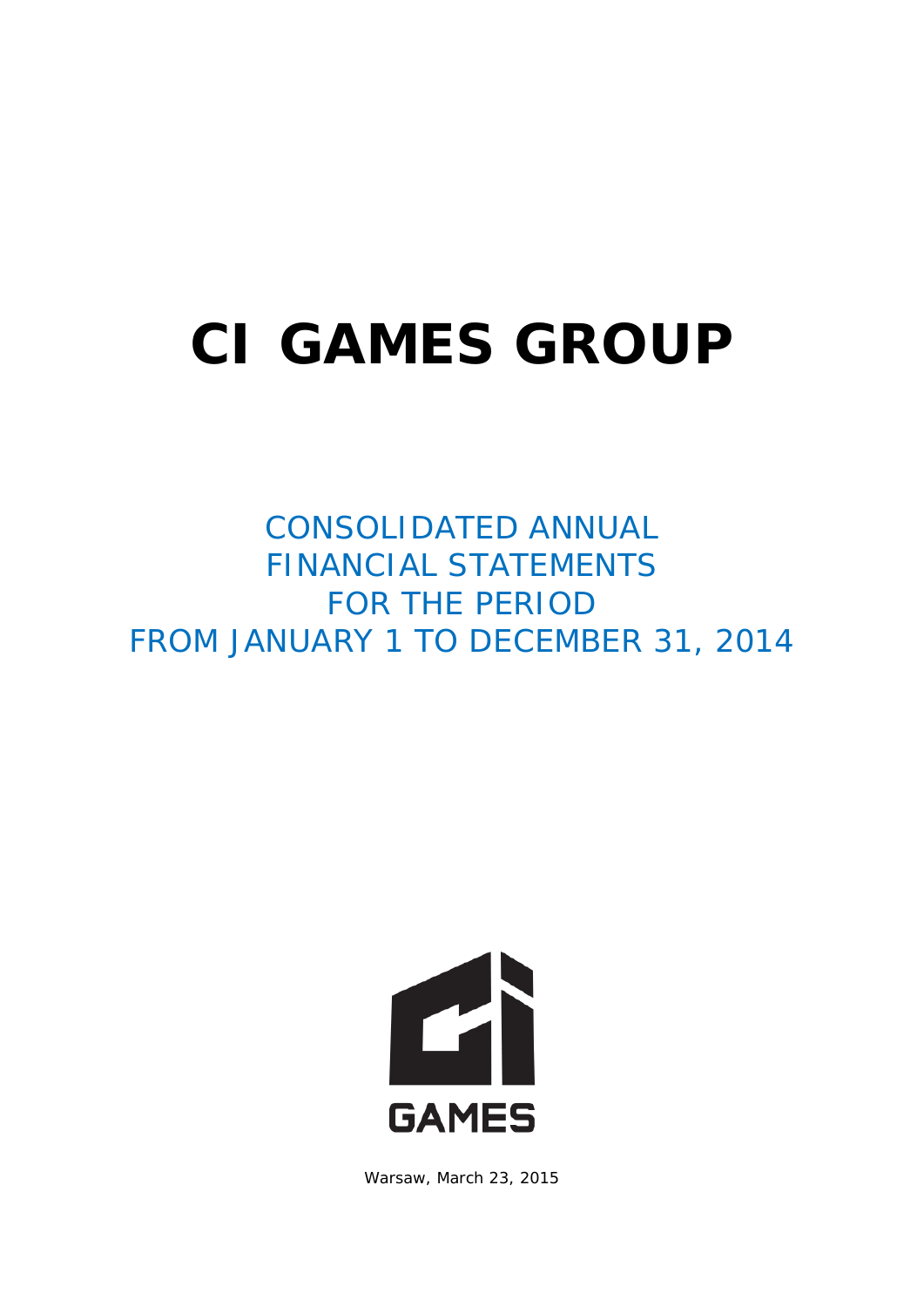#### **Contents**

| $\mathbf{L}$ | Introduction to the consolidated financial statements for the period from January 1 to |                                                                                           |  |
|--------------|----------------------------------------------------------------------------------------|-------------------------------------------------------------------------------------------|--|
|              |                                                                                        |                                                                                           |  |
|              | 1.                                                                                     |                                                                                           |  |
|              | 2.                                                                                     | Basis for presenting and preparing consolidated financial statements3                     |  |
|              | 3.                                                                                     |                                                                                           |  |
|              | 4.                                                                                     |                                                                                           |  |
|              |                                                                                        |                                                                                           |  |
|              |                                                                                        | III. CI Games Group consolidated financial data for the period from January 1 to December |  |
|              |                                                                                        |                                                                                           |  |
|              |                                                                                        | IV. Notes to the consolidated financial statements of CI Games Group for the period from  |  |
|              |                                                                                        |                                                                                           |  |

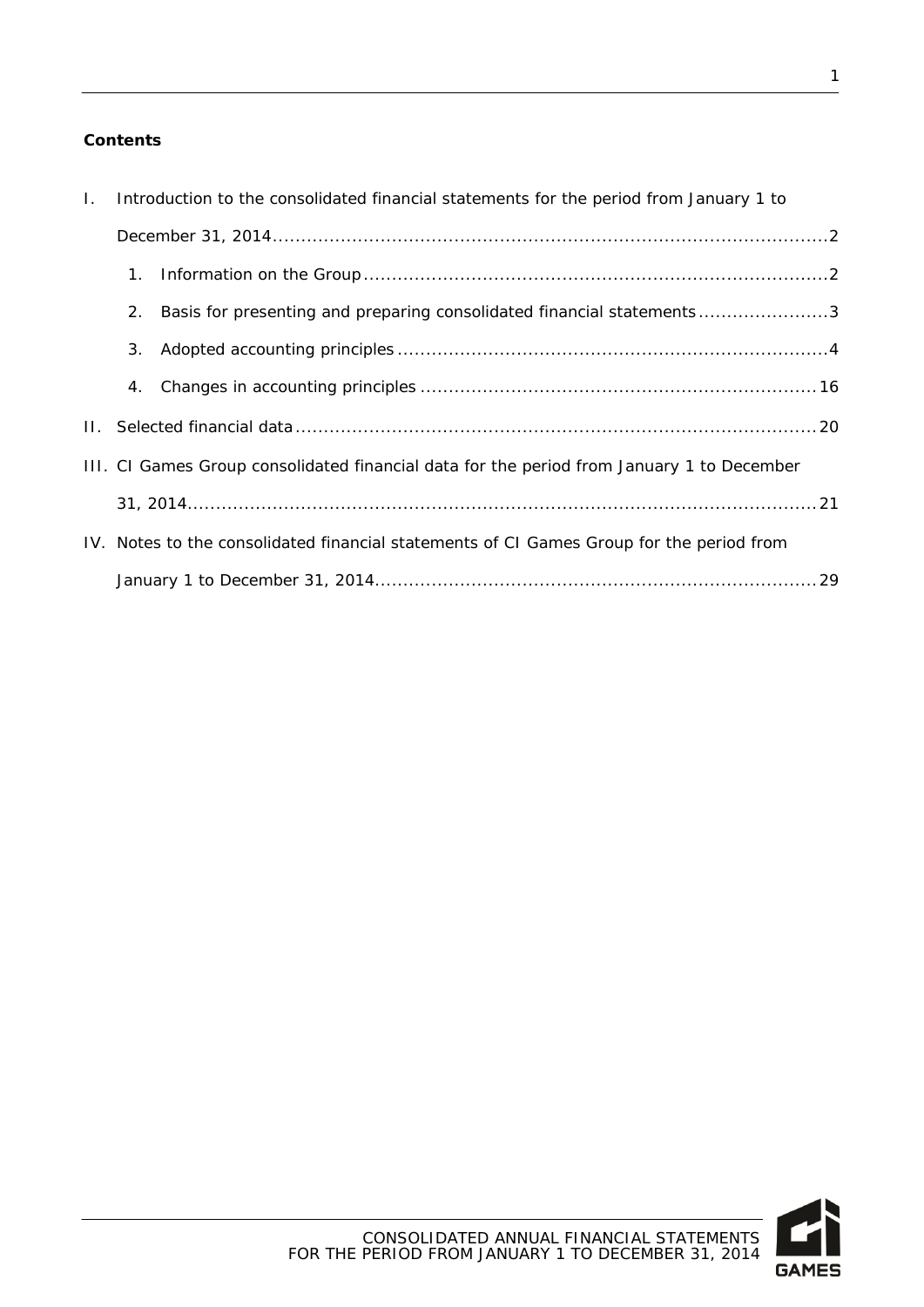#### <span id="page-2-0"></span>**I. Introduction to the consolidated financial statements for the period from January 1 to December 31, 2014**

<span id="page-2-1"></span>1. Information on the Group

Parent**:**

- a) The Company was registered on June 1, 2007 as City Interactive S.A. through transformation from CITY INTERACTIVE Sp. z o.o. pursuant to a notarial deed, Notary's Register A 2682/2007 of May 16, 2007. On August 7, 2013 the District Court for the Capital City of Warsaw, 13th Commercial Division of the National Court Register, registered a change of the Company's name from City Interactive S.A. to CI Games S.A. The Company's registered office is located at ul. Puławska 182 in Warsaw.
- b) The Company is registered in the Register of Companies under entry number KRS 0000282076. The entry was made by the District Court for the Capital City of Warsaw in Warsaw, 13th Commercial Division of the National Court Register.
- c) The main subject of the Company's activities is development, release and distribution of computer games.
- d) In accordance with its articles of association, the duration of the Company is unlimited.
- e) During 2014, the Company's Management Board comprised:
	- Marek Tymiński President from January 1 to December 31, 2014
	- Adam Pieniacki Member from January 1 to December 31, 2014
- f) The Company's Supervisory Board remained unchanged throughout 2014:
	- Krzysztof Sroczyński Chairman from January 1 to December 31, 2014
	- Lech Tymiński Member from January 1 to December 31, 2014
	- Marek Dworak Member from January 1 to December 31, 2014
	- Grzegorz Leszczyński Member from January 1 to December 31, 2014
	- Tomasz Litwiniuk Member from January 1 to December 31, 2014
- g) CI Games S.A. is the parent of the Group and draws up consolidated financial statements.

Composition of CI Games Group as at December 31, 2014:

- CI Games S.A., having its registered office in Warsaw. Share capital of PLN 1 391 449.90. Group parent.
- CI Games Germany GmbH a company having its registered office in Frankfurt am Main, Germany. Share capital of EUR 25 000. 100% of shares held by CI Games S.A.
- CI Games USA Inc. a company having its registered office in Delaware, USA. Share capital USD 50 000. 100% of shares held by CI Games S.A.

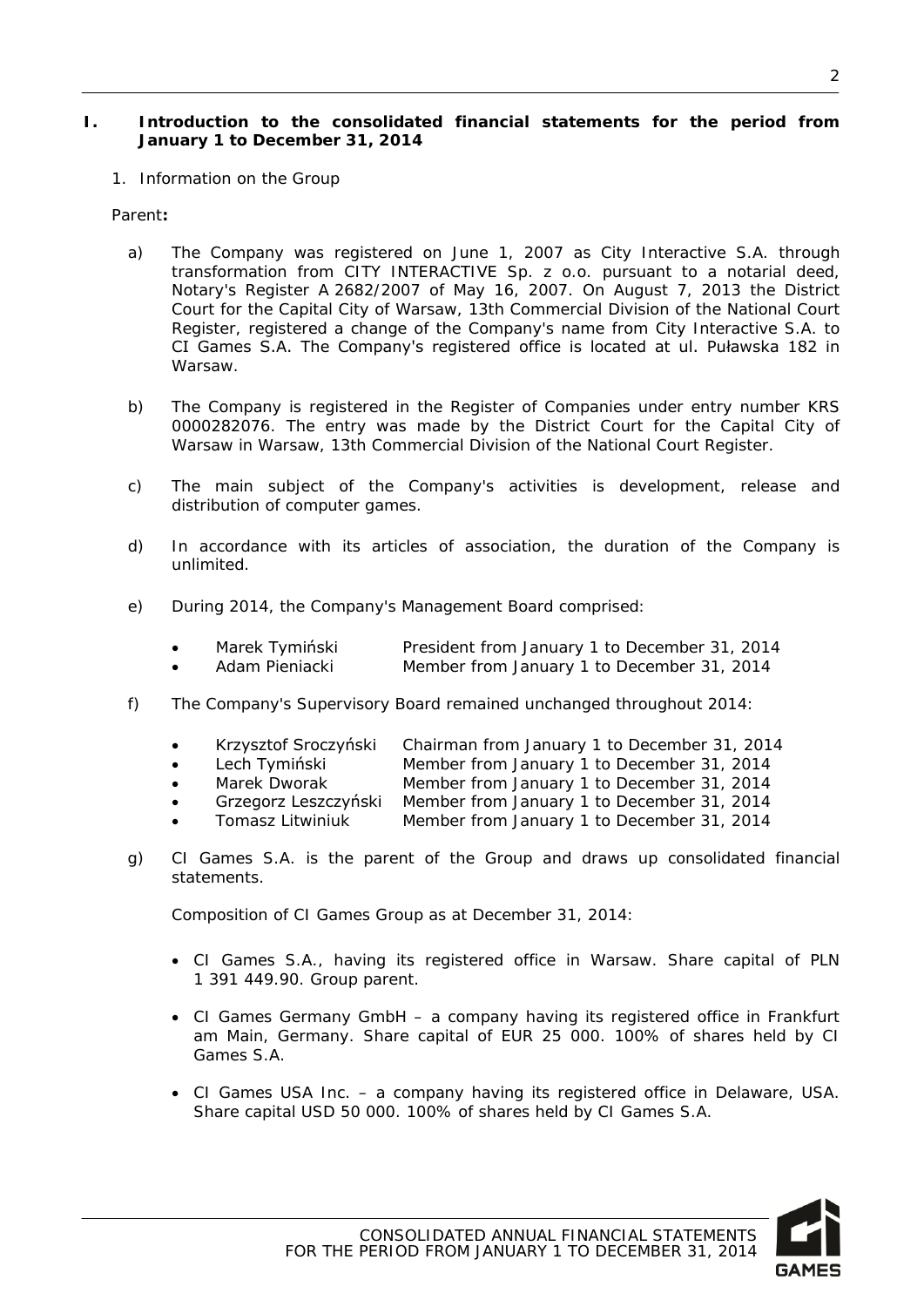- Business Area Spółka z o.o. a company with registered office in Warsaw, subject to consolidation as of Q3 2010. Share capital of PLN 5 000. 100% interest held by CI Games S.A.
- City Interactive Studio SRL a company having its registered office in Bucharest, Romania. 100% of shares held by CI Games S.A. On November 7, 2013, the company filed for bankruptcy at the VII Civil Division, Court in Bucharest.
- City Interactive Canada Inc. a company based in Ontario, Canada, established in October 2010. Share capital of CAD 10. 100% of shares held by CI Games S.A.
- CI Games Cyprus Ltd., having its registered office in Nicosia, Cyprus. 100% interest held by CI Games S.A. Share capital of EUR 1 200.
- CI Games Spółka Akcyjna Spółka Jawna (transformed from CI Games IP Sp. z o.o.) – a Warsaw-based company. Share capital of PLN 114 092 350. After the transformation on September 26, 2013, a 99.99% interest in the company is held by Business Area Spółka z ograniczoną odpowiedzialnością S.K.A. which was transformed on September 26, 2013 into Business Area Spółka z ograniczoną odpowiedzialnością Spółka Jawna, while the second shareholder, CI Games S.A., holds a 0.01% stake.
- Business Area Spółka z ograniczoną odpowiedzialnością Spółka Jawna, transformed from Business Area Spółka z ograniczoną odpowiedzialnością S.K.A., based in Warsaw, whose share capital was PLN 1 050 000. After the transformation on August 26, 2013, CI Games S.A. holds a 99.99% interest in the assets of the Company, whereas the second partner - Business Area Sp. z o.o. holds 0.01%.

Furthermore, throughout 2008 CI Games S.A. acquired shares in the following entities operating in South America and subsequently in 2009 opted out of their further development:

- City Interactive Peru SAC (formerly UCRONICS SAC) a company having its registered office in Lima, Peru. 99% share. Share capital 2 436 650 Sol.
- City Interactive Jogos Electronicos LTDA company having its registered office in Sao Paulo, Brazil. Founding capital of BRL 100 000. 90% share, remaining 10% held by CI Games USA, Inc.
- City Interactive Mexico S.A. de C.V. company having its registered office in Mexico City, Mexico. Founding capital of MEX 50 000. 95% share, remaining 5% held by CI Games USA, Inc.
- <span id="page-3-0"></span>2. Basis for presenting and preparing consolidated financial statements
	- a) These consolidated financial statements cover the period from January 1 to December 31, 2014. Comparative data covers the period from January 1 to December 31, 2013.
	- b) The consolidated financial statements were drawn up in accordance with the International Accounting Standards and International Financial Reporting Standards (IAS/IFRS).
	- c) The consolidated financial statements have been prepared on the assumption that the Group will continue operating in the foreseeable future. The Parent's Management Board is convinced that the Group is able to:

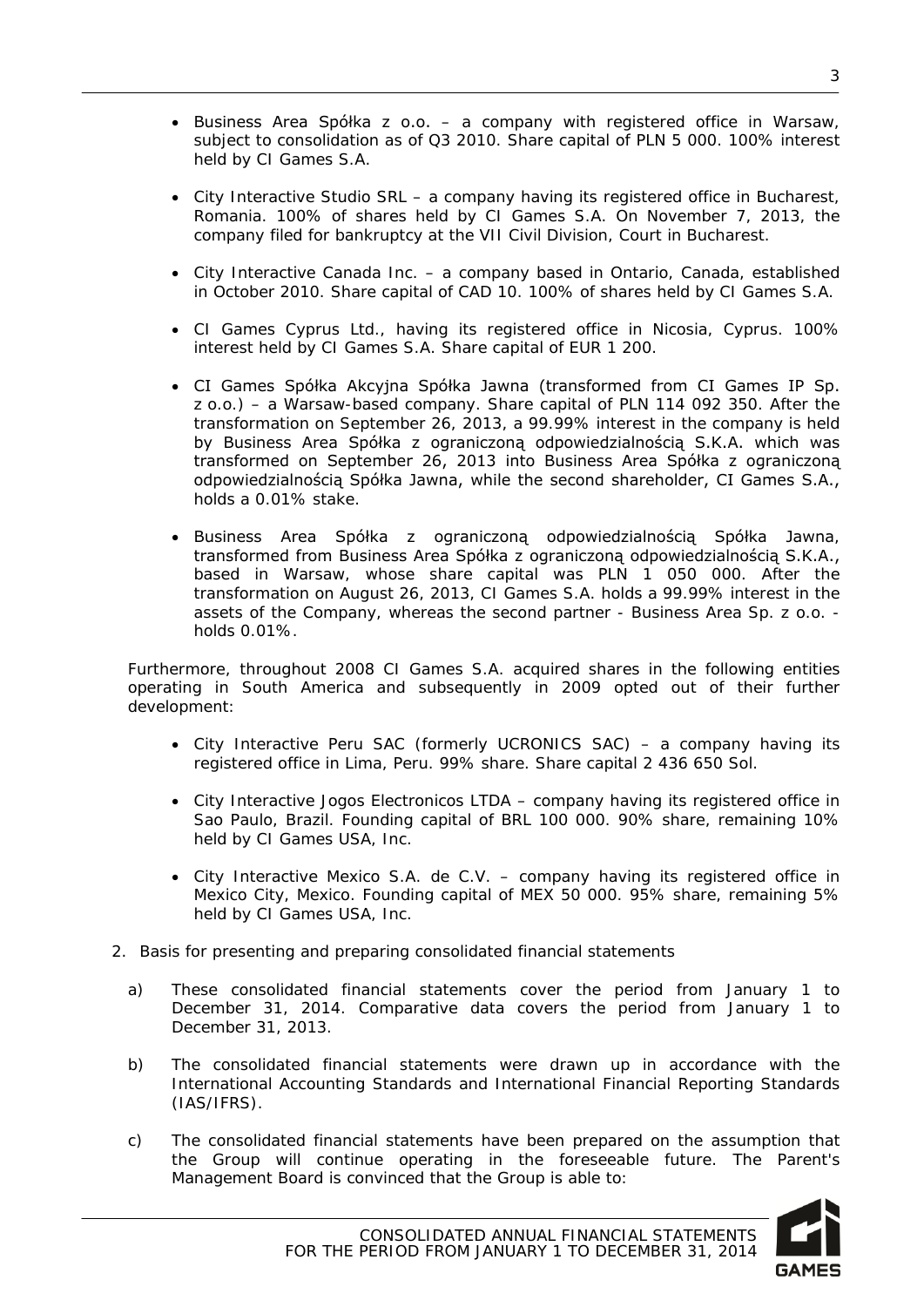- conduct on-going operations and pay its liabilities,
- launch new game development projects in 2015.

The Parent's Management Board believes that revenue generated from games released in 2014 will be sufficient to cover on-going operating expenses and launch new projects in 2015. With this in mind, the Parent's Management Board believes that there are no significant uncertainties regarding continuing operations for a period of at least 12 months from the drafting of these financial statements.

- <span id="page-4-0"></span>3. Adopted accounting principles
	- a) Application of International Accounting Standards

These annual consolidated financial statements are drawn up in accordance with International Accounting Standards (IAS) and International Financial Reporting Standards (IFRS), as adopted by the European Union (EU), and interpretations adopted by the International Accounting Standards Board (IASB) and the International Financial Reporting Interpretations Committee (IFRIC) applicable to the business conducted by the Group and effective for annual reporting periods commencing January 1, 2007, together with the requirements of the Ordinance of the Minister of Finance of February 19, 2009 concerning current and periodical information disclosed by issuers of securities and on the terms for recognizing information required by the provisions of law of a non-member state as equivalent (Polish Journal of Laws no. 33, item 259).

The consolidated financial statements for the period from January 1 to December 31, 2014 are subsequent annual consolidated financial statements prepared in accordance with IAS/IFRS. Comparative data for the period from January 1 to December 31, 2013 is sourced from the Group's consolidated financial statements prepared in accordance with IAS/IFRS. IAS/IFRSs were adopted on January 1, 2007.

b) Basis for preparing the consolidated financial statements

Figures in the financial statements are given in PLN thousands. Figures in the notes to the financial statements are given in full PLN. Figures of less than PLN 499.49 respectively were rounded down, while in other instances figures were rounded up.

The consolidated financial statements are prepared on historical cost basis. Preparation of consolidated financial statements in accordance with IAS/IFRS requires that the Management Board provide professional judgments, estimates and assumptions which have an impact on the adopted principles and the value of assets, liabilities, revenues and costs presented. Estimates and associated assumptions are based on previous experience and other factors that are acknowledged as rational in given circumstances and their results provide a basis for professional judgment concerning the carrying amount of assets and liabilities that does not directly result from their sources. Actual values may differ from estimates.

Estimates and associated assumptions are subject to systematic verification. Changes in assumptions are recognized in the period in which they were made.

The principles of the accounting policy presented below were applied in relation to all periods presented in the submitted consolidated financial statements, as well as in preparing an opening balance sheet in accordance with IAS/IFRS as at January 1, 2007 for the purposes of implementing the transition from Polish accounting standards to IAS/IFRS-compliant reporting.

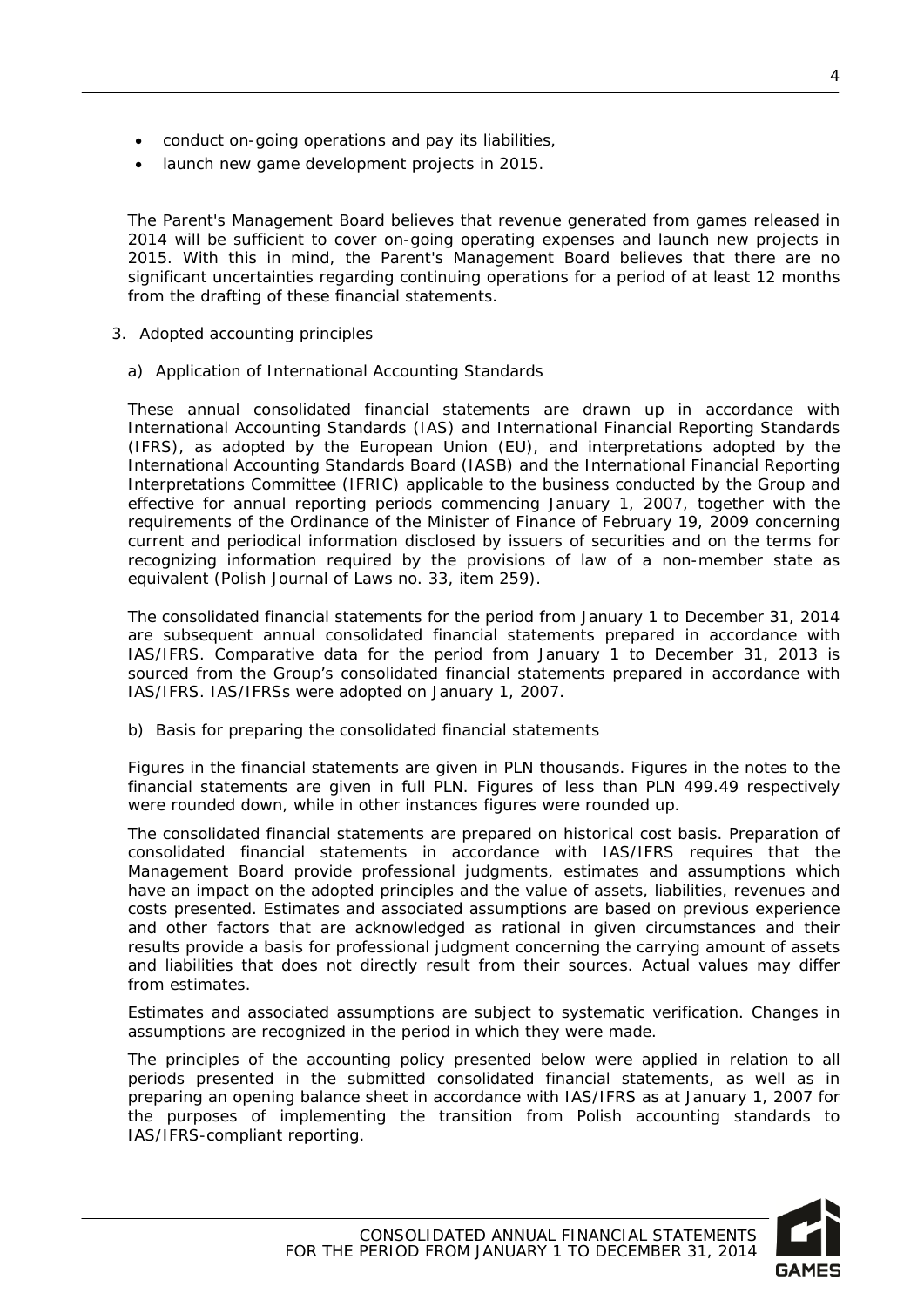- c) Principles of consolidation
- (i) Subsidiaries

CI Games Group's consolidated financial statements were prepared using the acquisition method, as adopted on the date of the share purchase transaction (fully consolidated). In drawing up the financial statements, the parent combines the financial statements of the parent and subsidiaries through summing up individual assets, liabilities, shares in equity, revenues and costs.

In order to ensure appropriate presentation of financial information concerning the Group in the consolidated financial statements as if it constituted a single commercial entity, only the carrying amount of the parent's investments in subsidiaries and such part of the subsidiary's equity as corresponds to the parent's share is presented.

The method applied for translation of the financial statements of foreign operations depends on the means by which they are financed and the type of business activity conducted in relation to the entity drawing up the consolidated financial statements. For this reason, in accordance with IAS 21, entities operating abroad are broken down into: "entities operating abroad, whose operations constitute an integral part of the operations of the entity drawing up the consolidated financial statements" and "foreign operations."

For the translation of financial statements of subsidiaries operating abroad, the aforementioned entities have been classified as "foreign operations," in accordance with IAS 21. After translating the financial statements of foreign operations, in order for these to be included in the financial statements of the entity drawing up the consolidated financial statements, the following principles were applied:

- ─ assets and liabilities, both monetary and non-monetary, were translated at the closing rate;
- ─ revenue and cost items of foreign operations were translated at the exchange rate as at the date of executing transactions, with the exception of situations where the foreign operation is drawing up reports in hyper-inflationary economic conditions. In this situation items would be converted at the closing rate.
- ─ all exchange rate differences are recognized in equity until disposal of the net investment.

The financial results of entities acquired or disposed of during the year are recognized in the consolidated financial statements from / to the moment of their acquisition / disposal, respectively, if this constitutes significant value for the presented financial statements.

Where necessary, adjustments are made in the financial statements of subsidiaries or associates in order to unify the accounting principles applied by the entity with the principles applied by the parent. All transactions, balances, revenues and costs between related parties covered by consolidation are subject to exclusion.

(ii) Associates, joint ventures

Associates are business entities where the Parent exerts significant influence, although does not control their operational and financial policies.

The Group's joint ventures are entities where the Parent exercises joint control over their operations pursuant to contractual arrangements.

The consolidated financial statements contain the Group's share of the profits and losses of associates / joint ventures using the equity method, from the moment of acquiring significant influence / joint control until the expiry of such influence / control. The Group also measures the loss in value of shares in the net assets of associates / joint ventures and makes the appropriate revaluation decreases. In the event of the Group's

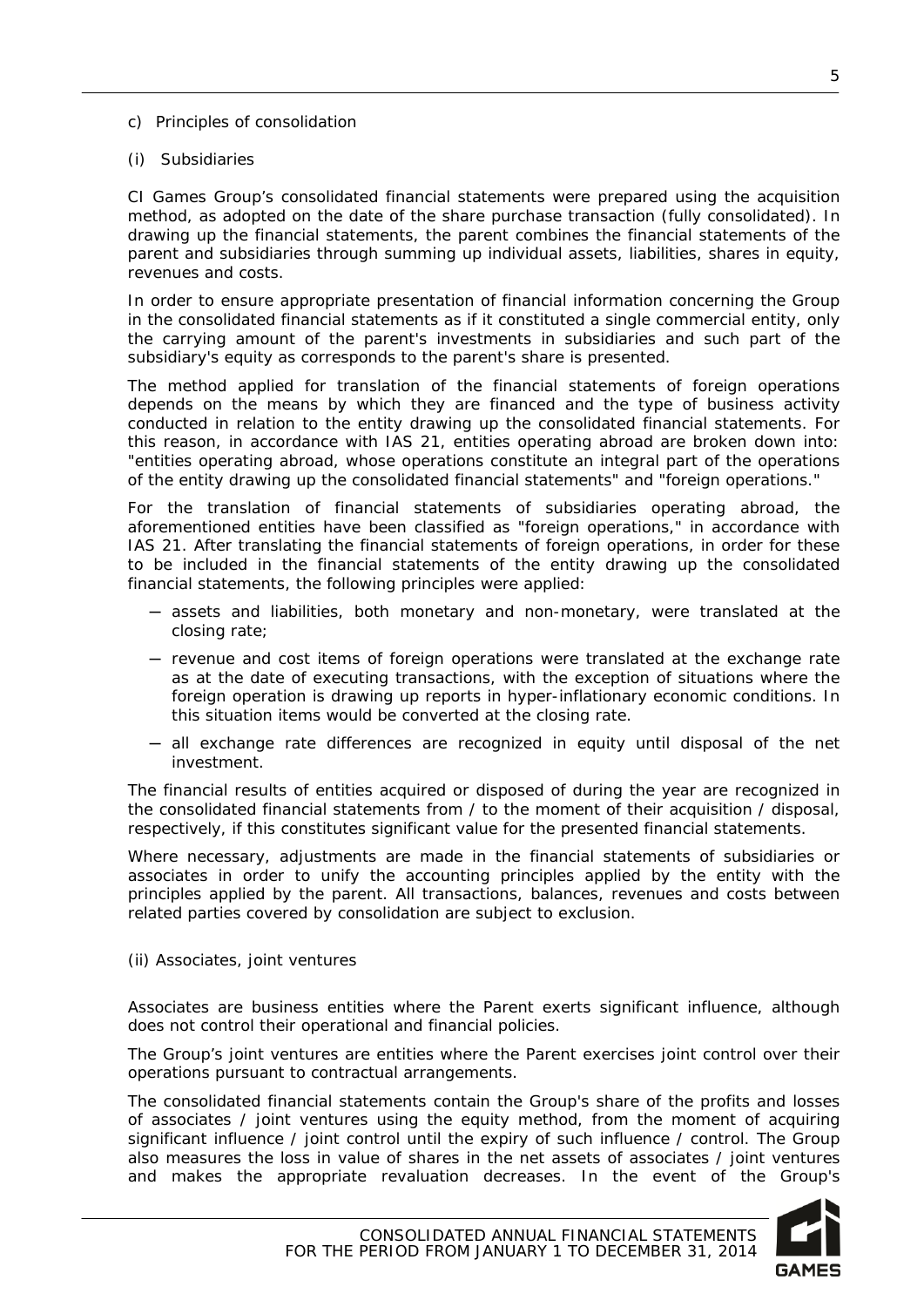participation in losses exceeding the carrying amount of the associate / joint venture, such amount is reduced to zero and ceases to be recognized in further losses in as far as there is no legal obligation to cover losses or payment had not already been made to cover such liabilities.

Goodwill arising on consolidation results from the occurrence at the acquisition date of a surplus of the cost of acquiring the entity over the fair value of identifiable assets and liabilities of the subsidiary, associate or joint venture as at the acquisition date.

Goodwill acquired through a merger of commercial entities is not amortized. Goodwill is subject to impairment testing at least once per year. Any impairment is immediately recognized in the profit and loss statement. In disposal of a subsidiary, associate or joint venture, the appropriate part of goodwill is taken into consideration in calculating the profit or loss on disposal.

(iii) Consolidation adjustments

The balance of intragroup settlements, transactions executed within the Group and all unrealized profits or losses resulting thereunder, together with Group revenues and costs, are excluded during the preparation of the consolidated financial statements. Unrealized gains resulting from transactions with associates and joint ventures are excluded from the consolidated financial statements proportionally to the level of the Group's participation in such entities. Unrealized losses are excluded from the consolidated financial statements on the same principles as profits, until the moment when evidence indicating impairment arises.

- d) Property, plant and equipment
- (i) Own property, plant and equipment

Property, plant and equipment are fixed assets that are retained to be used in the production process or in supplying goods and providing services, in order for them to be handed over to other entities for use pursuant to a rental agreement and where there is expectation that they will not be used for longer than one period.

Costs borne at a later time are included in the carrying amount of an asset or are indicated as a separate asset only if it is probable that the Group will achieve future economic benefit connected with such asset and the purchase price for a given item may be measured reliably. Expenses for repair and maintenance are recognized in the profit and loss statement in the period in which they were borne. The cost of production is augmented by fees and for defined assets by the costs of external finance capitalized in accordance with the principles defined in the Group's accounting policy.

Property, plant and equipment is measured at purchase price or manufacture cost less depreciation and impairment at the end of the reporting period.

Depreciation concerning such fixed assets commences at the moment they are commissioned. Each new fixed asset must, in as far as possible, be broken down into separate components and depreciated as a separate asset.

Fixed assets under construction intended for production, lease or administrative purposes, as well as for undefined purposes, are presented in the balance sheet at cost of manufacture less impairment.

Profit or loss arising from disposal / liquidation or suspension of the use of fixed assets is defined as the difference between revenues from disposal and the net value of such fixed assets and are included in the profit and loss statement.

Land – the right of perpetual usufruct of plots of land is presented at purchase price.

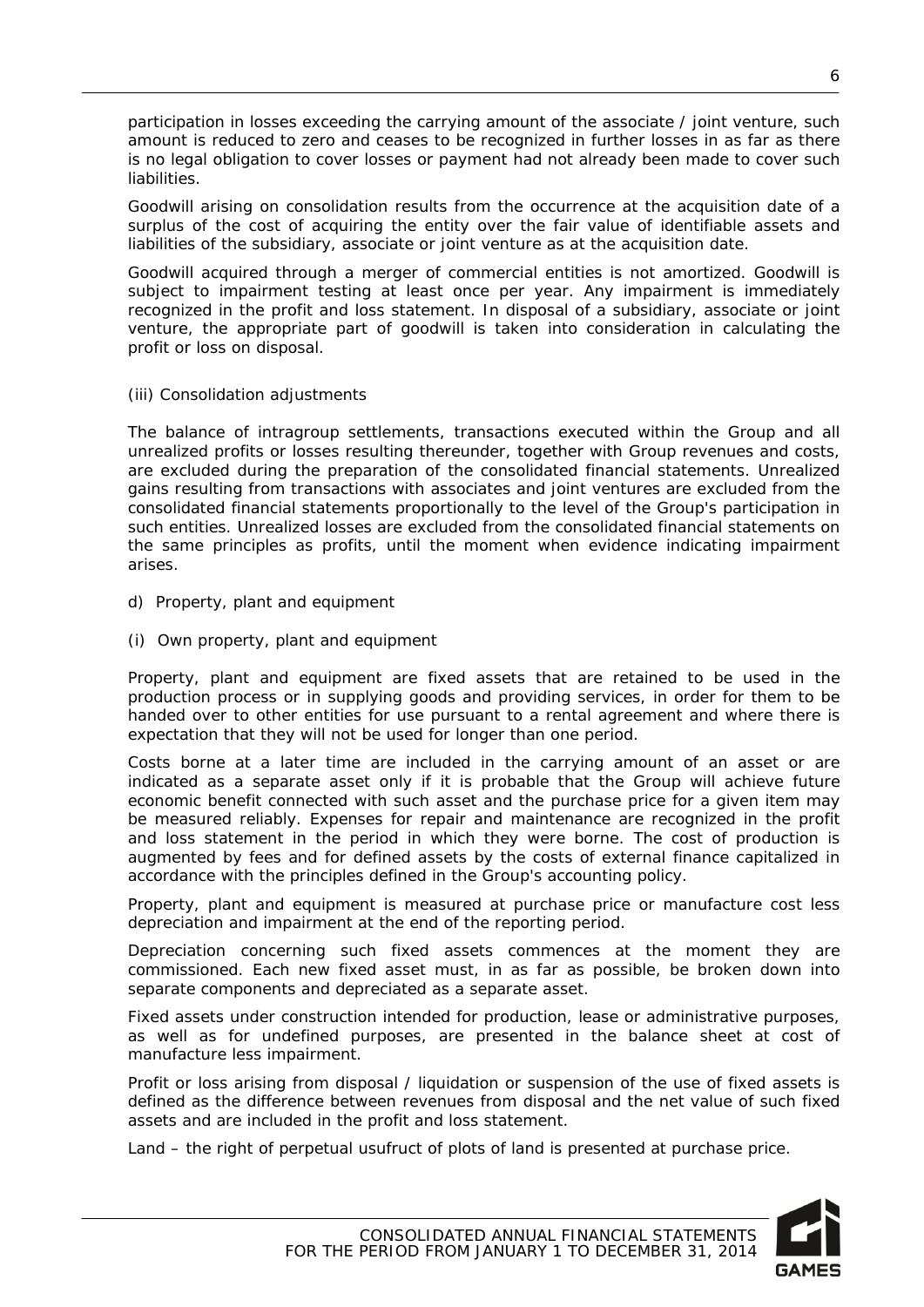The Group does not amortize rights to perpetual usufruct of land. Depreciation rates have been established with consideration to the period of economic usefulness of fixed assets.

Property, plant and equipment is depreciated using the straight-line method with the following rates:

- technical equipment and machinery: 20-60%,
- other fixed assets: 20%.
- (ii) Leased property, plant and equipment

Leases are classified as finance leases if in principle the terms and conditions of the agreement transfer all potential ownership benefits and risk to the lessee. All other types of leases are treated as operating leases.

Assets used pursuant to a finance lease agreement are treated as the Group's assets and are measured at fair value as of the moment of their acquisition, although at a level not exceeding the value of their current minimum lease payments.

Lessor liabilities arising on this account are recognized in the balance sheet under finance lease liabilities.

Lease payments are divided into interest and principal. Finance costs are recognized in the statement of profit and loss.

#### (iii) Subsequent expenses

Costs aimed at exchange of separate components of an element of property, plant and equipment borne in a subsequent period are capitalized. Other costs are capitalized only if they can reliably be measured and increase future economic benefits connected with a fixed asset. Other expenses are systematically recognized in the statement of profit and loss.

- e) Intangible assets
- (i) Intangible assets

The Group recognizes intangible assets only when:

- a) it is probable that the future economic benefits that are attributable to the assets will flow to the Group, and
- b) the purchase price or cost of production of a given asset may be measured reliably.

An intangible asset is initially valued at purchase price or cost of production. Intangible assets are subject to amortization. Amortization rates were established with consideration to the period of economic usefulness of intangible assets.

Intangible assets are amortized using the straight-line method with the following rates:

─ licenses: 20%-90%

computer software: 50%

Development expenditures are recognized as costs at the moment they are borne.

Costs of development work borne before the commencement of production or application of new technological solutions are classified as intangible assets if the Group can prove the following:

- the possibility, from a technical point of view, to complete an intangible asset so that it is suitable for use or sale,
- ─ the intent to complete an intangible asset and to use or sell it,
- the capacity to use or sell an intangible asset,

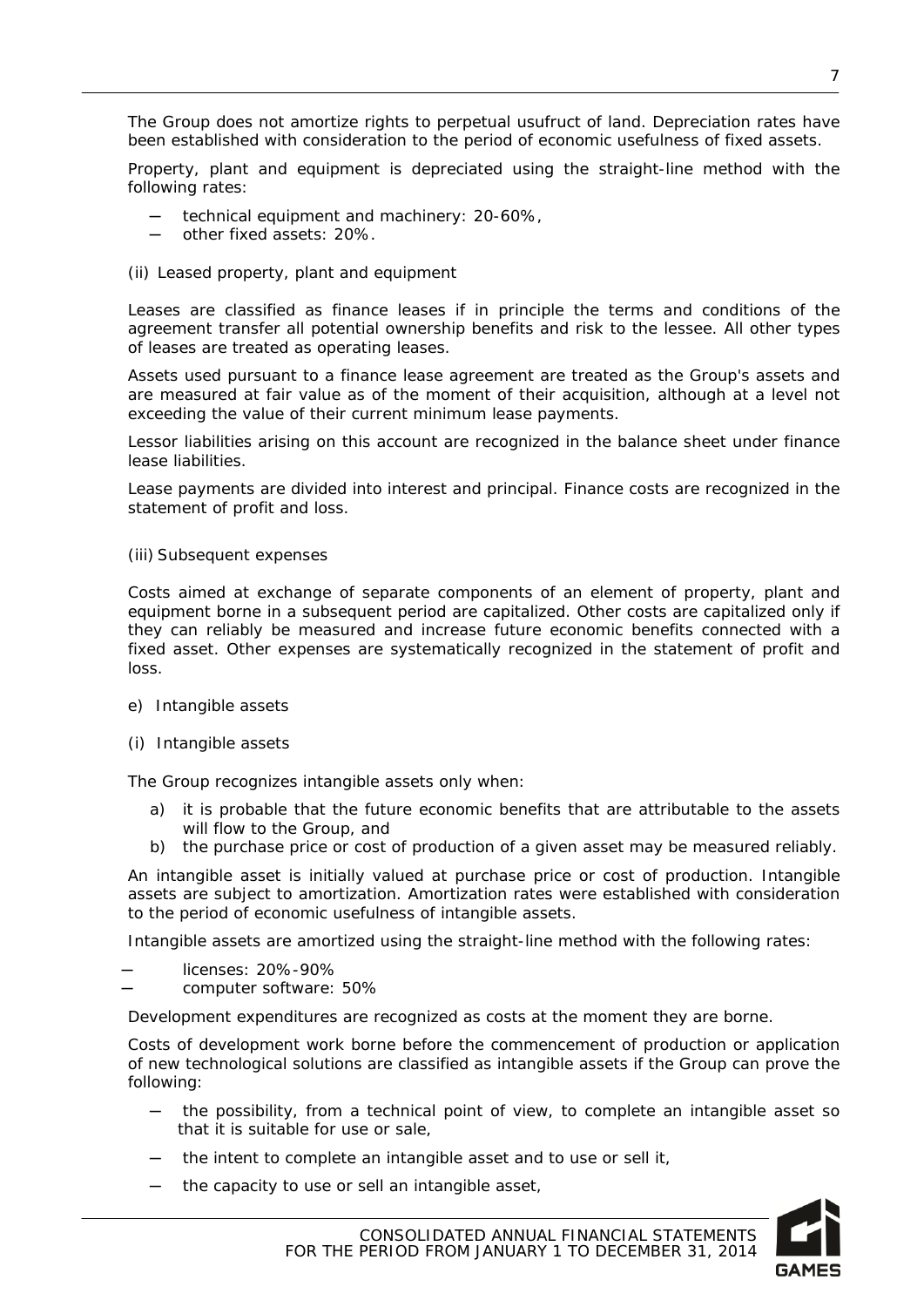- ─ the means in which an intangible asset will create potential economic benefits. Amongst others, the Group should prove the existence of a market for products arising due to the intangible asset or the asset itself or  $-$  if the asset is to be used by the entity – the usefulness of the intangible asset,
- the availability of appropriate technical, financial and other resources which are to serve completion of development work and the use or sale of the intangible asset,
- the possibility to establish outlays borne during development work which may be assigned to such intangible asset.

The costs of development work with a useful life assumed in advance are subject to amortization. Amortization write-offs commence as of the date when a given asset is ready for use, whereas they end at the moment when a given asset is allocated for sale or ceases to be included in the accounts.

The amortization period is equal to the period of economic usefulness of a resource held. The adopted amortization period and method for the costs of development work are verified at least as at the end of the financial year. The costs of development work are amortized during the anticipated period of achieving revenues from sale of a product, however not longer than three years.

The Group does not amortize the costs of development work with an undefined useful life. Intangible assets with undefined useful life are subject to an annual impairment test, in application of the guidelines of IAS 36 "Impairment of Assets."

External financing costs (e.g. interest on loans and borrowings and exchange differences on loans and borrowings denominated in foreign currencies) which may be directly assigned to the purchase or production of assets increase the purchase or production cost of such item. Net financing costs include interest payable on debt established based on the effective interest rate, interest receivables on funds invested by the Group, due dividends, gains and losses on foreign exchange differences and gains and losses on hedging instruments, which are recognized in the statement of profit and loss.

(ii) Impairment

At the end of each reporting period the Group reviews assets in order to confirm that there were no circumstances indicating the possibility of their impairment.

In the event of such circumstance existing, the recoverable amount of a given asset is estimated in order to establish a potential impairment loss.

In a situation where an asset does not generate cash flows which are to a large extent independent of cash flows generated by other assets, analysis is carried out for the group of assets generating cash flows to which a given asset belongs.

In the case of intangible assets with a defined useful life, the impairment test is carried out both annually and in the event of circumstances indicating the possibility of impairment. The recoverable amount is established as the higher of two values: fair value less costs to sell, or its value in use. This final amount corresponds to the current value of estimated future discounted cash flows using a discount rate taking into consideration the present value of money and asset-specific risk.

If the recoverable amount is lower than the net book value of an asset (or group of assets), the book value is decreased to the recoverable amount.

Impairment loss is recognized as a cost in the period it occurred, with the exception of a situation where an asset was recognized at restated value (in this case the impairment is treated as a decrease in the previous restatement).

At the moment where the impairment is subject to subsequent reversal, the net value of the asset (or group of assets) is increased to the new estimated recoverable amount, however not higher than the net value of such asset as it would have been established had impairment not been identified in previous years.

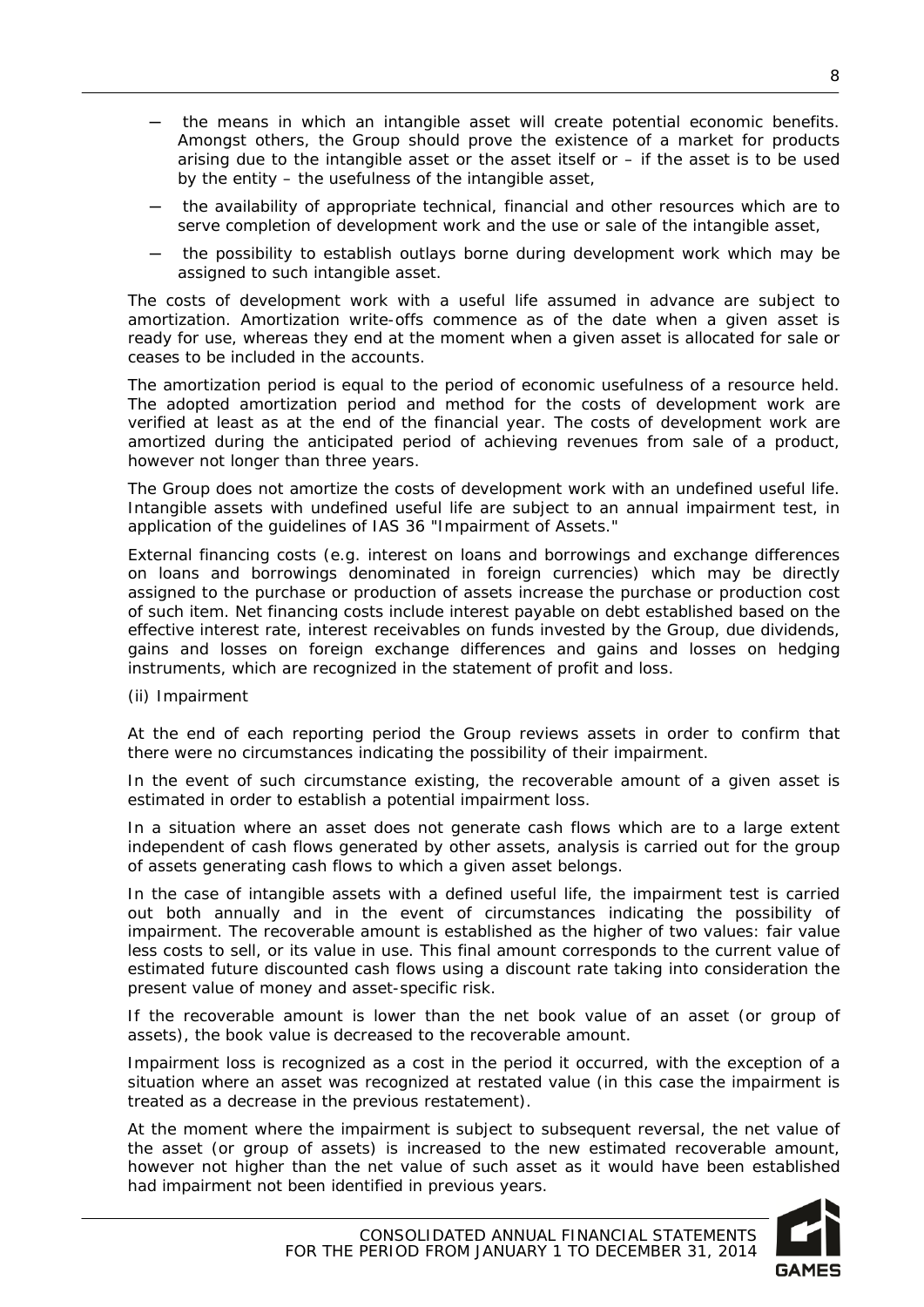Reversal of impairment is recognized in revenues in as far as the asset was not subject to prior estimation – in this event reversal of impairment is recorded in the revaluation reserve.

f) Investments

Investments other than property, intangible and financial assets are recognized at purchase price, less impairment.

Investments recognized at historical cost expressed in a foreign currency as at the end of the reporting period are valued using the average exchange rate announced by the National Bank of Poland as at the end of the reporting period.

g) Financial instruments

Financial assets and liabilities are recognized in the balance sheet at the moment when the Group becomes a party to a binding agreement.

The Group classifies each agreement which results in simultaneous occurrence of a financial asset with one party and a financial liability or equity instrument with the other party as a financial instrument, on condition that unambiguous economic effects result from a contract executed between two or more parties.

All assets fulfilling the definition of a financial instrument at the acquisition date are classified as one of three categories:

- − instruments held for trading (at fair value through profit or loss) financial assets or liabilities which were acquired or arose in order to generate profit achieved due to short-time price fluctuations,
- financial instruments held to maturity financial assets with fixed or determinable payments or fixed maturity dates, which the Group has the intent and capability to hold to maturity, carried at amortized cost with application of the effective interest rate method, with the exception of loans granted by associates and own debt claims, valued using the effective interest method,
- − available-for-sale financial instruments financial assets other than loans granted and own receivables, assets held to maturity or financial assets not held for trading. Carried at fair value,
- borrowings and receivables non-derivative financial assets with fixed or determinable payments which are not quoted in an active market. At initial recognition, the Group values financial assets and liabilities at purchase cost (price), i.e. according to the fair value of the payment made in the case of assets, or the amount received in the case of liabilities.

The Group includes transaction costs in the initial value of all financial assets and liabilities.

Differences in restatement and revenues achieved or costs borne appropriate to classification of a financial asset are recognized in profit or loss or the revaluation reserve as available-for-sale financial assets, respectively.

Principles for measurement of financial instruments.

The Group measures financial assets at amortized costs, as at the end of the reporting period, with consideration of the effective interest rate of:

- assets held to maturity,
- borrowings granted and receivables, and
- other financial liabilities not classified as held for trading.

Measurement may also take place: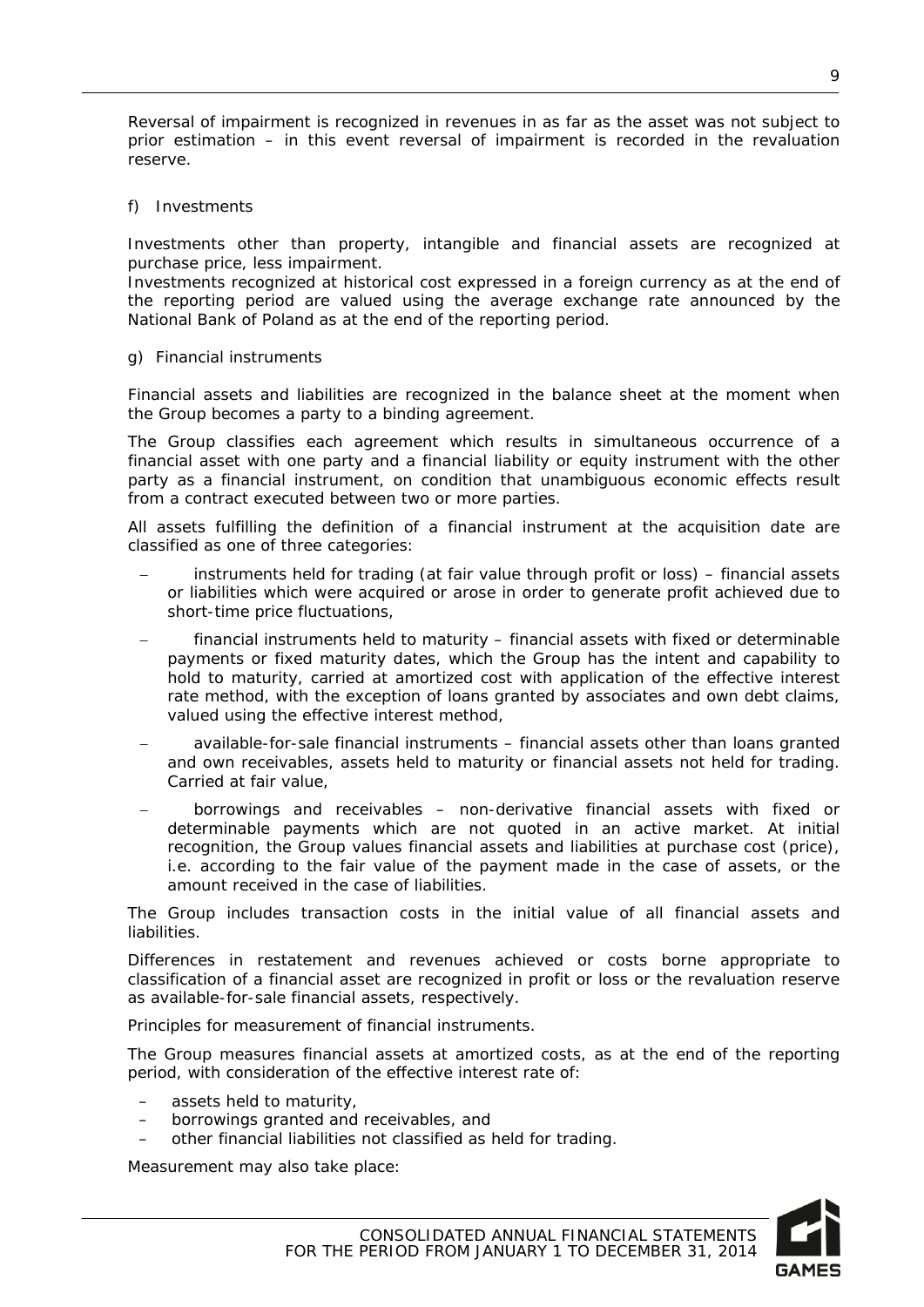- at the amount requiring payment if the discount effect is not significant;
- at the amount requiring payment: receivables and liabilities with short maturity period;
- at fair value: financial assets and liabilities held for trading and available-for-sale financial assets.

Changes in the fair value of financial assets held for trading not being part of hedges are recognized as finance income or costs when they arise.

Interests in other entities are valued at purchase price less impairment.

h) Trade and other receivables

Current trade and other receivables are valued at repayment value in as far as the effect of charging interest is not significant. Otherwise receivables are initially recognized at fair value and subsequently valued at amortized cost in application of the effective interest rate. In accordance with the principle adopted by the Group, receivables with maturity of longer than 180 days are subject to discounting.

i) Financial liabilities

Financial liabilities held for trading, including in particular derivatives with negative fair value, which are not classified as hedging instruments are recognized at fair value, whereas gains and losses from their measurement are recognized directly through profit or loss.

Other financial liabilities are measured at amortized costs with application of the effective interest rate.

All financial liabilities are included in the accounts under the contract execution date.

The principles for measurement and presentation of financial instruments in the consolidated financial statements are as follows:

| Asset or liability group                               | Measurement principles                                                                                                                                                                                                                              | Principles for recognition in<br>the financial statements                                                                                     |
|--------------------------------------------------------|-----------------------------------------------------------------------------------------------------------------------------------------------------------------------------------------------------------------------------------------------------|-----------------------------------------------------------------------------------------------------------------------------------------------|
| Assets carried at fair value<br>through profit or loss | At fair value (with the exception<br>of assets for which fair value<br>cannot be established)                                                                                                                                                       | Measurement difference<br>recognized in profit or loss for the<br>current reporting period in the<br>finance income or finance costs<br>item. |
| Liabilities held for trading                           | At fair value (with the exception<br>of assets for which fair value<br>cannot be established)                                                                                                                                                       | Measurement difference<br>recognized in profit or loss for the<br>current reporting period in the<br>finance income or finance costs<br>item. |
| Other financial liabilities                            | At amortized purchase cost in<br>application of the internal rate of<br>return                                                                                                                                                                      | The measurement difference<br>adjusts the value of the asset and<br>is recognized in profit or loss for<br>the current reporting period.      |
| Borrowings granted and own<br>receivables              | At amortized purchase price in<br>application of the internal rate of<br>return, and in a situation where<br>the payment deadline is not<br>known then at purchase price<br>(e.g. in the case of loans<br>without an established<br>repayment date) | The measurement difference<br>adjusts the value of the asset and<br>is recognized in profit or loss for<br>the current reporting period.      |

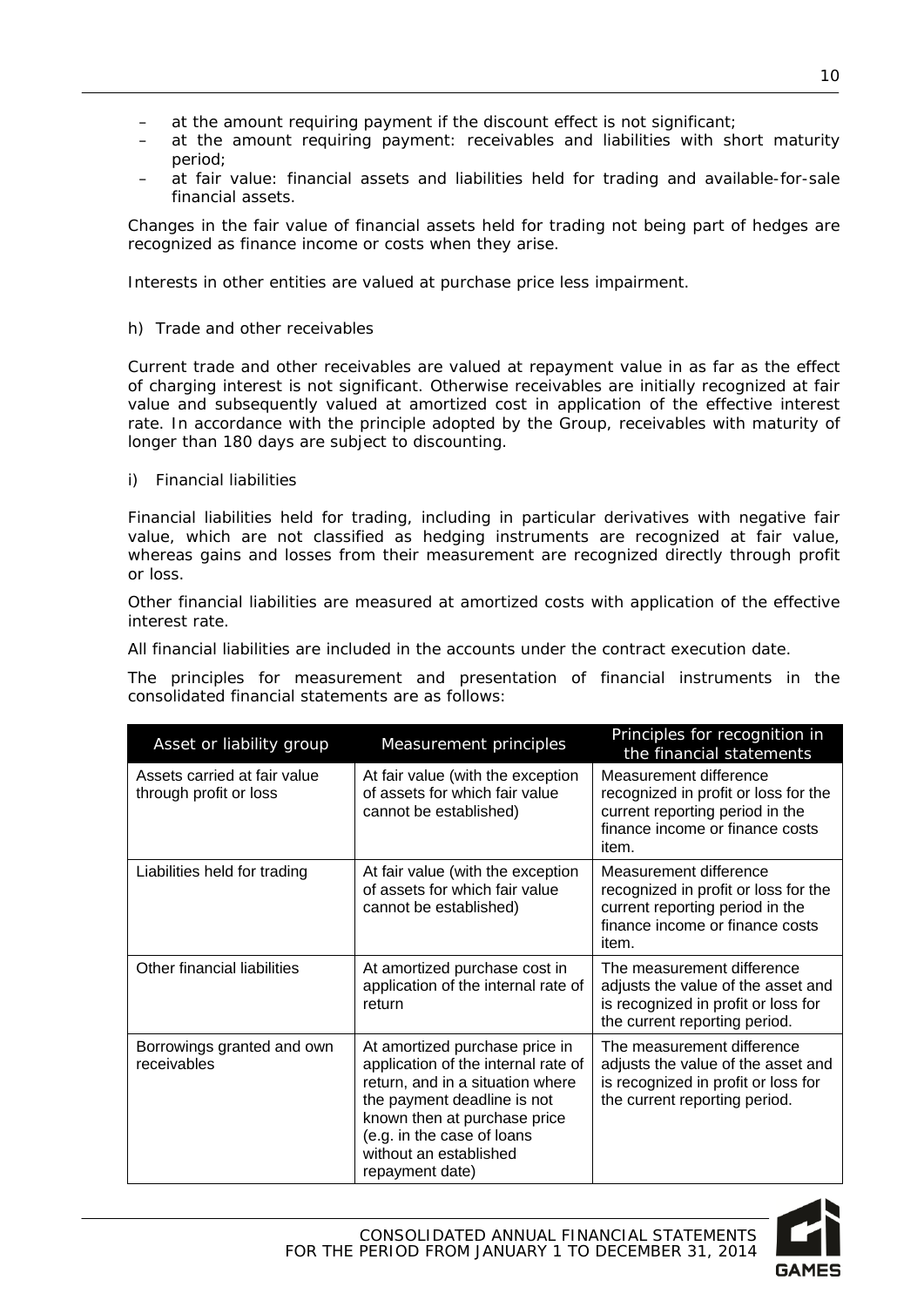| Assets held to maturity                                                                                                                                | At amortized purchase cost in<br>application of the internal rate of<br>return                | The measurement difference<br>adjusts the value of the asset and<br>is recognized in profit or loss for<br>the current reporting period.                                                        |  |  |  |  |
|--------------------------------------------------------------------------------------------------------------------------------------------------------|-----------------------------------------------------------------------------------------------|-------------------------------------------------------------------------------------------------------------------------------------------------------------------------------------------------|--|--|--|--|
| Available-for-sale financial<br>assets                                                                                                                 | At fair value (with the exception<br>of assets for which fair value<br>cannot be established) | The difference between<br>measurement and fair value is<br>included in the revaluation<br>reserve. In the case of debt<br>instruments, interest is<br>recognized directly in profit or<br>loss. |  |  |  |  |
| Financial assets and liabilities<br>held for trading and available-<br>for-sale financial assets, the<br>fair value of which cannot be<br>established. | At purchase price less<br>impairment.                                                         | An asset or liability item is<br>recognized at purchase price until<br>the moment such item is used<br>(e.g. sold). Impairment is<br>recognized in finance costs.                               |  |  |  |  |

#### j) Inventories

The initial value (cost) of inventories includes all costs (acquisition, production, etc.) borne in connection with bringing inventories to their current location and condition.

The purchase price of inventories includes the purchase price increased by import duty and other taxes (not subject to subsequent refund from tax authorities), costs of transport, loading, unloading and other costs directly connected with the acquisition of inventories, decreased by discounts, rebates and other similar reductions.

Inventories are measured at initial value (purchase price or cost of production) or at net sale price depending on which is lower.

In relation to other inventories, costs are established using the first in, first out (FIFO) method.

Impairment losses on inventory

Impairment losses on current property, plant and equipment connected with their impairment or valuation as at the end of the reporting period correspond to their own cost of purchase (IAS 2).

The Group creates impairment losses equity to net recoverable values of inventory. The net recoverable value is the sale price established in normal operations less finishing costs and estimated costs necessary for sale to be effected.

Reversal of an impairment loss on inventory resulting from an increase in the net recoverable value is recognized as a decrease in inventory recognized as cost of sales which the impairment reversal concerns.

As at the end of the reporting period inventory is valued at acquisition or purchase price, while such price may not exceed the net sales price for a given inventory item.

Foreign-currency advance payments are recognized at the ask rate of the bank used by the Group.

The Group measures advance payments for inventory at nominal value and presents these in the financial statements at the historic rate less impairment. The Group inventories prepayments through the provision by contracting parties of confirmation that prepayments included in auxiliary ledgers to general ledger "supplier accounts", and provides explanations and settlement of potential variance.

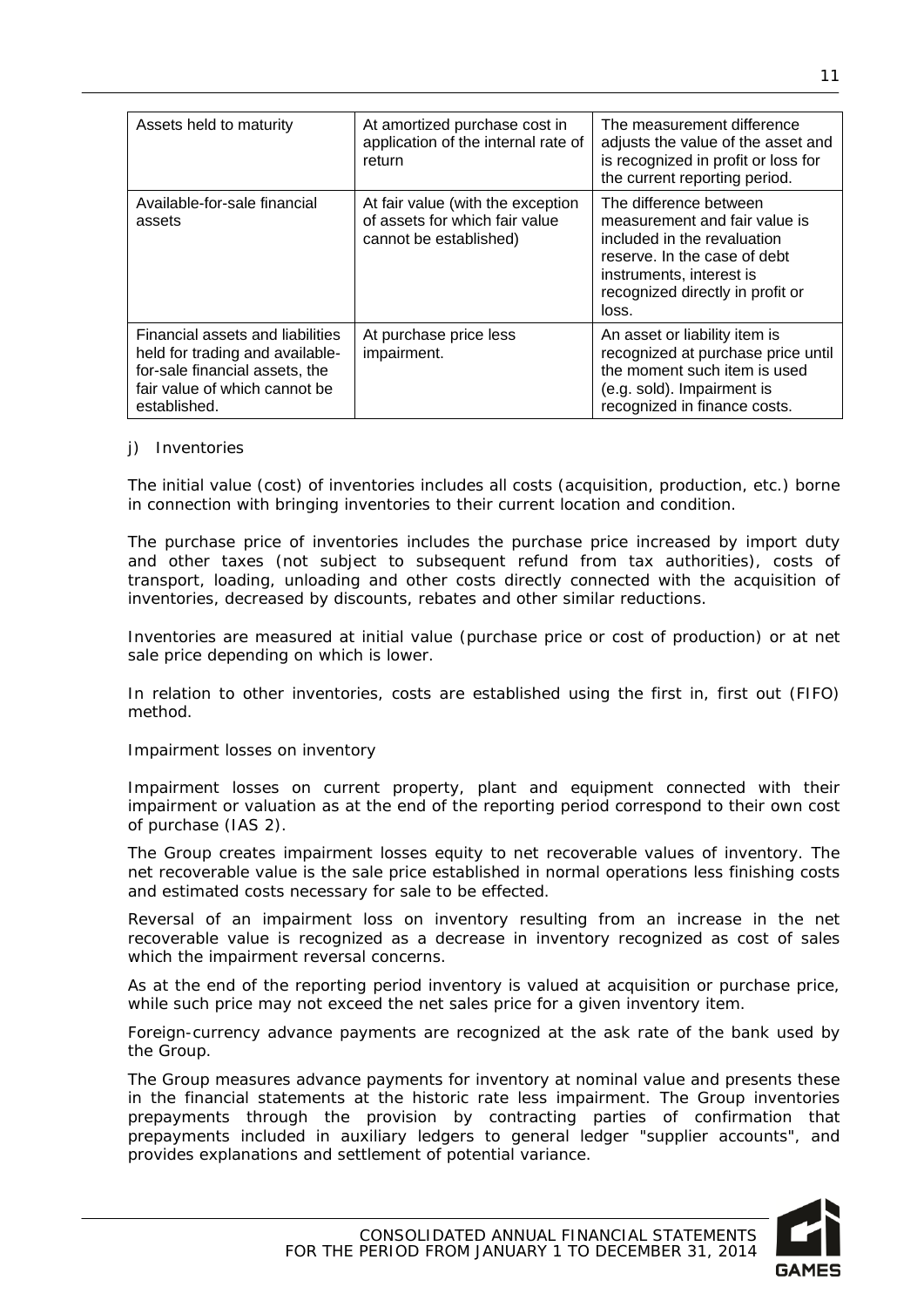k) Cash and cash equivalents

Cash and cash equivalents include cash on hand and demand deposits. Current investments which are not subject to significant change in value, which may be easily exchanged for a defined amount of cash and which constitute a part of the Group's liquidity management policy are recognized as cash and cash equivalents for the purposes of the statement of cash flows.

l) Share capital

Share capital is recognized at the nominal value of issued and paid up shares.

(i) Buy-back

In a purchase of own shares, the payment amount, together with direct transaction costs, is recognized as a change in equity. Purchased shares are recorded as a decrease in equity.

(ii) Dividends

Dividends are recognized as a liability in the period in which they are authorized.

m) Provisions

Provisions are liabilities of uncertain time and amount. Group companies create provisions when all of the following conditions are met simultaneously:

- − the companies are burdened with an existing obligation (legal or constructive) resulting from future events,
- it is probable that fulfillment of an obligation will result in necessary outflow of resources (payment),
- the amount of such obligation can be reliably estimated.

The Group creates the following provisions for liabilities:

- deferred income tax provision created in connection with the occurrence of positive differences between the book value of assets and liabilities and their tax value,
- provisions for employee benefits provisions for pension gratuities are calculated based on own estimates, however with regard to the low average age of employees and the insignificant value of the provision resulting from this, there is currently no provision created,
- other provisions.

Release of unused provisions occurs as at the date on which they are acknowledged as unnecessary.

#### n) Trade and other payables

Trade and other payables are divided into current and non-current payables through application of the following criteria:

- maturing in under 12 months from the end of the reporting period  $-$  classified as current payables,
- payables not classified as trade payables and which do not fulfill the criteria for classification as current constitute non-current payables.

Trade payables with maturity of up to 180 days are valued as at the end of the reporting period at repayment value increased by potential interest for delay due as at the valuation date.

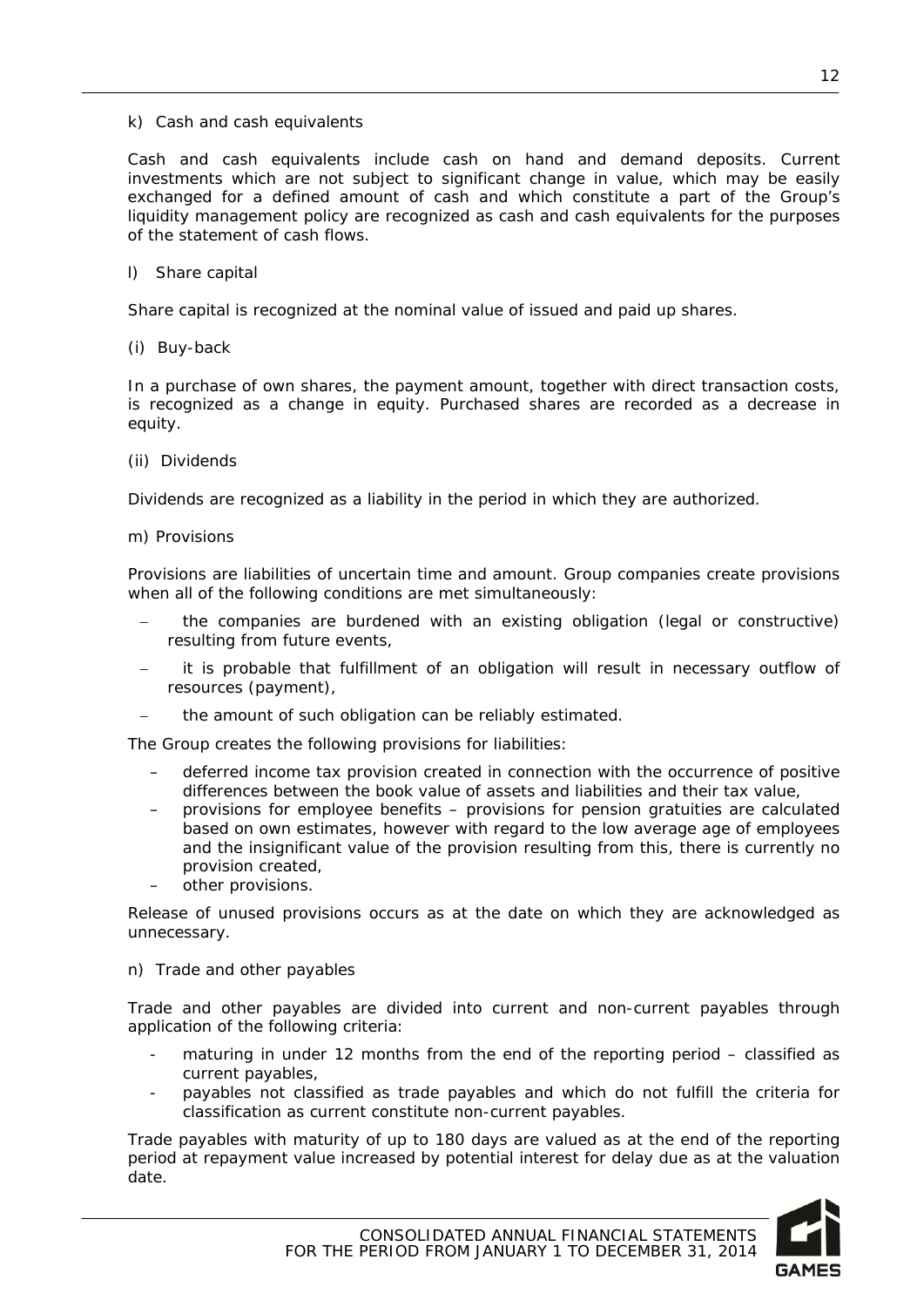Trade payables within maturity of over 180 days are valued as at the end of the reporting period at amortized cost (i.e. discounted in application of the effective interest rate).

All trade and account balances should be reconciled, and potential adjustments should be included in the accounts, including in the consolidated financial statements of the entity. In the event of disagreements in agreeing a balance between the entity and the contracting party, the seller's position prevails and, after closing the year, potential adjustments are entered in the accounts for the current year.

Payables denominated in foreign currencies are valued at the current average exchange rate for a given currency on a given date established by the National Bank of Poland.

Interest for late payment of payables is not charged if the authorized entity submits a written declaration on opt-out of such interest. In other instances interest is calculated and recorded as per the principles below:

- systematically, pursuant to interest notes received,
- at estimated value, where estimation is based on historical data reflecting the amount of interest charged by specific contracting parties in relation to the level of debt.

In each instance other significant risks meaning that such interest may be charged should be taken into consideration when calculating interest.

The notes to the financial statements should include this fact, the occurrence of due payables and the associated risk that interest will be charged by a creditor.

o) Revenue

Revenue from sale of products and services includes sale of products manufactured by the Group to which it has exclusive license rights for their production or it purchased a license for release and distribution, together with services provided by the Group to other entities.

Revenue from sale of goods for resale and materials includes sale of products which were purchased and are held for further sale in a non-processed form, together with sale of materials for manufacture.

Revenue from sale of products and goods for resale is recognized if the following conditions are met:

- the Group has transferred significant risk and benefits resulting from the right of ownership of goods for resale and products to the purchaser,
- the Group ceases to be permanently involved in managing the sale of goods for resale or products to the extent that such function is usually exercised in relation to goods for resale and products to which there is right of ownership, and it does not exercise effective control over them,
- the revenue amounts may be measured reliably,
- it is probable that the Group will achieve economic benefits from the transaction,
- costs borne and those which will be borne by the Group in connection with the transaction may be valued in a reliable manner.

Revenue is recognized if achievement by the Group of economic benefits connected with the executed transaction is probable.

If there is uncertainty regarding the collectability of an amount due which is already counted as revenue, then the uncollectible amount in relation to which achievement ceased to be probable is recognized as costs and not as a correction of the initially recognized revenue amount.

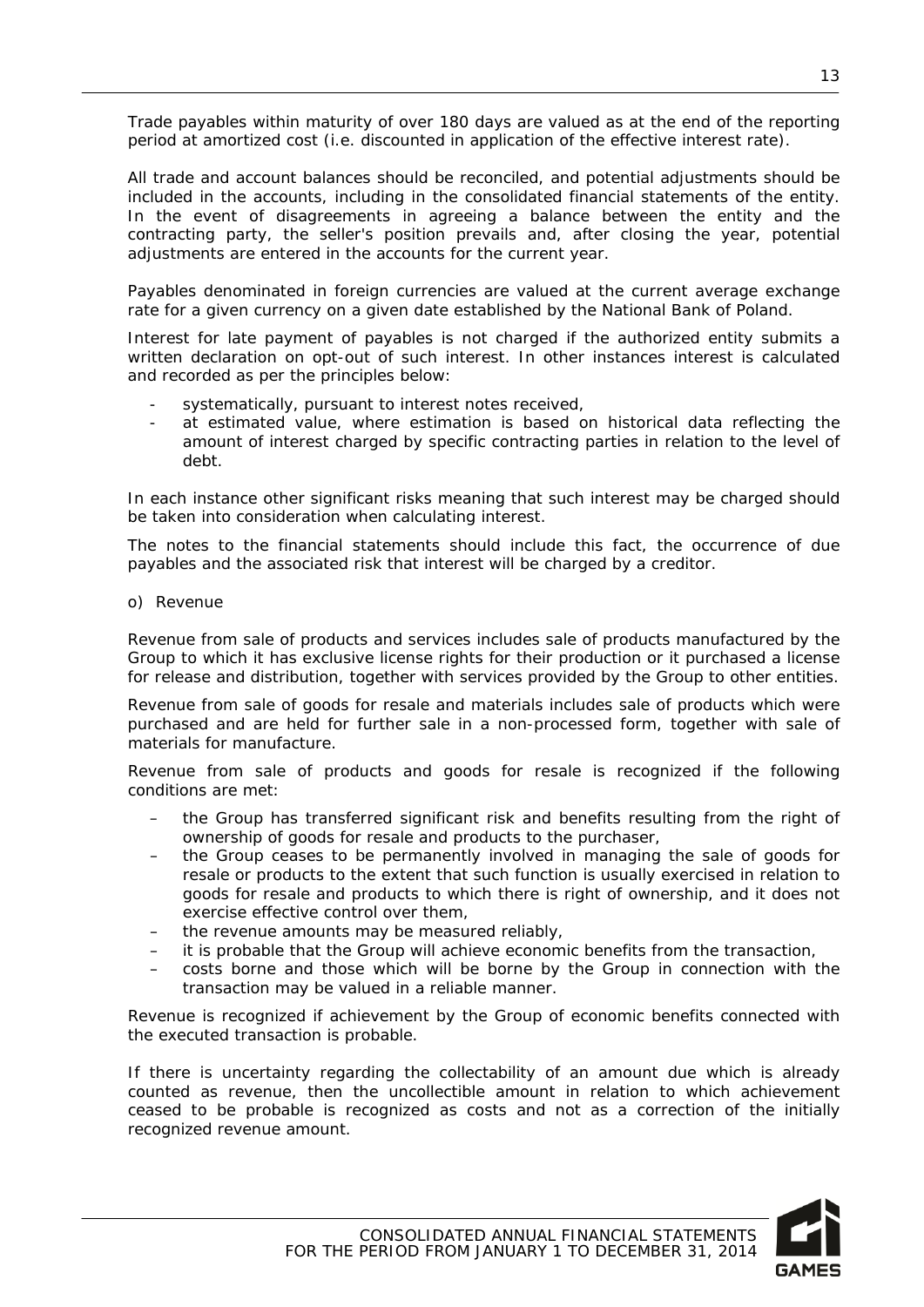Revenue from sale is recognized at the fair value of payments received or due and represents receivables for products, goods for resale and services supplied under normal business activity after decrease by discounts, VAT and other sales-related taxes.

Revenue from interest is recognized cumulatively in relation to the principal amount, in accordance with the effective interest rate method on lease.

p) Costs

The Group draws up a consolidated statement of profit and loss in multiple-step format. Costs are classified in accordance with their function.

#### (i) Finance lease payments

Lease payments are divided into a part constituting the cost of finance and a part decreasing the liability. The part constituting the cost of finance is allocated to specific periods during the term of the lease applying the effective interest rate method.

#### (ii) Borrowing costs

Borrowing costs include interest payable on debt, established on the basis of the effective interest rate, interest due on funds invested by the Group, dividends due, foreign exchange gains and losses and profit and loss concerning collateralized instruments which are recognized in the statement of profit and loss.

Interest income is recognized in the statement of profit and loss on an accrual basis applying the effective interest rate. Income from dividends is recognized in the statement of profit and loss at the moment when the Group acquires the right to receipt thereof. The part constituting the cost of finance arising in connection with finance lease fees is indicated in the statement of profit and loss applying the effective interest rate method.

q) Tax

Obligatory encumbrances on the result include current tax and deferred tax.

The current tax obligation is calculated on the basis of the tax result (basis for taxation) for a given financial year. Tax for the current and previous periods is recognized as a liability in the amount which had not been paid.

Tax profit (loss) differs from net book profit (loss) in connection with the exclusion of revenues subject to taxation and tax-deductible expenses in subsequent years and items of cost and revenue which will never be subject to taxation.

Deferred tax is calculated using the balance sheet method as tax subject to payment or refund in the future on the difference between the carrying amounts of assets and liabilities and the corresponding tax values used to calculate the basis for taxation.

Deferred income tax assets and provisions for deferred income tax are valued with application of tax rates which will be applied, according to predictions, if an asset is realized or a provision liquidated, adopting the basis as the tax rates (and tax regulations) legally in force or actually binding as at the end of the reporting period.

A deferred tax asset is subject to analysis as at the end of the reporting period, and in the event of it being expected that future tax profits will be insufficient to realize an asset or part thereof, it is written off. Deferred income tax assets and provisions for deferred income tax are not discounted.

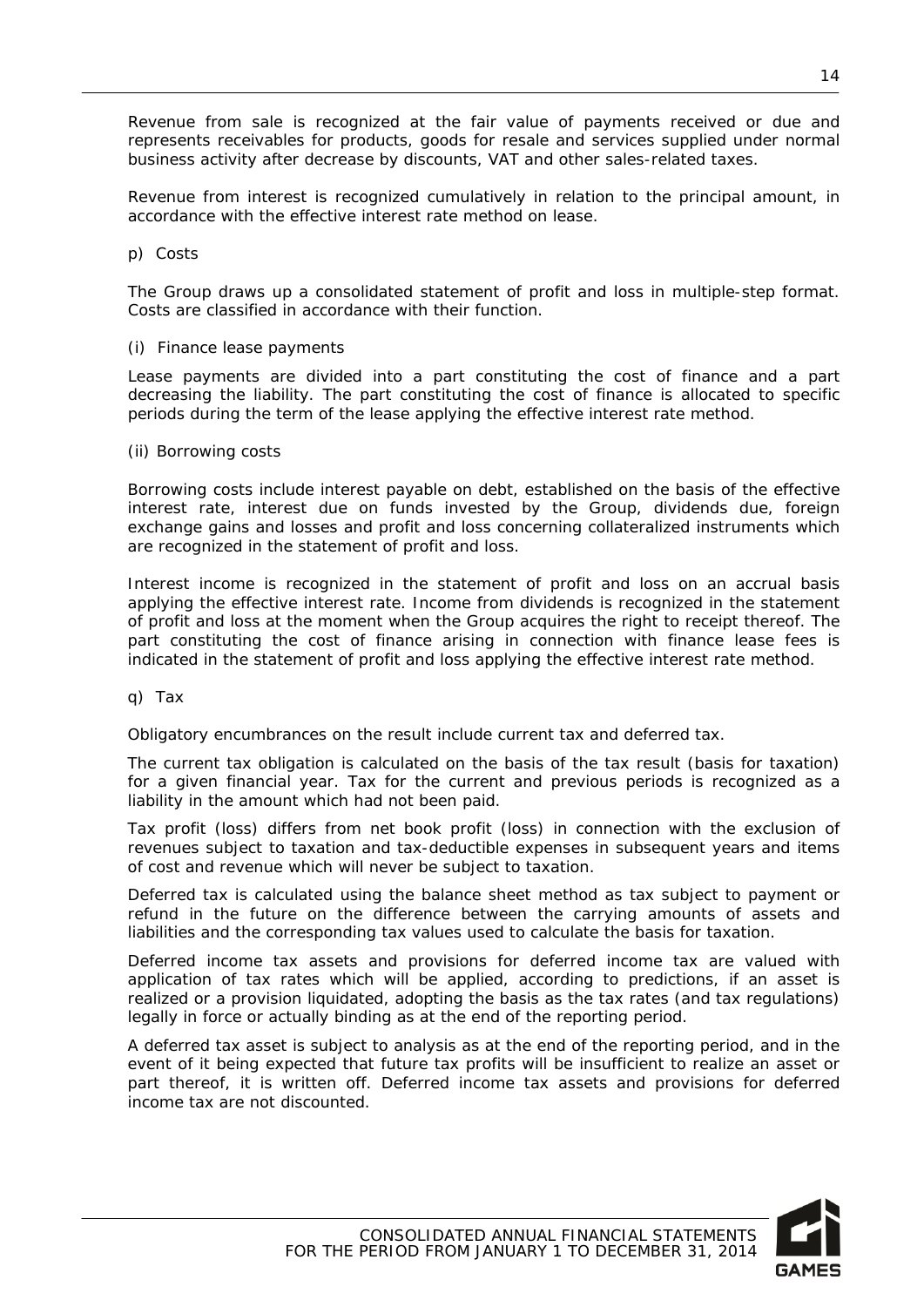Deferred tax is recognized in the statement of profit and loss, aside from a situation where it concerns items directly recognized in equity. In this last instance deferred tax is also settled directly in equity. The Group offsets deferred income tax assets with provisions for deferred income tax exclusively when it has an enforceable legal title to offset deferred income tax assets with provisions for deferred income tax.

#### r) Transactions expressed in foreign currencies

Transactions executed in foreign currencies are translated into the functional currency in application of exchange rates in force on the date of executing such transactions, in the following manner:

- in the case of selling foreign currencies and receivable repayment transactions using the bid rate applied by the bank used by the Group;
- in the case of purchasing foreign currencies and liability repayment transactions using the ask rate applied by the bank used by the Group;
- in the case of other transactions according to the average exchange rate announced for a given currency by the National Bank of Poland in as far as customs documents do not give another exchange rate.

Cash items recognized at historical cost expressed in a foreign currency are recorded at the end of the reporting period using the average exchange rate announced by the National Bank of Poland as at the end of the reporting period. Non-monetary balance sheet items recorded at historical cost expressed in a foreign currency are recorded in application of the exchange rate as at the date the transaction is executed. Non-monetary balance sheet items recorded at fair value in a foreign currency are recorded in application of the exchange rate in force during establishment of fair value.

Foreign exchange gains and losses resulting from settlement of transactions in foreign currencies and from translation of cash assets and liabilities according to average National Bank of Poland exchange rates as at the end of the year are indicated in the statement of profit and loss, with the exception of settlement in equity fulfilling the criteria for recognition of cash flow hedges.

#### s) Segment reporting

A business segment is a separate part of the Group which deals with the supply of defined products or services (business segment) or supply of products or services in a defined economic environment (geographical segment), which is subject to risks and derives benefits differently to other segments.

CI Games Group presents revenue from sales broken down into the following segments:

- business covering sales divided into products, goods for resale and services,
- geographical covering sales divided into the following areas: Europe, America and Asia and Australia.

Revenue from sale of products covers sale of products manufactured by the Group to which it has exclusive licensing rights for their production or it purchased a license for release and distribution.

Revenue from sale of services covers revenues for services provided by the Group to other entities.

Revenue from sale of goods for resale covers sale of products were purchased and are held for further sale in a non-processed form, together with sale of materials for manufacture.

Operating costs are divided as follows:

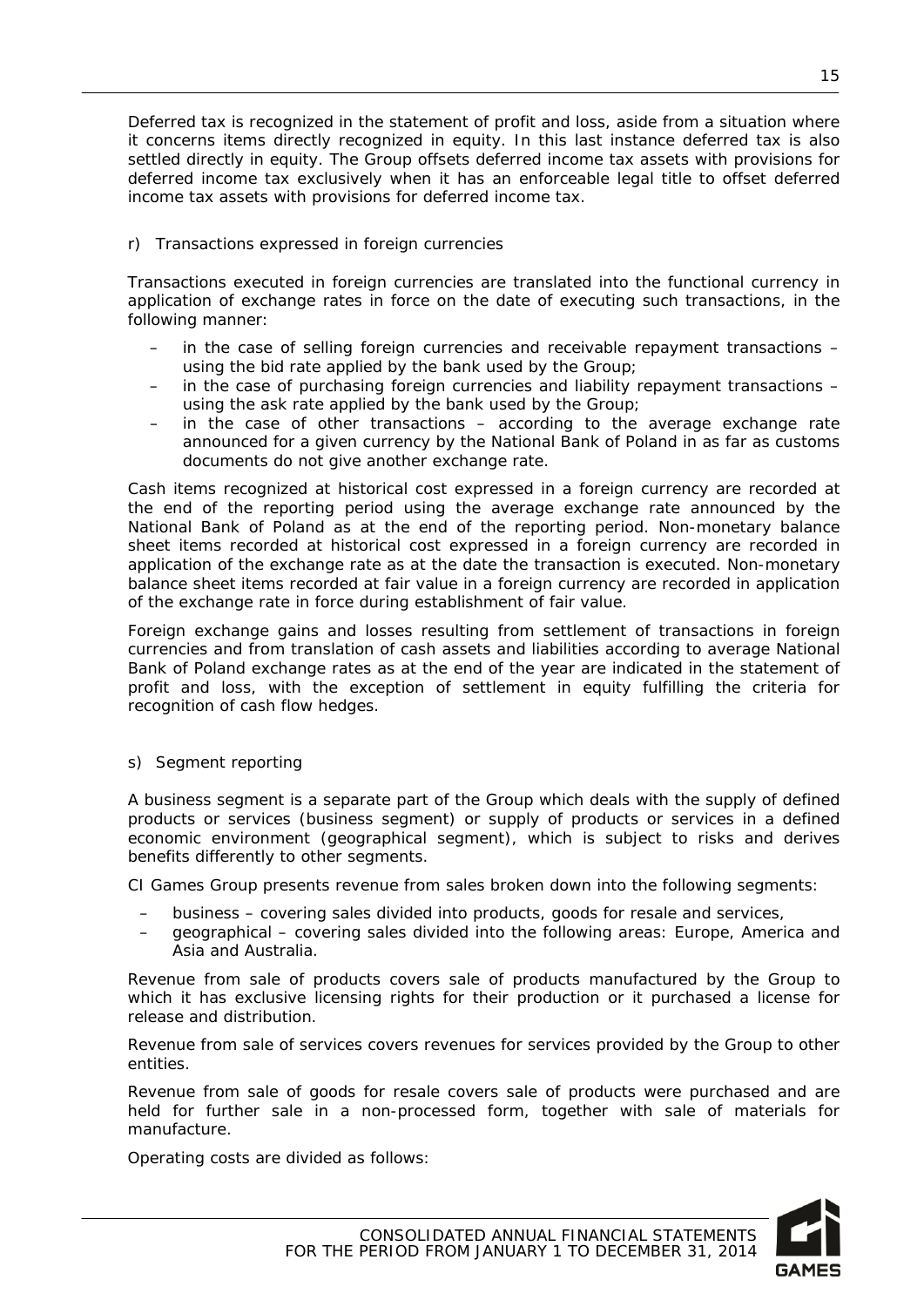- direct costs, which may be assigned to a given product or service, or the value of goods for resale or materials sold at purchase price,
- indirect costs, i.e. costs which cannot be directly assigned to a defined product, e.g. administrative, sales and other operating costs.

Segmentation – assignment to specific business segments – concerns direct costs and such part of indirect costs as can be assigned to a given segment. The Group has one business segment.

#### t) Operations being discontinued and non-current assets held for sale

Immediately before reclassification to assets held for sale, valuation of assets (or all assets and liabilities constituting an asset group held for sale) is updated in accordance with the appropriate IFRS. Subsequently, as at the day of initial recognition as held for sale, fixed assets or the group held for disposal are recognized according to the lower value: carrying amount or fair value less cost to sell.

Impairment identified at initial classification as held for sale is recognized in the statement of profit and loss even in the event of value restatement. This also concerns profit and loss resulting from subsequent change in value.

Discontinued operation is a part of the Group's activity which constitutes a separate main business line or geographic segment or is a subsidiary acquired exclusively for further sale.

Classification as discontinued operation takes place as a result of disposal or at the moment when the operation fulfills the criteria for classification to the asset group held for sale.

<span id="page-16-0"></span>4. Changes in accounting principles

In the event that the Group's accounting principles are altered, the solutions included in IAS 8 "Accounting Policies, Changes in Accounting Estimates and Errors" are applied.

The CI Games Group consolidated financial statements for the period from January 1 to December 31, 2014 retain comparability to data from the financial statements for the period from January 1 to December 31, 2013, which were drawn up in accordance with IAS/IFRS, with the exception of the following amendments to standards and new interpretations effective for annual periods beginning on or after January 1, 2014:

• IFRS 10 Consolidated Financial Statements and IAS 27 Separate Financial Statements

IFRS 10 replaces those parts of IAS 27 Consolidated and Separate Financial Statements that relate to consolidated financial statements, and introduces a new definition of control. IFRS 10 may change how a group is consolidated as regards consolidation of entities that were so far subject to consolidation, and vice versa. It does not introduce changes to consolidation procedures and accounting for transactions in consolidated financial statements.

The application of these amendments had no effect on the Group's financial situation or results.

• IFRS 11 Joint Arrangements and IAS 28 Investments in Associates and Joint Ventures

IFRS 11 deals with the subject of joint arrangements. Two categories of joint arrangements are introduced: joint operation and joint venture, together with the applicable accounting methods.

The application of this standard may result in a change in the accounting method for joint arrangements (e.g. operations previously classified as jointly controlled entities and subject to proportionate consolidation might now be classified as joint ventures and therefore be subject to the equity method).

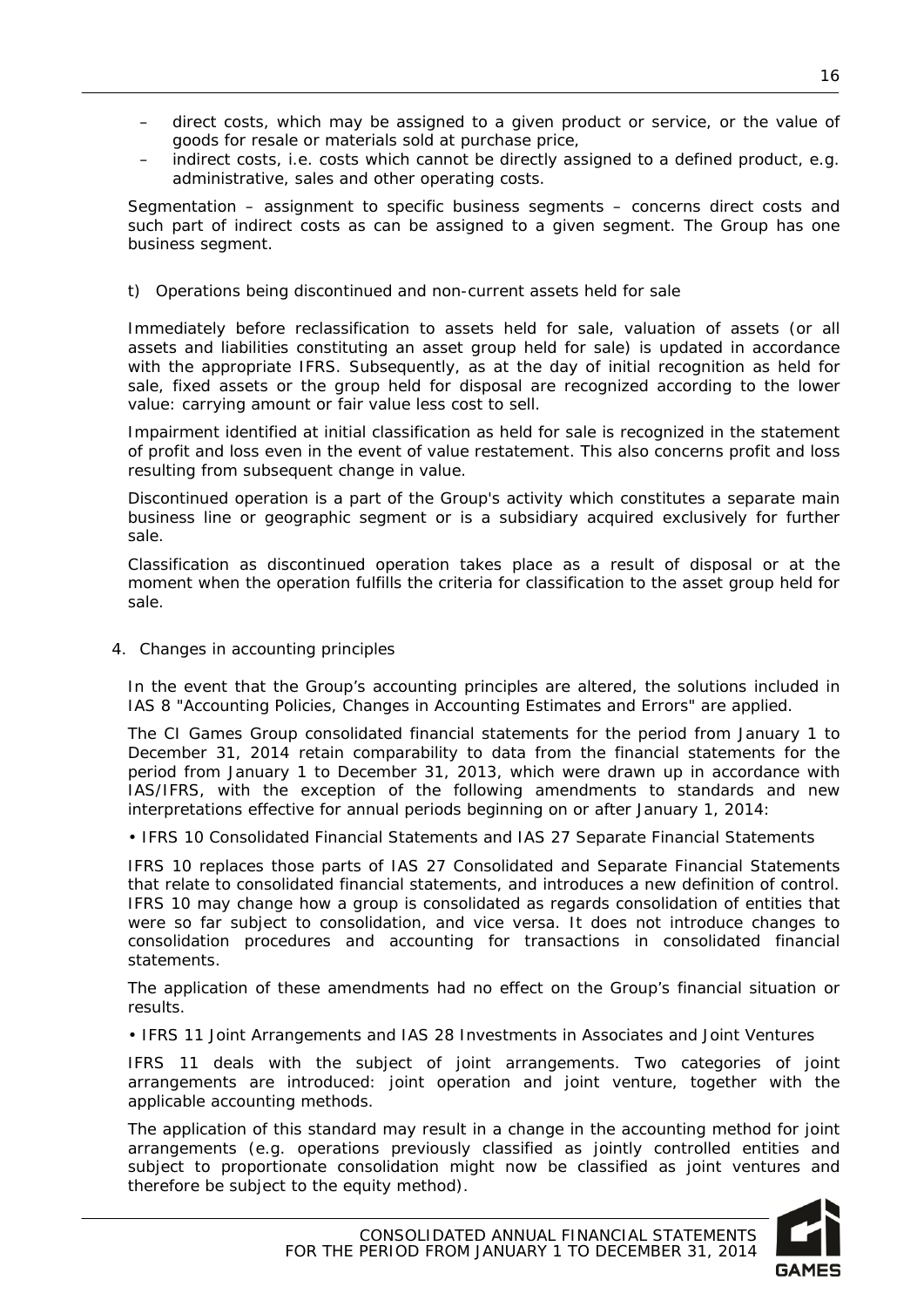IAS 28 has been amended and now outlines how to apply the equity method to joint ventures.

The application of these amendments had no effect on the Group's financial situation or results.

• IFRS 12 Disclosure of Interests in Other Entities

IFRS 12 requires a wide range of disclosures about an entity's interests in subsidiaries, associates and joint arrangements. The application of this standard may result in a wider scope of disclosures in financial statements, including:

- key financial information, including the risks associated with the Company's interests in other entities,

- disclosure of interests in unconsolidated structured entities and the risks associated with these entities,

- information regarding all entities with a material non-controlling interest,

- information about significant judgements and assumptions made in determining the type of venture (as subsidiary, jointly controlled entity or associate).

The application of these amendments had no effect on the Group's financial situation or results.

• Investment Entities - Amendments to IFRS 10, IFRS 12 and IAS 27

The amendments define an 'investment entity,' which was exempt from the requirement to consolidate subsidiaries and, following the amendments, must measure subsidiaries at fair value through profit or loss.

The application of these amendments had no effect on the Group's financial situation or results.

• Offsetting Financial Assets and Financial Liabilities - Amendments to IAS 32

The amendments to IAS 32 clarify the meaning and consequences of 'currently has a legally enforceable right of set-off' and clarify offsetting criteria for gross settlement systems (such as clearinghouses).

The application of these amendments had no effect on the Group's financial situation or results.

• Recoverable Amount Disclosures for Non-Financial Assets - Amendments to IAS 36

The amendments remove certain unintended consequences of IFRS 13 regarding disclosures required under IAS 36. Furthermore, these amendments introduce additional disclosures for the recoverable amount of assets or cash-generating units for which impairment was recognized or reversed when the recoverable amount is equal to fair value less costs of disposal.

The application of these amendments had no effect on the Group's financial situation or results.

• Novation of Derivatives and Continuation of Hedge Accounting - Amendments to IAS 39

Amendments to IAS 39 concern hedge accounting after novation of derivatives and remove the need to discontinue hedge accounting if a hedging derivative was novated, provided certain criteria, defined in IAS 39, are met.

The application of these amendments had no effect on the Company's financial situation or results or the scope of information presented in the Group's financial statements.

The Group decided against the early adoption of any standards, interpretations or amendments that have been published, but have not yet entered into force as per EU regulations.

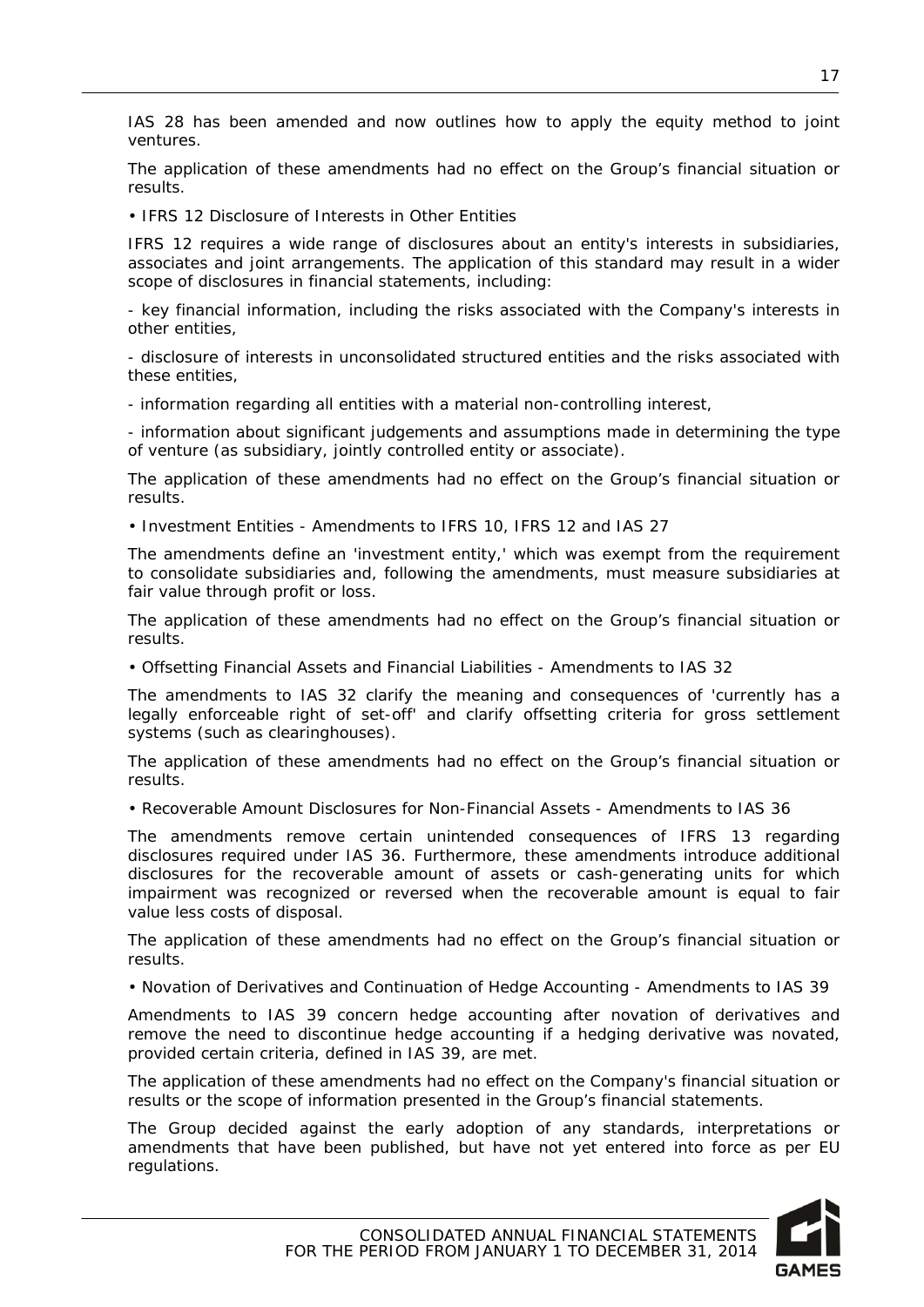Standards and interpretations that have been issued and endorsed by the EU, but are not yet in force:

The following standards and interpretations have been issued by the IASB or IFRIC, but are not yet in force:

• IFRS 9 Financial Instruments (published on July 24, 2014), effective for annual periods beginning on or after January 1, 2018 - not endorsed by the EU as of the date on which these financial statements were approved,

• IFRIC 21 Levies (published on May 20, 2013), effective for annual periods beginning on or after January 1, 2014, and in the EU effective for annual periods beginning on or after June 17, 2014,

• Amendments to IAS 19 Defined Benefit Plans: Employee Contributions (published on November 21, 2013), effective for annual periods beginning on or after July 1, 2014, and in the EU effective for annual periods beginning on or after February 1, 2015,

• Amendments resulting from Annual Improvements cycle 2010-2012 (published on December 12, 2013) - certain amendments are effective for annual periods beginning on or after July 1, 2014, while some are prospectively effective for transactions taking place on or after July 1, 2014, in the EU effective at the latest for annual periods beginning on or after February 1, 2015,

• Amendments resulting from Annual Improvements cycle 2011-2013 (published on December 12, 2013) - effective for annual periods beginning on or after July 1, 2014, and in the EU effective at the latest for annual periods beginning on or after February 1, 2015,

• IFRS 14 Regulatory Deferral Accounts (published on January 30, 2014) - effective for annual periods beginning on or after January 1, 2016 - no decision yet as to the dates by which the European Financial Reporting Advisory Group (EFRAG) will complete each stage of work on the approval of this standard - not endorsed by the EU as of the date on which these financial statements were approved,

• Amendments to IFRS 11 Accounting for Acquisitions of Interests in Joint Operations (published on May 6, 2014), effective for annual periods beginning on or after January 1, 2016 - not endorsed by the EU as of the date on which these financial statements were approved,

• Amendments to IAS 16 and IAS 38 Clarification of Acceptable Methods of Depreciation and Amortisation (published on May 12, 2014), effective for annual periods beginning on or after January 1, 2016 - not endorsed by the EU as of the date on which these financial statements were approved,

• IFRS 15 Revenue from Contracts with Customers (published on May 28, 2014), effective for annual periods beginning on or after January 1, 2017 - not endorsed by the EU as of the date on which these financial statements were approved,

• Amendments to IAS 16 and IAS 41 Agriculture: Bearer Plants (published on June 30, 2014), effective for annual periods beginning on or after January 1, 2016 - not endorsed by the EU as of the date on which these financial statements were approved,

• Amendments to IAS 27 Equity Method in Separate Financial Statements (published on August 12, 2014), effective for annual periods beginning on or after January 1, 2016 - not endorsed by the EU as of the date on which these financial statements were approved,

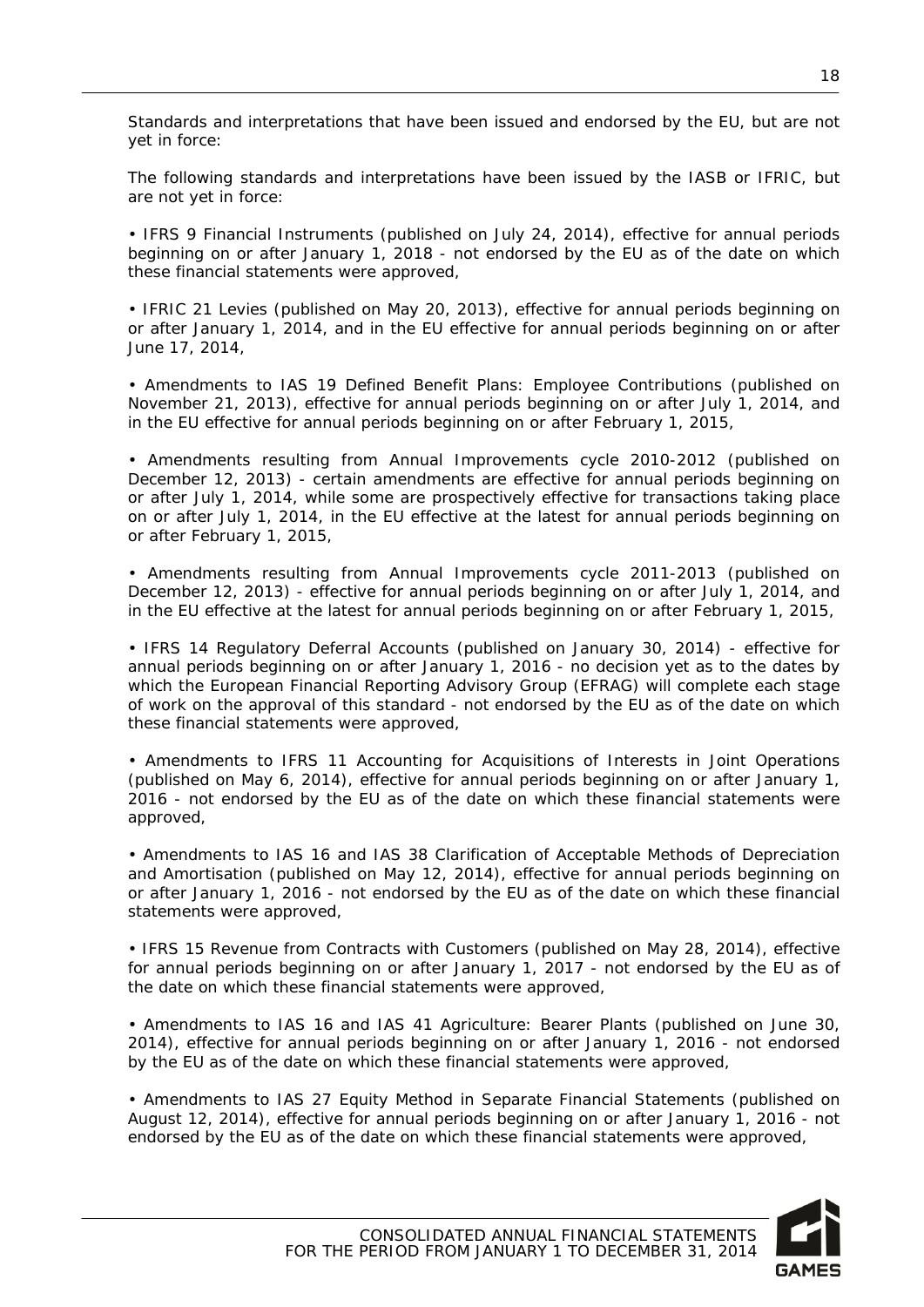• Amendments to IFRS 10 and IAS 28 Sale or Contribution of Assets between an Investor and its Associate or Joint Venture (published on September 11, 2014) - effective for annual periods beginning on or after January 1, 2016, although this date was preliminarily postponed by the IASB - no decision yet as to the dates by which the EFRAG will complete each stage of work on the approval of this standard - not endorsed by the EU as of the date on which these financial statements were approved,

• Amendments resulting from Annual Improvements cycle 2012-2014 (published on September 25, 2014), effective for annual periods beginning on or after January 1, 2016 not endorsed by the EU as of the date on which these financial statements were approved,

• Amendments to IFRS 10, IFRS 12 and IAS 28 Investment Entities: Applying the Consolidation Exception (published on December 18, 2014), effective for annual periods beginning on or after January 1, 2016 - not endorsed by the EU as of the date on which these financial statements were approved,

• Amendments to IAS 1 Disclosure Initiative (published on December 18, 2014), effective for annual periods beginning on or after January 1, 2016 - not endorsed by the EU as of the date on which these financial statements were approved.

The Parent's Management Board is currently analyzing the effect that introducing the above standards and interpretations might have on the Group's accounting principles (policy).



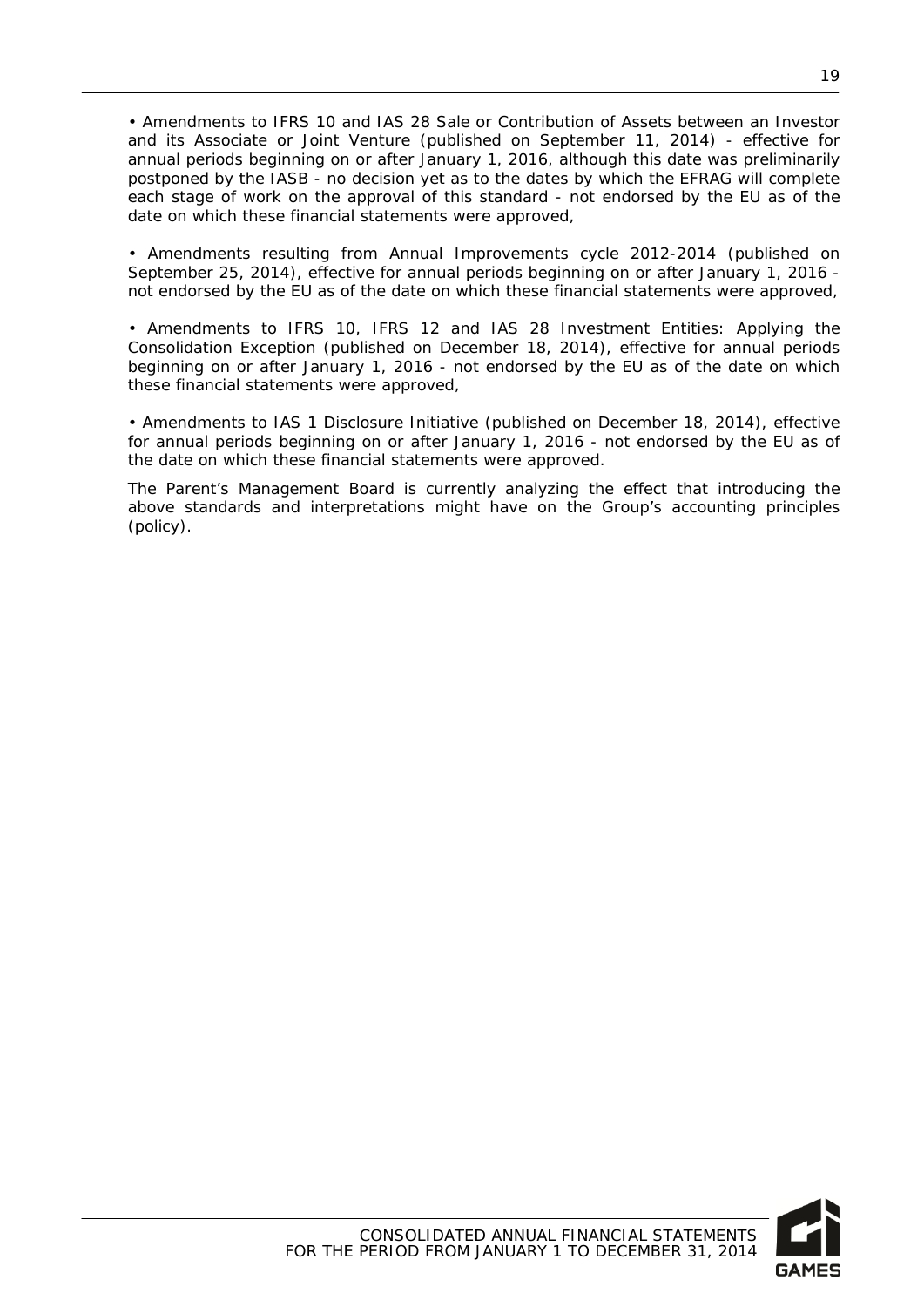#### <span id="page-20-0"></span>**II. Selected financial data**

Selected consolidated and separate financial information contained in this report has been translated into EUR using the following exchange rates:

EURPLN as at December 31, 2014 – 4.2623 EURPLN as at December 31, 2013 – 4.1472

Items in the statement of profit and loss and statement of cash flows have been translated into EUR using an average exchange rate, calculated as the arithmetical average of exchange rates announced by the National Bank of Poland as at the last day of each month throughout the year:

EURPLN for 2014 - 4.1893 EURPLN for 2013 - 4.2110

| <b>STATEMENT OF PROFIT AND LOSS</b>     | 2014            |                 | 2013            |                 |
|-----------------------------------------|-----------------|-----------------|-----------------|-----------------|
|                                         | <b>PLN 000s</b> | <b>EUR 000s</b> | <b>PLN 000s</b> | <b>EUR 000s</b> |
| Net revenue from sales                  | 109 020         | 26 024          | 107 290         | 25 4 7 9        |
| Profit (loss) from operating activities | 2 4 1 1         | 575             | 15 757          | 3 7 4 2         |
| Gross profit (loss)                     | 2 3 1 4         | 552             | 14 038          | 3 3 3 4         |
| Net profit (loss)                       | 2084            | 497             | 29 7 13         | 7056            |
| Number of shares (in 000s)              | 13 914          | 13 9 14         | 13 9 14         | 13 9 14         |
| Profit (loss) per ordinary share        | 0,15            | 0,04            | 2,14            | 0,51            |

| <b>STATEMENT OF CASH FLOWS</b>           | 2014            |                 | 2013            |                 |
|------------------------------------------|-----------------|-----------------|-----------------|-----------------|
|                                          | <b>PLN 000s</b> | <b>EUR 000s</b> | <b>PLN 000s</b> | <b>EUR 000s</b> |
| Net cash flows from operating activities | 31 891          | 7613            | 30 459          | 7 2 3 3         |
| Net cash flows from investing activities | $-27,410$       | $-6.543$        | $-31025$        | $-7.368$        |
| Net cash flows from financing activities | $-6179$         | $-1475$         | $-4699$         | $-1116$         |
| Net cash flows                           | $-1698$         | $-405$          | $-5266$         | $-1251$         |

|                                     | 31.12.2014      |                 | 31.12.2013      |                 |
|-------------------------------------|-----------------|-----------------|-----------------|-----------------|
| <b>BALANCE SHEET</b>                | <b>PLN 000s</b> | <b>EUR 000s</b> | <b>PLN 000s</b> | <b>EUR 000s</b> |
| Non-current assets                  | 56 997          | 13 372          | 68 237          | 16 454          |
| <b>Current assets</b>               | 42 261          | 9 9 1 5         | 29 760          | 7 1 7 6         |
| <b>Total assets</b>                 | 99 258          | 23 287          | 97997           | 23 630          |
| Equity                              | 83 041          | 19 483          | 80 547          | 19 422          |
| Share capital                       | 1 3 9 1         | 326             | 1 3 9 1         | 336             |
| Liabilities                         | 16 217          | 3805            | 17450           | 4 2 0 8         |
| Non-current liabilities             | 4 4 6 7         | 1 0 4 8         | 1 1 2 2         | 271             |
| <b>Current liabilities</b>          | 11 749          | 2 7 5 7         | 16 328          | 3937            |
| <b>Total equity and liabilities</b> | 99 258          | 23 287          | 97997           | 23 630          |

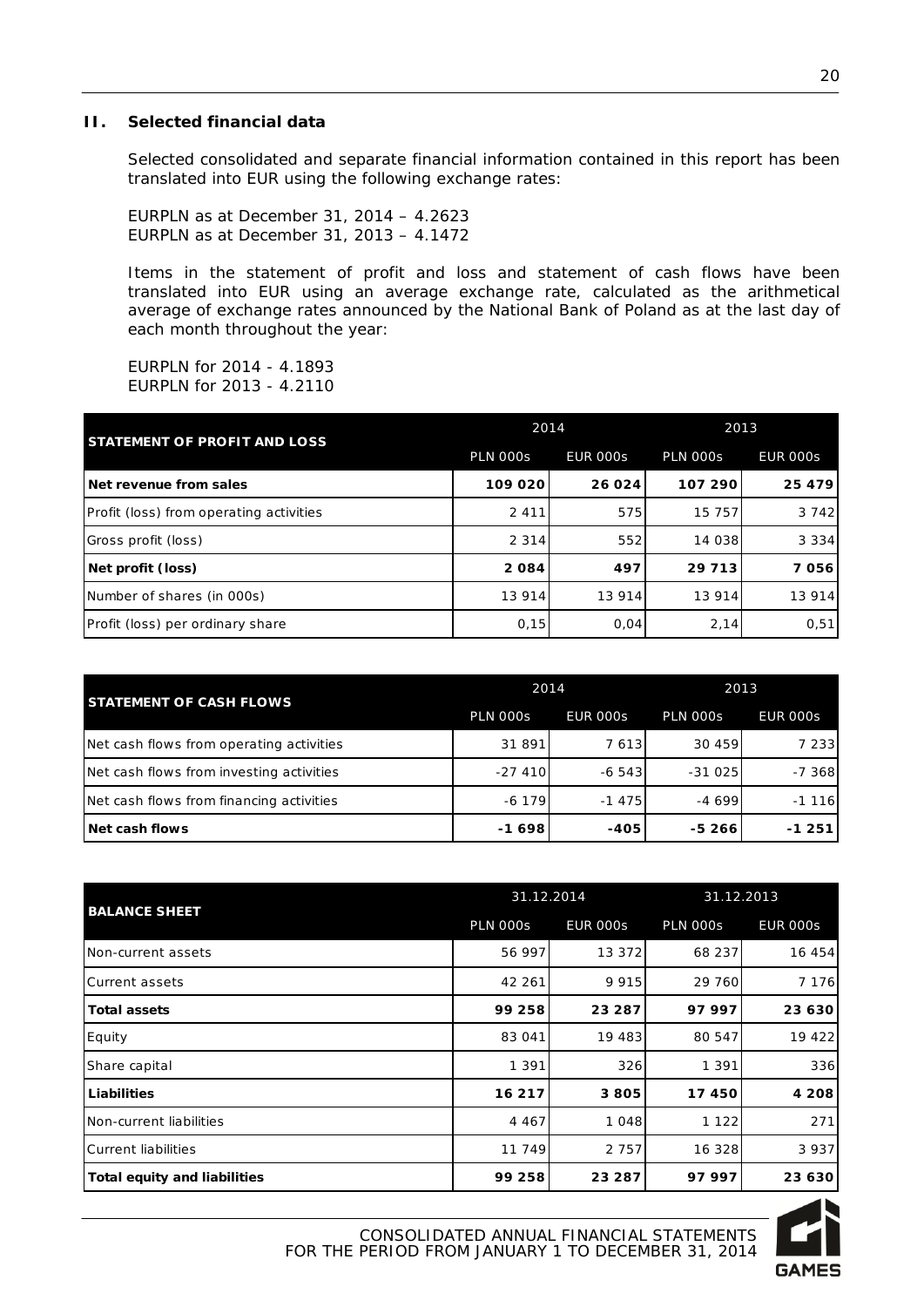#### <span id="page-21-0"></span>**III. CI Games Group consolidated financial data for the period from January 1 to December 31, 2014**

| CONSOLIDATED BALANCE SHEET |  |
|----------------------------|--|
|                            |  |

as at December 31, 2014 PLN 000s

|           | <b>ASSETS</b>                                                            | note            | as at<br>31.12.2014 | as at<br>31.12.2013 |
|-----------|--------------------------------------------------------------------------|-----------------|---------------------|---------------------|
| Α.        | <b>INON-CURRENT ASSETS</b>                                               |                 | 56 997              | 68 237              |
|           | Property, plant and equipment                                            | 1               | 1 2 9 2             | 1967                |
|           | Intangible assets                                                        | 2               | 30 114              | 43 784              |
|           | Interests in subsidiaries, associates and jointly<br>controlled entities | 3               |                     | 5                   |
|           | Deferred income tax assets                                               | 4               | 25 5 9 0            | 22 479              |
| <b>B.</b> | <b>ICURRENT ASSETS</b>                                                   |                 | 42 261              | 29 760              |
|           | Inventories                                                              | 5               | 2963                | 3 3 3 6             |
|           | Current investments                                                      | 6               | $\overline{2}$      | 27                  |
|           | Advance payments                                                         | $\overline{7}$  | 273                 | 473                 |
|           | Trade receivables                                                        | $\overline{7}$  | 27 672              | 9 5 2 7             |
|           | Income tax receivables                                                   | 8               |                     | 3 1 2 5             |
|           | Cash and cash equivalents                                                | 9               | 9 5 0 9             | 11 208              |
|           | Other current assets                                                     | 10 <sup>1</sup> | 1841                | 2 0 6 4             |
|           | <b>TOTAL ASSETS</b>                                                      |                 | 99 258              | 97 997              |

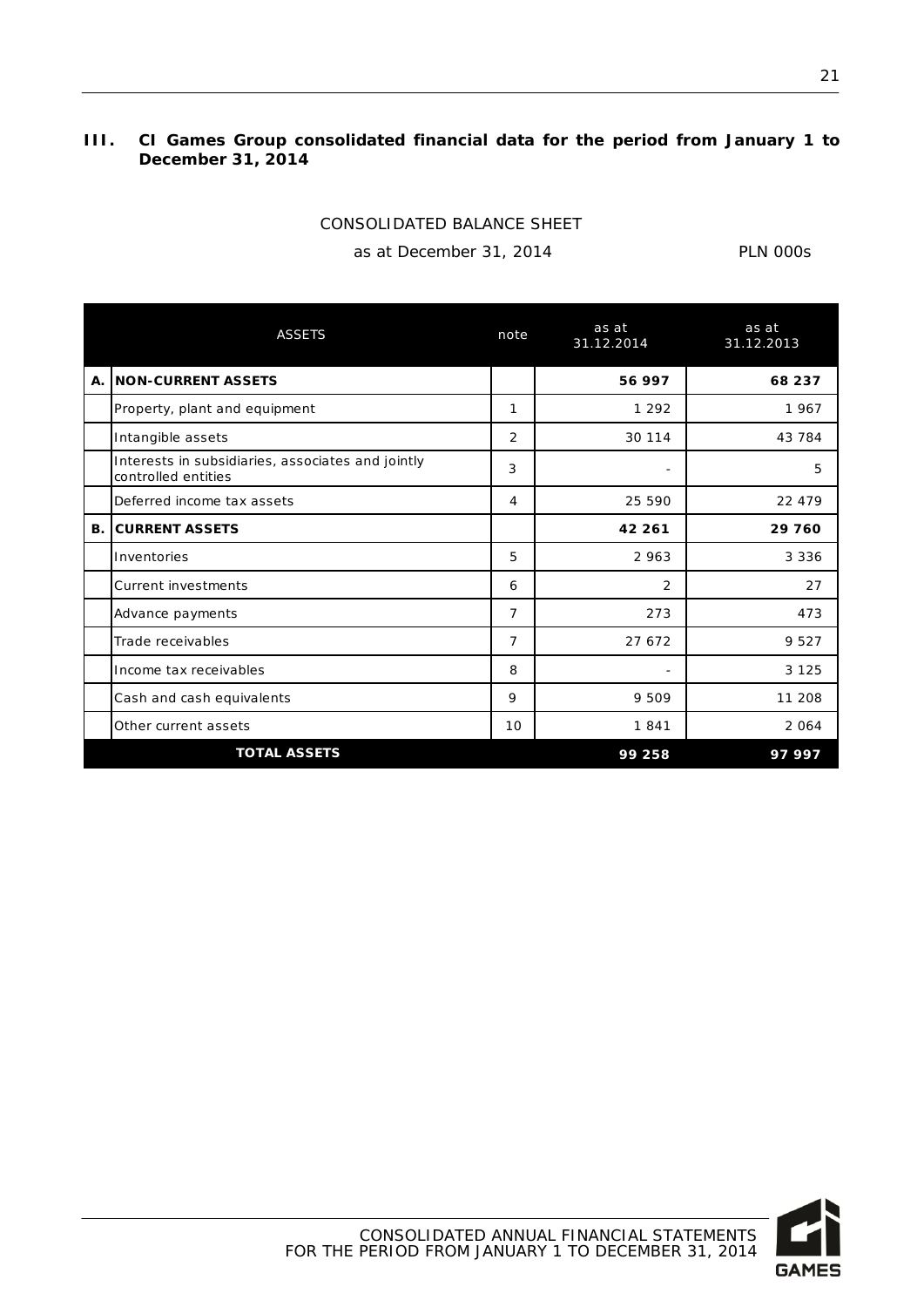#### CONSOLIDATED BALANCE SHEET

as at December 31, 2014, continued PLN 000s

|    | EQUITY AND LIABILITIES                                                                  | note           | as at<br>31.12.2014      | as at<br>31.12.2013       |
|----|-----------------------------------------------------------------------------------------|----------------|--------------------------|---------------------------|
| Α. | <b>EQUITY</b>                                                                           |                | 83 041                   | 80 547                    |
|    | Share capital                                                                           | 11             | 1 3 9 1                  | 1 3 9 1                   |
|    | Share premium                                                                           | 12             | 15 530                   | 15 530                    |
|    | Exchange differences on translation of foreign<br>operations                            |                | 433                      | 22                        |
|    | Buy-back provision                                                                      | 13             | 16 000                   | 16 000                    |
|    | Retained earnings                                                                       |                | 49 687                   | 47 604                    |
|    | including current-period earnings                                                       |                | 2 0 8 4                  | 29 7 13                   |
|    | Equity attributable to the parent                                                       |                | 83 041                   | 80 547                    |
|    | Equity attributable to non-controlling interests                                        |                |                          |                           |
| В. | <b>LIABILITIES</b>                                                                      |                | 16 217                   | 17450                     |
|    | <b>Non-current liabilities</b>                                                          |                | 4 4 6 7                  | 1 1 2 2                   |
|    | Provision for employee benefits and similar                                             | 18             | 27                       | 33                        |
|    | Finance lease liabilities                                                               | 15,16          |                          | 13                        |
|    | Deferred income tax provision                                                           | $\overline{4}$ | 4 4 4 1                  | 1075                      |
|    | <b>Current liabilities</b>                                                              |                | 11749                    | 16 3 28                   |
|    | Borrowings including credits, loans and other debt<br>instruments                       | 15,17          | 11                       | 5 7 2 0                   |
|    | Tax payables                                                                            | 8              | 247                      | 492                       |
|    | Trade payables                                                                          | 19,20          | 9 5 4 1                  | 8 2 9 0                   |
|    | Finance lease liabilities                                                               | 15,16          | 14                       | 25                        |
|    | Other liabilities                                                                       | 21             | 463                      | 302                       |
|    | Other current provisions                                                                | 22             | 1474                     | 1499                      |
|    | TOTAL EQUITY AND LIABILITIES                                                            |                | 99 258                   | 97997                     |
|    | Book value (in PLN 000s)<br>Number of shares (in 000s)<br>Book value per share (in PLN) |                | 83 041<br>13 914<br>5,97 | 80 547<br>13 9 14<br>5.79 |

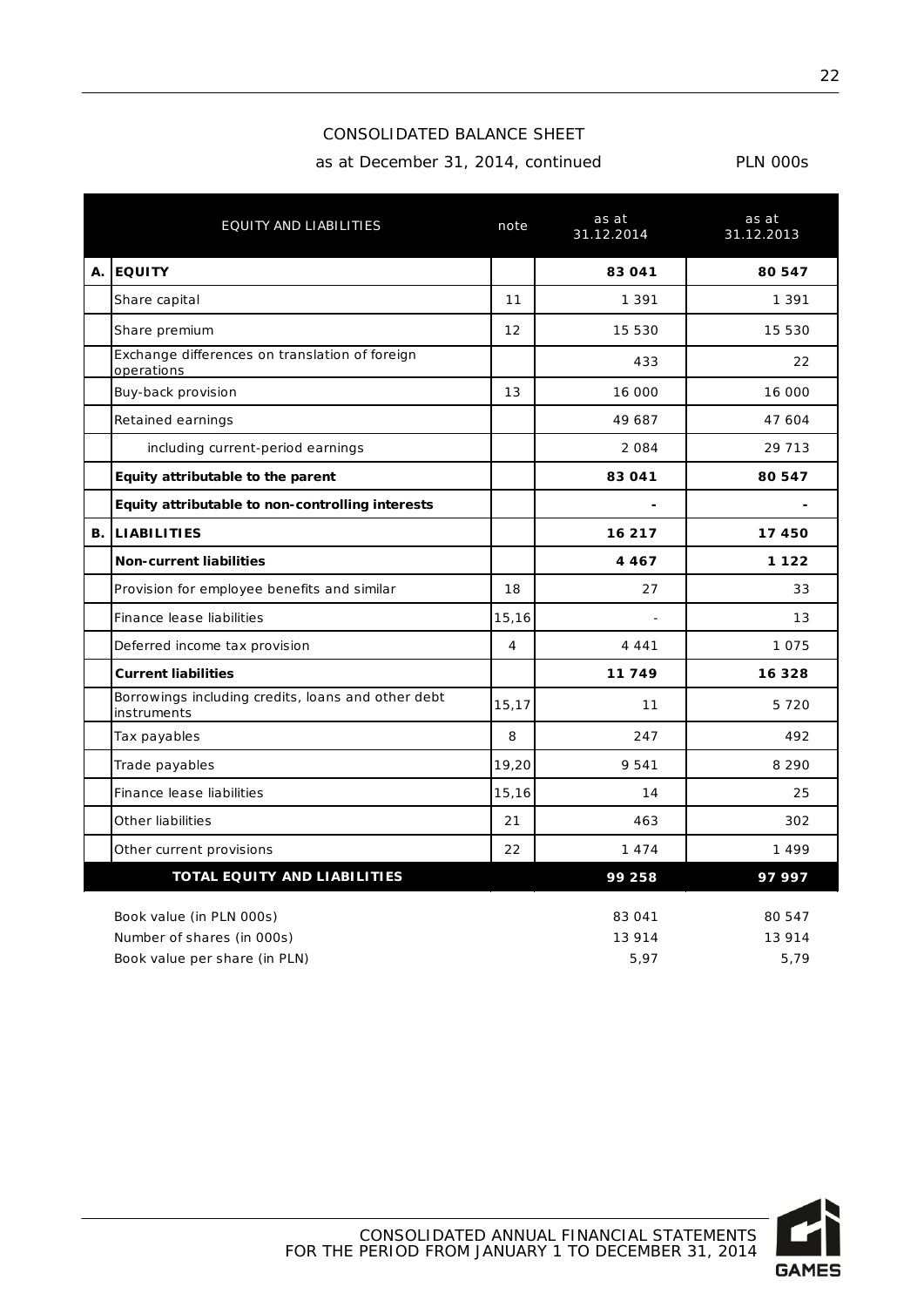## CONSOLIDATED STATEMENT OF PROFIT AND LOSS for the period from January 1 to December 31, 2014 (multiple-step format) PLN 000s

|                                                | note | for the period<br>01.01 - 31.12.2014 | for the period<br>$01.01 - 31.12.2013$ |
|------------------------------------------------|------|--------------------------------------|----------------------------------------|
| <b>Continuing operations</b>                   |      |                                      |                                        |
| Net revenue from sales                         | 23   | 109 020                              | 107 290                                |
| Net revenue from sale of products and services |      | 109 015                              | 66 188                                 |
| Net revenue from sale of goods and materials   |      | 6                                    | 41 102                                 |
| Cost of products, goods and services sold      |      | 77543                                | 57 590                                 |
| Cost of manufacture of products sold           | 24   | 77 536                               | 56 984                                 |
| Value of goods and materials sold              |      | 7                                    | 606                                    |
| Gross profit (loss) on sales (A - B)           |      | 31 477                               | 49700                                  |
| Other operating revenue                        | 26   | 656                                  | 1 1 7 5                                |
| Selling costs                                  | 24   | 20 228                               | 18 26 9                                |
| Administrative expenses                        | 24   | 5 5 6 9                              | 6612                                   |
| Other operating expenses                       | 27   | 3 9 2 5                              | 10 236                                 |
| Profit (loss) on operating activities          |      | 2411                                 | 15757                                  |
| Finance income                                 | 28   | 382                                  | 107                                    |
| Finance costs                                  | 28   | 479                                  | 1827                                   |
| Profit (loss) before tax                       |      | 2 3 1 4                              | 14 038                                 |
| Income tax                                     | 29   | 230                                  | $-15675$                               |
| Profit (loss) on continuing operations         |      | 2084                                 | 29 7 13                                |
| <b>Discontinued operations</b>                 |      |                                      |                                        |
| Loss on discontinued operations                |      |                                      |                                        |
| <b>NET PROFIT (LOSS)</b>                       |      | 2084                                 | 29 713                                 |
| Net profit (loss) (in PLN 000s)                |      | 2 0 8 4                              | 29 7 13                                |
| Number of shares (in 000s)                     |      | 13 914                               | 13 914                                 |
| Profit (loss) per ordinary share (in PLN)      |      | 0,15                                 | 2,14                                   |

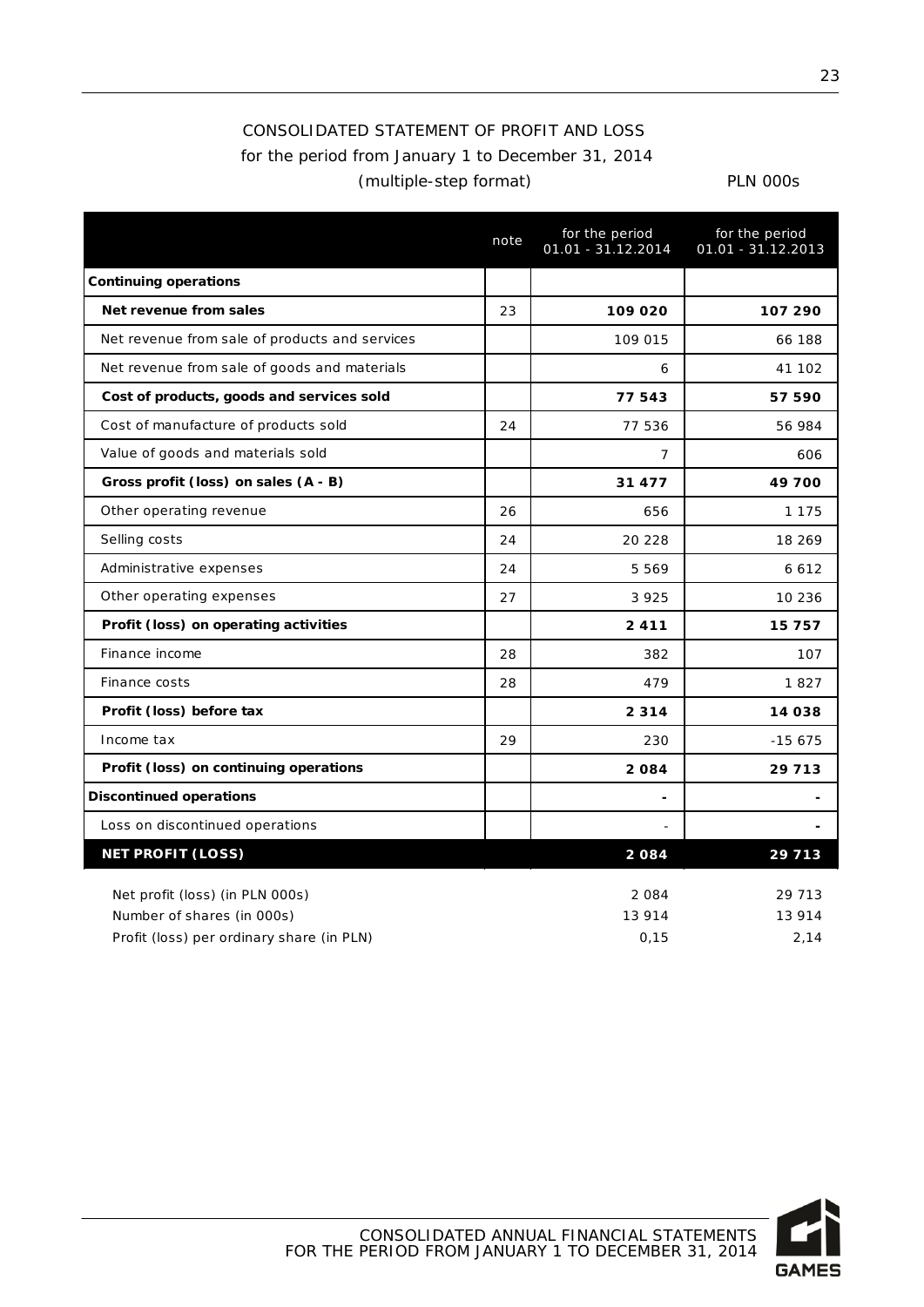### CONSOLIDATED STATEMENT OF COMPREHENSIVE INCOME for the period from January 1 to December 31, 2014

|  | <b>PLN 000s</b> |
|--|-----------------|
|--|-----------------|

|                                             | for the period<br>$01.01 - 31.12.2014$ | for the period<br>01.01 - 31.12.2013 |
|---------------------------------------------|----------------------------------------|--------------------------------------|
|                                             |                                        |                                      |
| Net profit (loss) for the year              | 2084                                   | 29 7 13                              |
| Other comprehensive income:                 | 411                                    | 76                                   |
| Effect of translation of foreign operations | 411                                    | 76                                   |
| Effect of hedging instrument measurements   |                                        |                                      |
| Total comprehensive income for the year     | 2494                                   | 29789                                |
| Total comprehensive income attributable to: |                                        |                                      |
| % share attributable to the parent          | 100%                                   | 100%                                 |
| owners of the parent                        | 2494                                   | 29 7 89                              |
| non-controlling interests                   |                                        |                                      |
| Total                                       | 2494                                   | 29 789                               |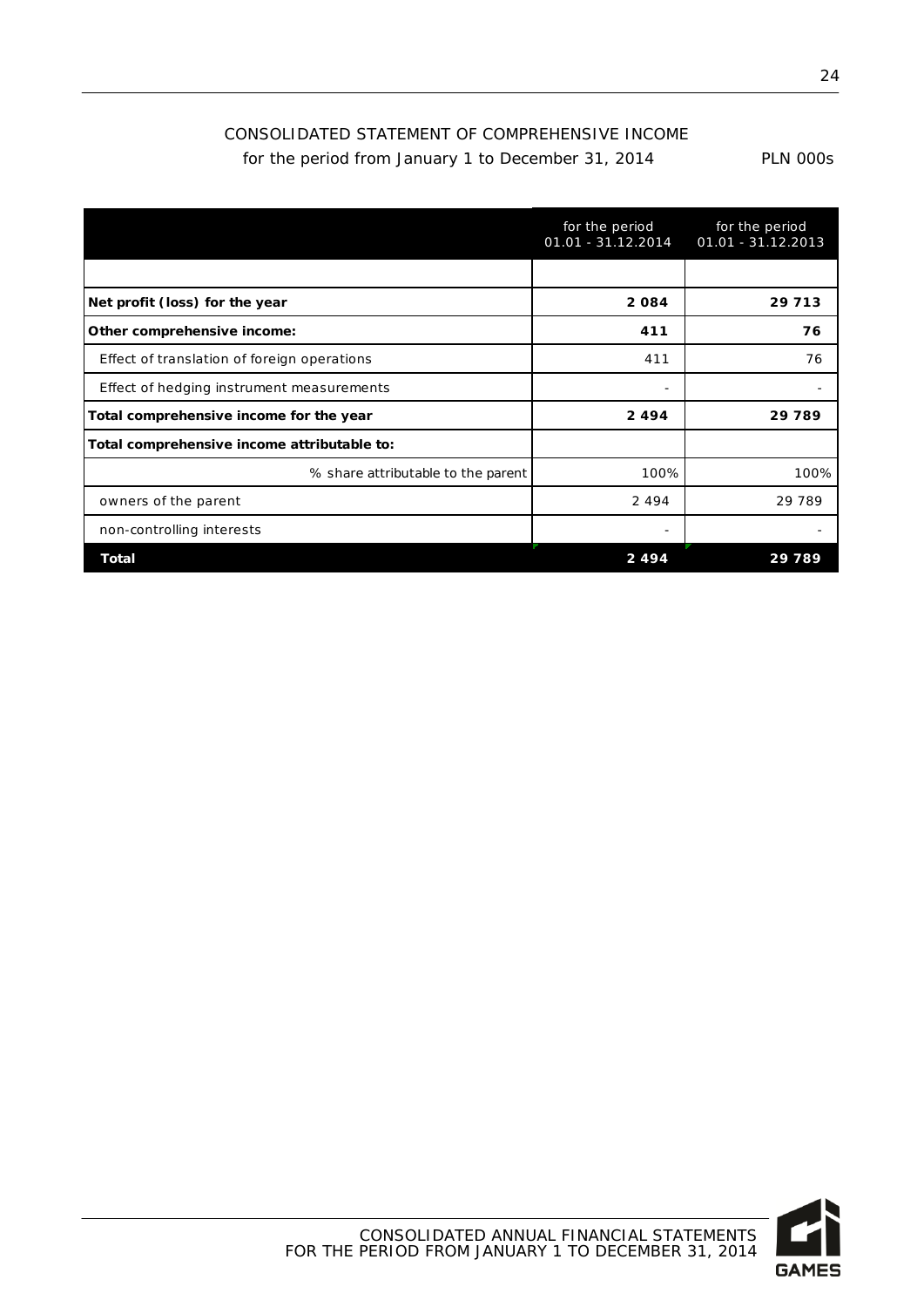#### CONSOLIDATED STATEMENT OF CHANGES IN EQUITY

for the period from January 1 to December 31, 2014

| for the period 01.01 - 31.12.2014                   | Share<br>capital          | Share premium            | Buy-back<br>provision    | Translation<br>of foreign<br>operations | <b>Retained</b><br>earnings | Total equity |  |
|-----------------------------------------------------|---------------------------|--------------------------|--------------------------|-----------------------------------------|-----------------------------|--------------|--|
| Balance as at January 1, 2014                       | 1 3 9 1                   | 15 530                   | 16 000                   | 22                                      | 47 604                      | 80 547       |  |
| Changes in accounting principles                    |                           |                          |                          |                                         |                             |              |  |
| Balance as at January 1, 2014, after<br>restatement | 1 3 9 1                   | 15 530                   | 16 000                   | 22                                      | 47 604                      | 80 547       |  |
|                                                     | Changes in equity in 2014 |                          |                          |                                         |                             |              |  |
| Profit (loss) for the period                        |                           | $\overline{\phantom{a}}$ | $\sim$                   | $\sim$                                  | 2 0 8 4                     | 2084         |  |
| Translation of foreign operations                   |                           | $\overline{\phantom{a}}$ | $\overline{\phantom{a}}$ | 411                                     | $\overline{\phantom{a}}$    | 411          |  |
| Balance as at December 31, 2014                     | 1 3 9 1                   | 15 530                   | 16 000                   | 433                                     | 49687                       | 83 042       |  |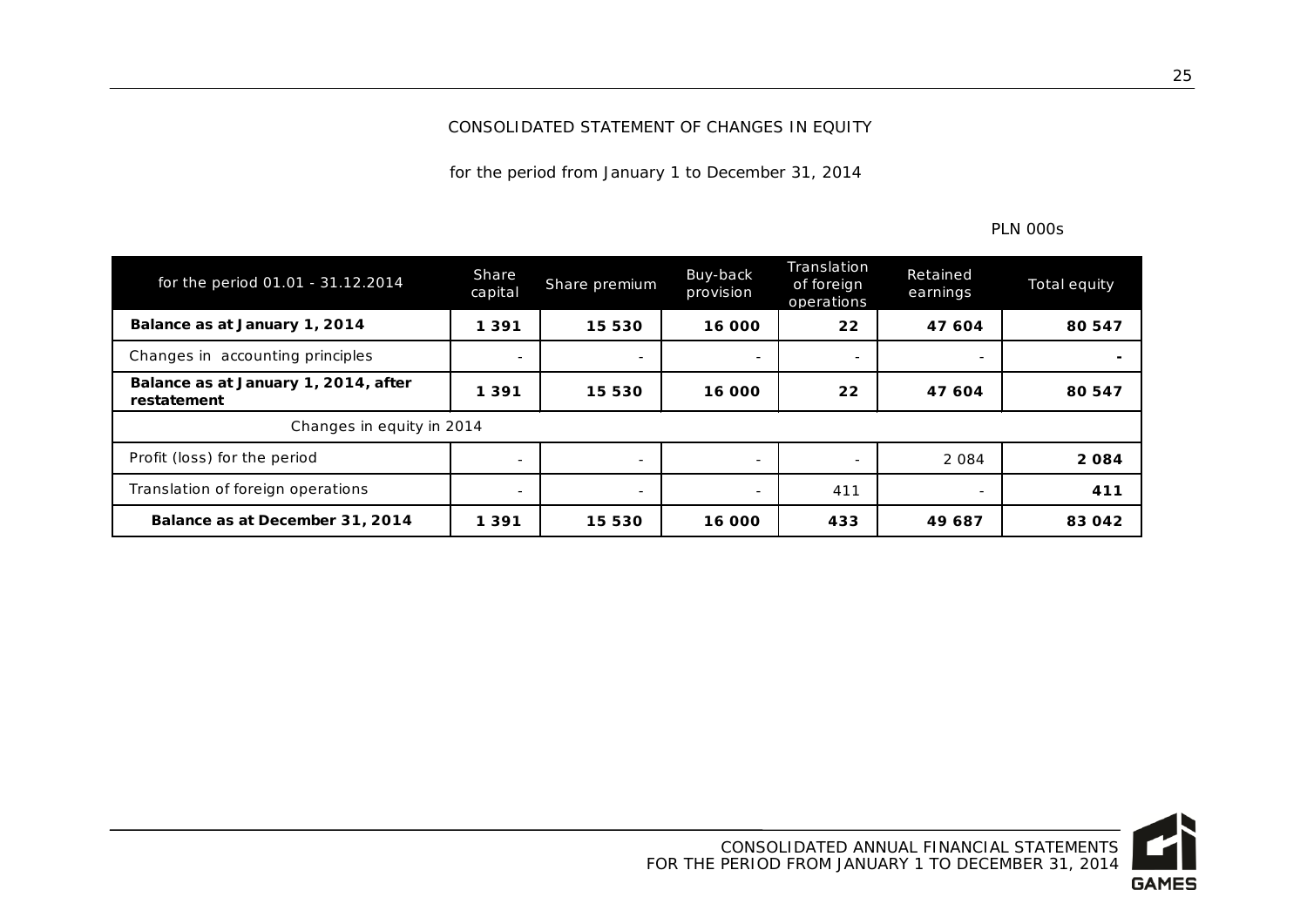#### CONSOLIDATED STATEMENT OF CHANGES IN EQUITY

for the period from January 1 to December 31, 2013

| for the period 01.01 - 31.12.2013                   | Share<br>capital         | Share premium            | Buy-back<br>provision | Translation<br>of foreign<br>operations | Retained<br>earnings     | Total equity |
|-----------------------------------------------------|--------------------------|--------------------------|-----------------------|-----------------------------------------|--------------------------|--------------|
| Balance as at January 1, 2013                       | 1 265                    | 4556                     | 16 000                | $-54$                                   | 17891                    | 39 658       |
| Changes in accounting principles                    | $\overline{\phantom{0}}$ | $\sim$                   | Ξ.                    | $\sim$                                  | $\overline{\phantom{a}}$ |              |
| Balance as at January 1, 2013, after<br>restatement | 1 265                    | 4556                     | 16 000                | $-54$                                   | 17891                    | 39 658       |
| Changes in equity in 2013                           |                          |                          |                       |                                         |                          |              |
| Profit (loss) for the period                        | $\overline{\phantom{0}}$ | $\overline{\phantom{a}}$ | $\sim$                | $\sim$                                  | 29 7 13                  | 29 7 13      |
| Share issue                                         | 126                      | 11 259                   | Ξ.                    | $\sim$                                  | $\overline{\phantom{a}}$ | 11 385       |
| Costs of share issue                                |                          | $-285$                   | -                     | $\overline{\phantom{a}}$                | $\overline{\phantom{a}}$ | $-285$       |
| Translation of foreign operations                   | $\overline{\phantom{a}}$ | $\overline{\phantom{a}}$ | Ξ.                    | 76                                      | $\overline{\phantom{a}}$ | 76           |
| Balance as at December 31, 2013                     | 1 3 9 1                  | 15 5 30                  | 16 000                | 22                                      | 47 604                   | 80 547       |

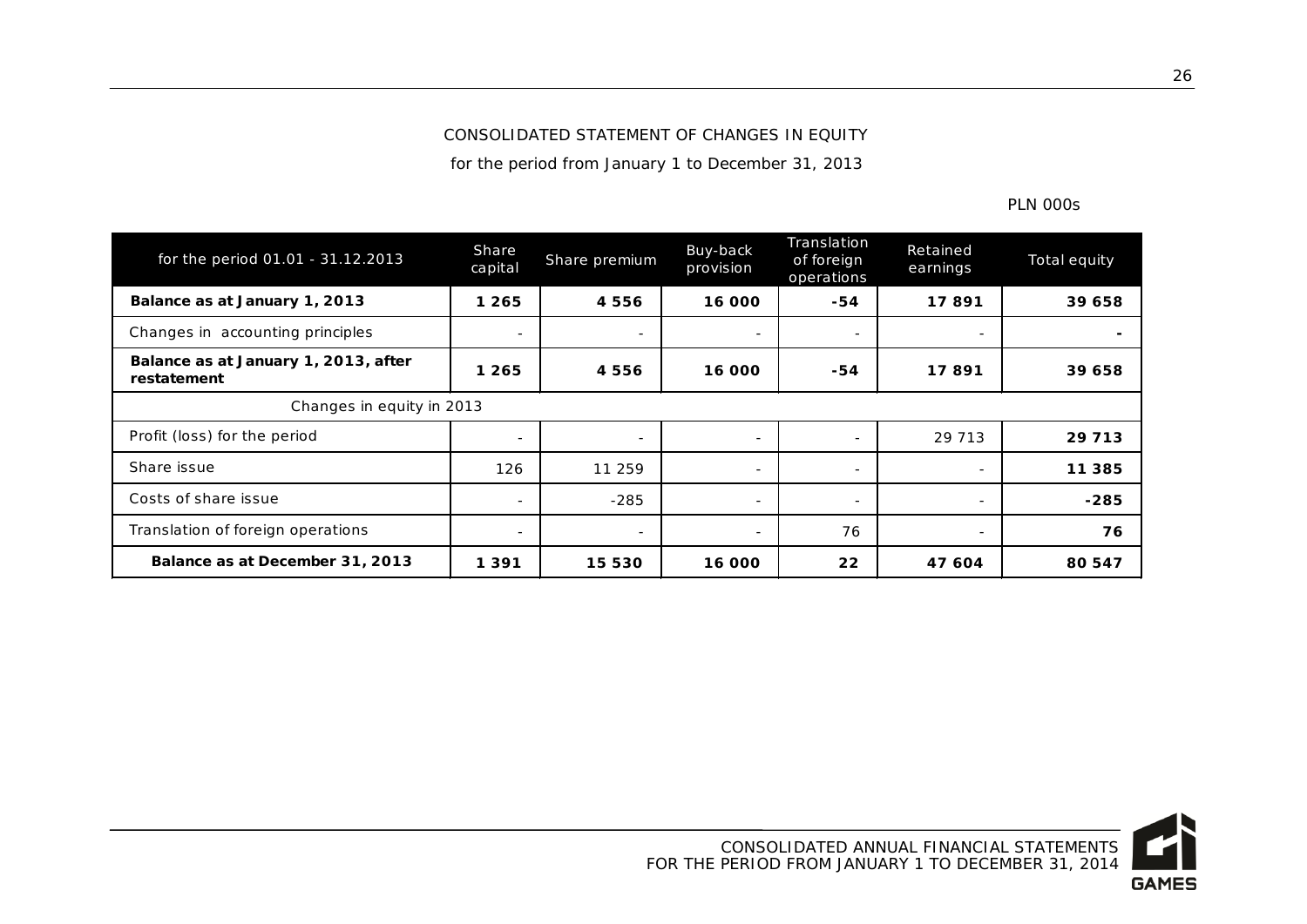#### CONSOLIDATED STATEMENT OF CASH FLOWS

#### for the period from January 1 to December 31, 2014

#### (indirect method)

|                                                       | for the period<br>$01.01 - 31.12.2014$ | for the period<br>$01.01 - 31.12.2013$ |
|-------------------------------------------------------|----------------------------------------|----------------------------------------|
| <b>CASH FLOWS FROM OPERATING ACTIVITIES</b>           |                                        |                                        |
| Gross profit (loss)                                   | 2 3 1 4                                | 14 038                                 |
| <b>Total adjustments</b>                              | 29 577                                 | 16 4 21                                |
| Depreciation                                          | 42 258                                 | 16 750                                 |
| Impairment losses                                     | 5                                      | 8 0 0 0                                |
| Gain (loss) on exchange differences                   | 90                                     | 18                                     |
| Interest                                              | 158                                    | 665                                    |
| Commission on bonds                                   | 185                                    | 43                                     |
| Gain (loss) on sale of tangible assets                | $-37$                                  | $-5$                                   |
| Change in receivables                                 | $-18137$                               | $-3419$                                |
| Change in inventory and advance payments              | 572                                    | $-1.351$                               |
| Change in trade and other payables                    | 1 1 6 7                                | 1 2 7 9                                |
| Change in employee benefit provisions and liabilities | $-32$                                  | $\overline{2}$                         |
| Change in other current assets                        | 223                                    | 460                                    |
| Tax paid / received                                   | 3 1 2 5                                | $-3.354$                               |
| Deferred revenue                                      |                                        | $-2728$                                |
| Other adjustments                                     | $\overline{\phantom{a}}$               | 64                                     |
| Net cash flows from operating activities              | 31891                                  | 30 459                                 |

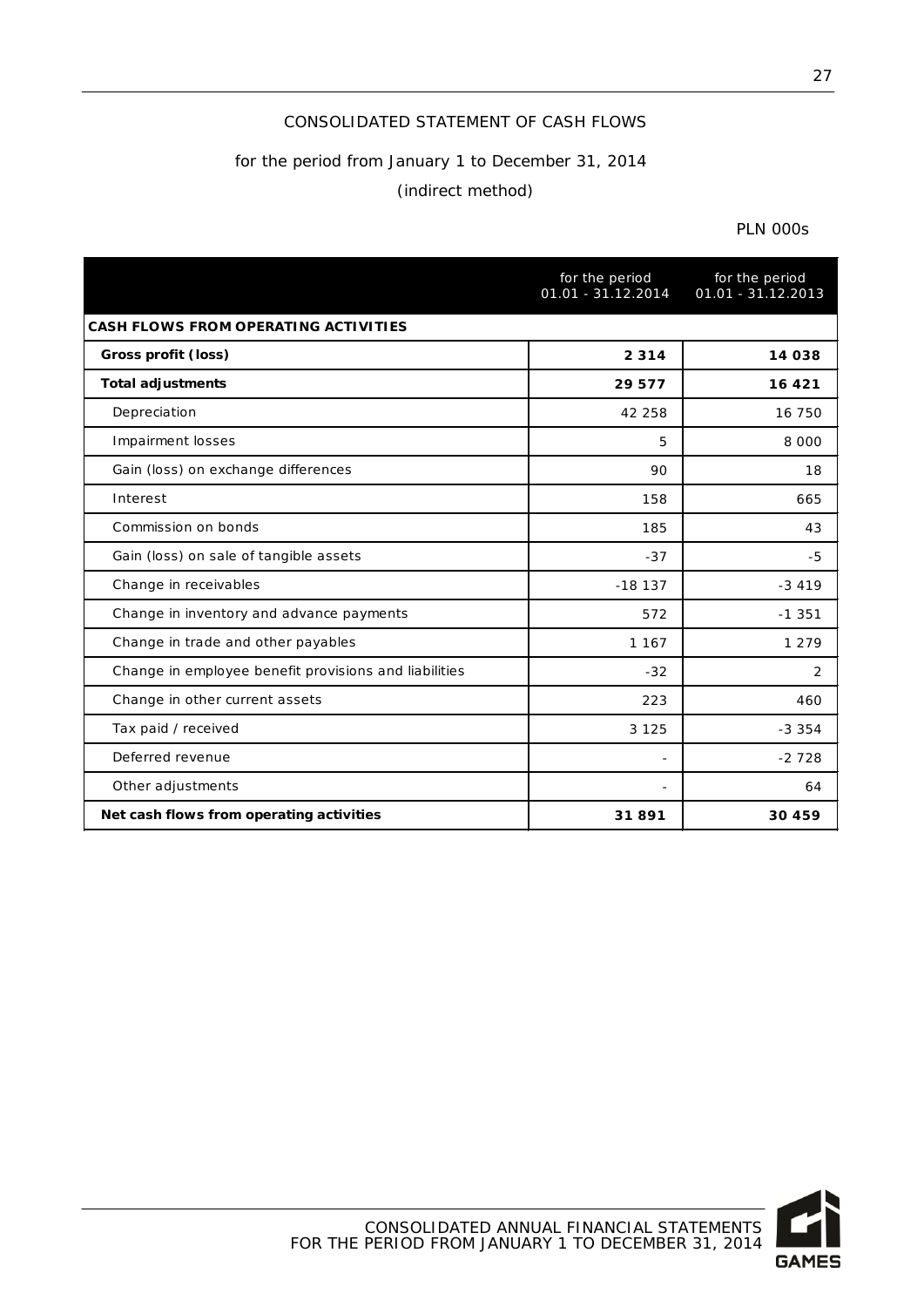#### CONSOLIDATED STATEMENT OF CASH FLOWS

## for the period from January 1 to December 31, 2014, continued (indirect method)

|                                                                                        | for the period<br>01.01 - 31.12.2014 | for the period<br>01.01 - 31.12.2013 |
|----------------------------------------------------------------------------------------|--------------------------------------|--------------------------------------|
| <b>CASH FLOWS FROM INVESTING ACTIVITIES</b>                                            |                                      |                                      |
| Proceeds from sale of property, plant and equipment and<br>intangible assets           | 225                                  | 5                                    |
| Repayment of borrowings                                                                |                                      | 43                                   |
| Interest received                                                                      | 104                                  | 131                                  |
| Cash outflows on acquisition of property, plant and equipment<br>and intangible assets | $-663$                               | $-1598$                              |
| Cash outflows on R&D                                                                   | $-27076$                             | $-29607$                             |
| Net cash from investing activities                                                     | $-27410$                             | -31025                               |
| <b>CASH FLOWS FROM FINANCING ACTIVITIES</b>                                            |                                      |                                      |
| <b>Borrowings</b>                                                                      | 5 0 6 7                              |                                      |
| Net proceeds from issue of shares and other equity instruments                         |                                      | 11 100                               |
| Other financial proceeds (factoring)                                                   | 4815                                 | 13 417                               |
| Issuance of debt securities                                                            |                                      | 5720                                 |
| Commission on bonds                                                                    | $-185$                               | $-43$                                |
| Borrowings granted                                                                     |                                      | $-27$                                |
| Outflows on repayment of borrowings                                                    | $-5056$                              |                                      |
| Buy-back of debt securities                                                            | $-5720$                              | $-20.602$                            |
| Payment of finance lease liabilities                                                   | $-25$                                | $-51$                                |
| Interest                                                                               | $-260$                               | $-796$                               |
| Other financial outflows (factoring)                                                   | $-4815$                              | $-13417$                             |
| Net cash from financing activities                                                     | $-6179$                              | -4 699                               |
| <b>TOTAL NET CASH FLOWS</b>                                                            | -1698                                | $-5266$                              |
| <b>BALANCE SHEET CHANGES IN CASH AND CASH EQUIVALENTS,</b><br>of which:                | -1698                                | $-5266$                              |
| CASH AND CASH EQUIVALENTS AT THE BEGINNING OF PERIOD                                   | 11 208                               | 16 474                               |
| CASH AND CASH EQUIVALENTS AT THE END OF PERIOD                                         | 9509                                 | 11 208                               |

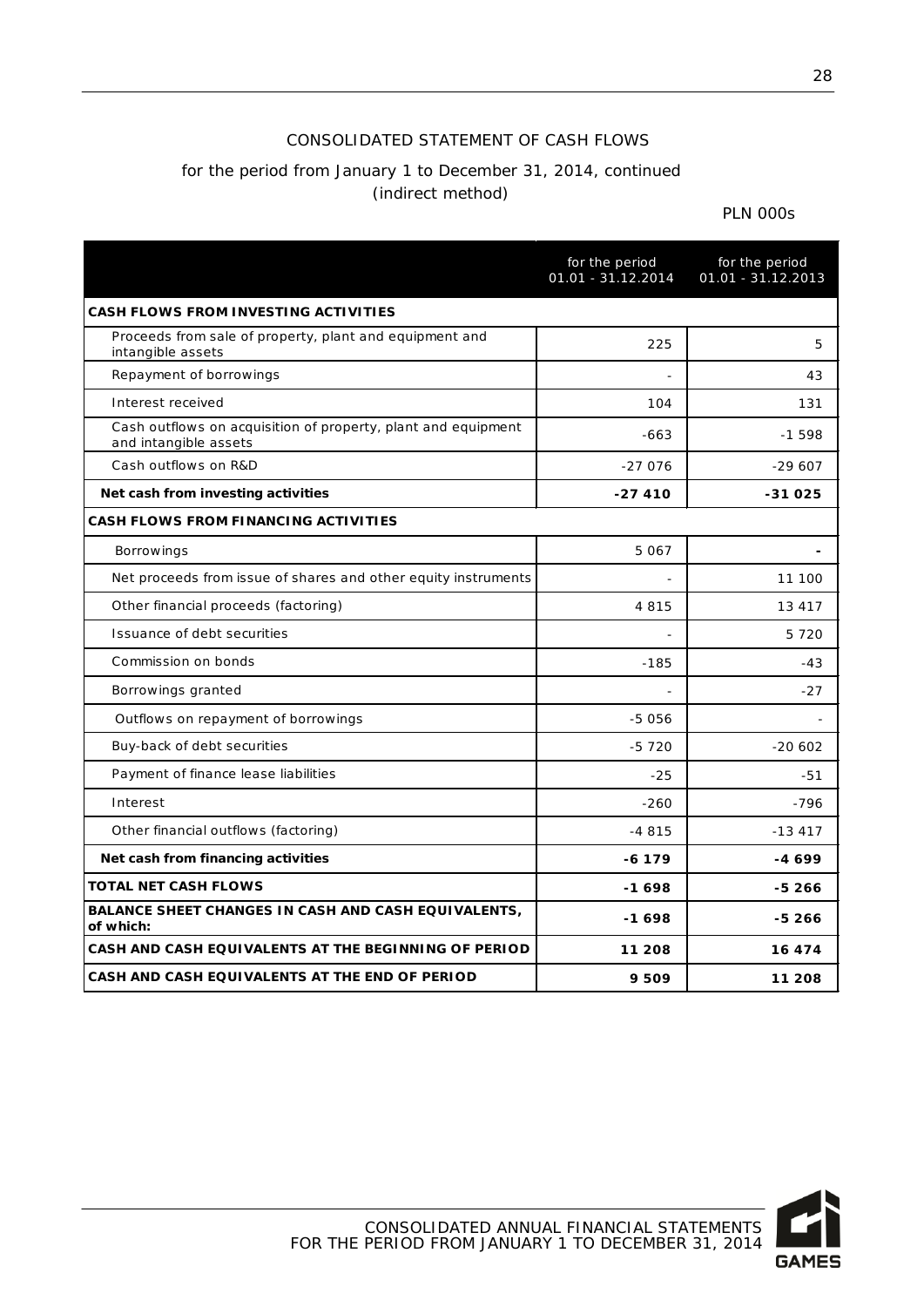#### **IV. Notes to the consolidated financial statements of CI Games Group for the period from January 1 to December 31, 2014**

#### **Note 1**

<span id="page-29-0"></span>

| Changes in property, plant and equipment by type |                                                            |                                         |                |                          |                                          | in PLN        |
|--------------------------------------------------|------------------------------------------------------------|-----------------------------------------|----------------|--------------------------|------------------------------------------|---------------|
|                                                  | Buildings,<br>premises, civil<br>and marine<br>enaineerina | Technical<br>equipment and<br>machinery | Motor vehicles | Other tangible<br>assets | Tangible<br>assets under<br>construction | Total         |
| Gross value as at Jan 1, 2014                    | 975014                                                     | 2749143                                 | 1 172 238      | 156 322                  | ٠                                        | 5 0 5 2 7 1 7 |
| Increases:                                       | 23 847                                                     | 471863                                  |                | 4 100                    |                                          | 499 810       |
| - acquisition                                    | 23 847                                                     | 471863                                  |                | 4 100                    |                                          | 499 810       |
| - in-kind contribution                           |                                                            |                                         |                |                          |                                          |               |
| - leasing                                        |                                                            |                                         |                |                          |                                          |               |
| - transfer                                       |                                                            |                                         |                |                          |                                          |               |
| - revaluation                                    |                                                            |                                         |                |                          |                                          |               |
| Decreases:                                       |                                                            | 577 568                                 | 959 681        | 49 4 9 6                 |                                          | 1 586 745     |
| - sale                                           |                                                            | 3 9 5 0                                 | 959 681        | 32 243                   |                                          | 995 874       |
| - liquidation                                    |                                                            | 573 618                                 |                | 17 253                   |                                          | 590 871       |
| - transfer                                       |                                                            |                                         |                |                          |                                          |               |
| - revaluation                                    |                                                            |                                         |                |                          |                                          |               |
| Gross value as at Dec 31,<br>2014                | 998 861                                                    | 2643438                                 | 212 557        | 110 926                  |                                          | 3 965 781     |
| Depreciation as at Jan 1, 2014                   | 99 053                                                     | 2 4 2 1 5 3 5                           | 486 375        | 78 327                   | $\blacksquare$                           | 3 085 289     |
| Increases:                                       | 199 935                                                    | 386 188                                 | 157 289        | 18 970                   |                                          | 762 381       |
| - revaluation                                    |                                                            |                                         |                |                          |                                          |               |
| - depreciation                                   | 199 935                                                    | 386 188                                 | 157 289        | 18 970                   |                                          | 762 381       |
| Decreases:                                       |                                                            | 655 838                                 | 479 462        | 39 0 74                  |                                          | 1 174 374     |
| - sale                                           |                                                            | 3 9 5 0                                 | 98 361         | 32 243                   |                                          | 134 554       |
| - liquidation                                    |                                                            | 651888                                  | 381 101        | 6831                     |                                          | 1 0 3 9 8 2 0 |
| - transfer                                       |                                                            |                                         |                |                          |                                          |               |
| Depreciation as at Dec 31,<br>2014               | 298 988                                                    | 2 151 885                               | 164 202        | 58 223                   |                                          | 2673296       |
| As at Jan 1, 2014                                | 875 961                                                    | 327 608                                 | 685863         | 77 995                   | ٠                                        | 1967427       |
| As at Dec 31, 2014                               | 699873                                                     | 491 553                                 | 48 355         | 52 703                   |                                          | 1 292 485     |

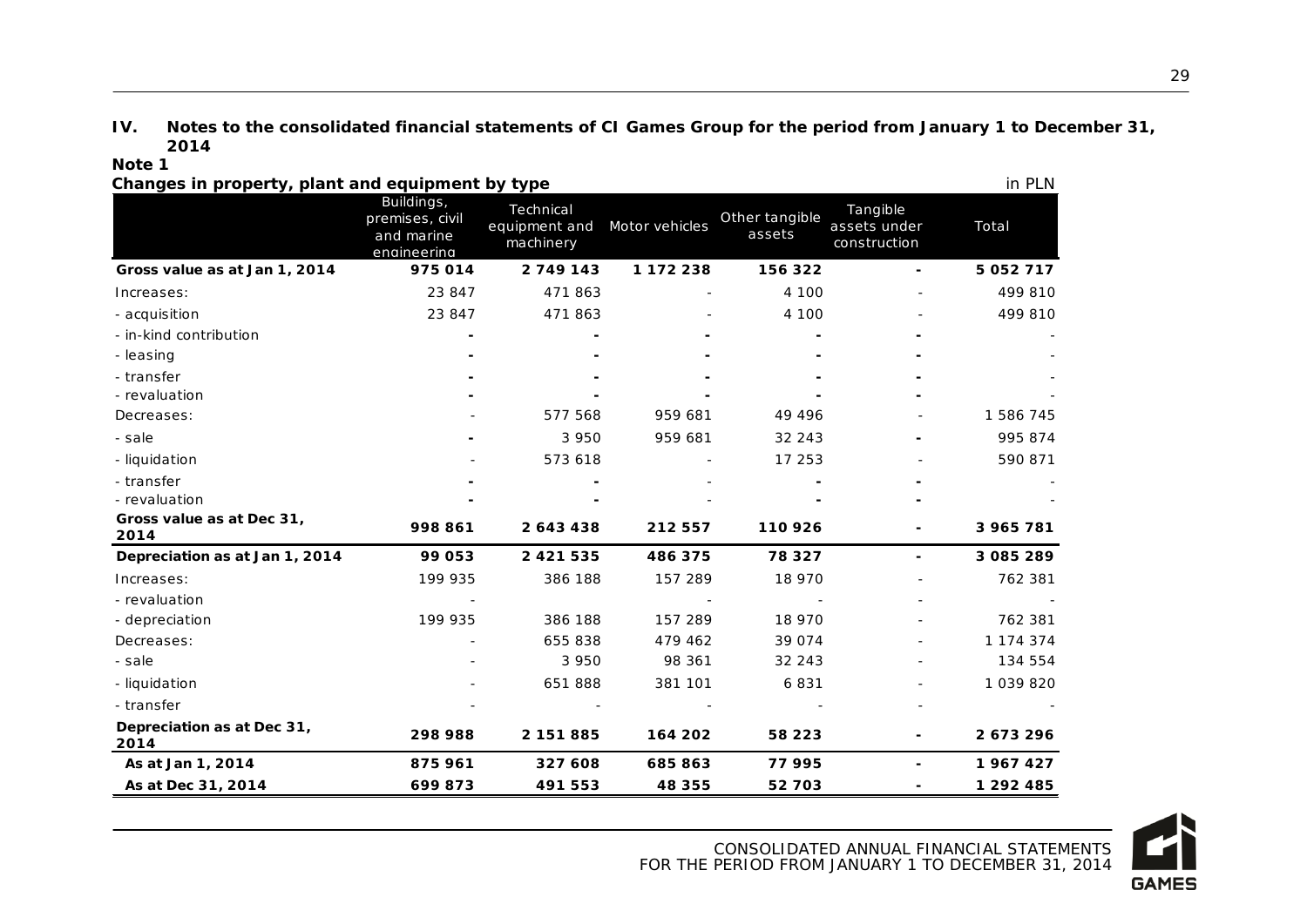#### **Changes in property, plant and equipment by type, continued in PLN** in PLN

| 2013<br><b>Net value</b>          |                                                                          |                                         |                |                          |                                          |               |
|-----------------------------------|--------------------------------------------------------------------------|-----------------------------------------|----------------|--------------------------|------------------------------------------|---------------|
| Depreciation as at Dec 31,        | 99 053                                                                   | 2 4 2 1 5 3 5                           | 486 375        | 78 327                   | -                                        | 3 085 289     |
| - transfer                        |                                                                          | 12 858                                  | 61885          | 1614                     |                                          | 76 357        |
| - liquidation                     |                                                                          | 99 790                                  |                | 61 364                   |                                          | 161 154       |
| - sale                            |                                                                          | 17 695                                  |                | 7893                     |                                          | 25 588        |
| Decreases:                        |                                                                          | 130 343                                 | 61885          | 70 871                   |                                          | 263 099       |
| - depreciation                    | 99 053                                                                   | 703 350                                 | 214 738        | 17 176                   |                                          | 1 0 3 4 3 1 7 |
| - revaluation                     |                                                                          |                                         |                |                          |                                          |               |
| Increases:                        | 99 053                                                                   | 703 350                                 | 214 738        | 17 176                   |                                          | 1 0 3 4 3 1 7 |
| Depreciation as at Jan 1, 2013    | ٠                                                                        | 1848528                                 | 333 522        | 132 022                  | $\overline{\phantom{a}}$                 | 2 3 1 4 0 7 1 |
| Gross value as at Dec 31,<br>2013 | 975014                                                                   | 2 749 143                               | 1 172 238      | 156 322                  | $\overline{\phantom{a}}$                 | 5 0 5 2 7 1 7 |
| - transfer                        |                                                                          | 16 562                                  | 61886          | 1614                     |                                          | 80 062        |
| - liquidation                     |                                                                          | 115 184                                 |                | 78 282                   |                                          | 193 466       |
| - sale                            |                                                                          | 22 879                                  |                | 8 7 7 0                  |                                          | 31 649        |
| Decreases:                        |                                                                          | 154 625                                 | 61886          | 88 666                   |                                          | 305 177       |
| - acquisition                     | 975 014                                                                  | 231 813                                 | 341 940        | 69 631                   |                                          | 1618398       |
| Increases:                        | 975 014                                                                  | 231 813                                 | 341 940        | 69 631                   |                                          | 1618398       |
| Gross value as at Jan 1, 2013     |                                                                          | 2671954                                 | 892 184        | 175 357                  | $\blacksquare$                           | 3739495       |
|                                   | Buildings,<br>premises, civil<br>and marine<br>engineering<br>structures | Technical<br>equipment and<br>machinery | Motor vehicles | Other tangible<br>assets | Tangible<br>assets under<br>construction | Total         |

CONSOLIDATED ANNUAL FINANCIAL STATEMENTS

FOR THE PERIOD FROM JANUARY 1 TO DECEMBER 31, 2014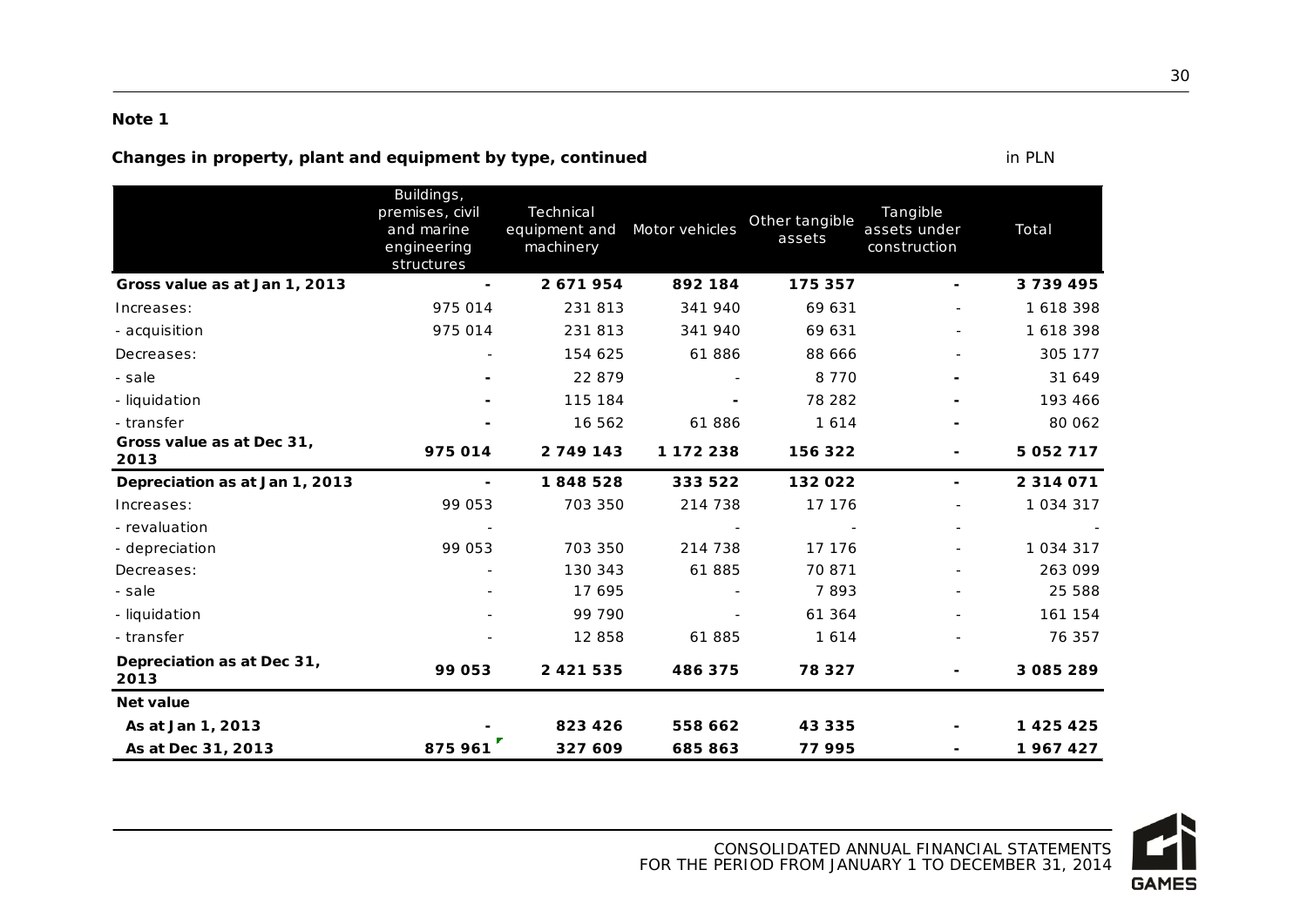#### **Note 2 Changes in intangible assets by type** in PLN

All of the Group's intangible assets have a defined period of use and are subject to amortization.

As at the end of the reporting period, the recoverable value of used intangible assets is higher than their non-amortized value. In the Management Board's assessment, development work recognized as intangible assets will be completed and bring the anticipated economic effects.

|                                    | Game development | Author's copyrights, Rights to press<br>related rights,<br>licenses | titles                   | Other intangible<br>assets | Total       |
|------------------------------------|------------------|---------------------------------------------------------------------|--------------------------|----------------------------|-------------|
| Gross value as at Jan 1, 2014      | 82 167 742       | 837 228                                                             | 51 000                   | 1873756                    | 84 929 727  |
| Increases:                         | 28 228 196       |                                                                     |                          | 162 902                    | 28 391 098  |
| - acquisition                      | 15 166 755       |                                                                     |                          | 162 902                    | 15 329 657  |
| - own manufacture                  | 13 061 441       |                                                                     |                          |                            | 13 061 441  |
| Decreases:                         | 104 500          | 617 486                                                             |                          | 16 131                     | 738 117     |
| - liquidation                      |                  | 617486                                                              |                          | 16 131                     | 633 617     |
| - impairment                       | 104 500          |                                                                     |                          |                            | 104 500     |
| Gross value as at Dec 31,<br>2014  | 110 291 438      | 219 742                                                             | 51 000                   | 2020527                    | 112 582 708 |
| Amortization as at Jan 1,<br>2014  | 39 119 896       | 781370                                                              | 51 000                   | 1 193 140                  | 41 145 407  |
| Increases:                         | 41 675 714       | 45 322                                                              | $\overline{\phantom{a}}$ | 215 202                    | 41 936 238  |
| - depreciation                     | 41 675 714       | 45 322                                                              |                          | 215 202                    | 41 936 238  |
| Decreases:                         |                  | 606 950                                                             |                          | 6 2 5 4                    | 613 204     |
| - liquidation                      |                  | 606 950                                                             |                          | 6 2 5 4                    | 613 204     |
| Amortization as at Dec 31,<br>2014 | 80 795 610       | 219 742                                                             | 51 000                   | 1 402 088                  | 82 468 441  |
| Net value                          |                  |                                                                     |                          |                            |             |
| As at Jan 1, 2014                  | 43 047 846       | 55 858                                                              |                          | 680 616                    | 43 784 320  |
| As at Dec 31, 2014                 | 29 495 828       |                                                                     |                          | 618 440                    | 30 114 268  |

\*The amount incurred on development during the current period was PLN 28.2 million. Development work worth PLN 59.2 million was completed during the year (Enemy Front, Lords of the Fallen). The net value of unfinished development work as at December 31, 2014 was PLN 6.2 million, with completed development work valued at PLN 23.3 million.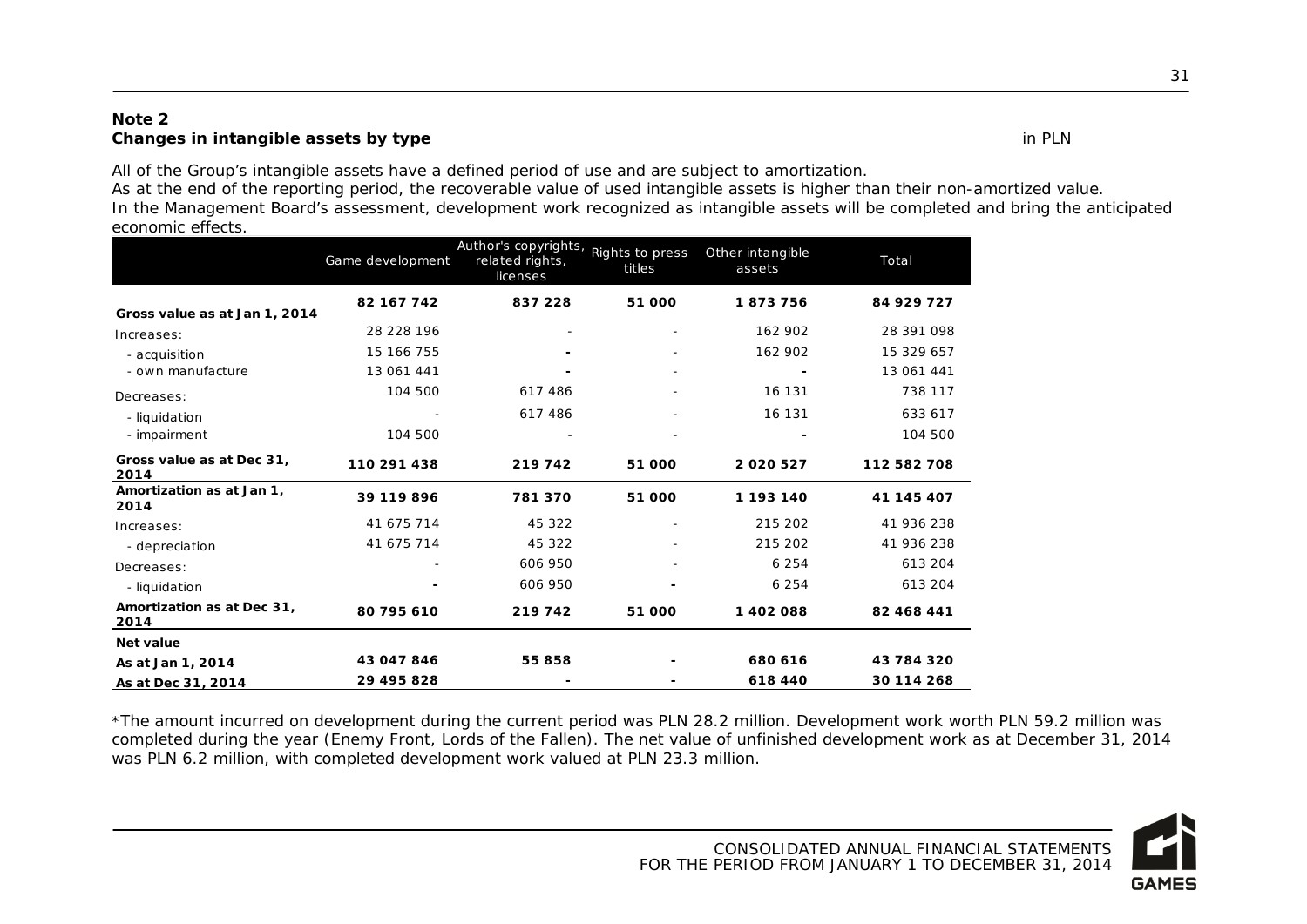#### **Changes in intangible assets by type continued**  in PLN

|                                    | Game development | Author's copyrights, Rights to press<br>related rights,<br>licenses | titles | Other intangible<br>assets | Total      |
|------------------------------------|------------------|---------------------------------------------------------------------|--------|----------------------------|------------|
| Gross value as at Jan 1, 2013      | 60 276 418       | 6963931                                                             | 51 000 | 1732698                    | 69 024 048 |
| Increases:                         | 29 727 796       |                                                                     |        | 141 058                    | 29 868 854 |
| - acquisition                      | 15 333 838       |                                                                     |        | 141 058                    | 15 474 896 |
| - own manufacture                  | 14 393 958       |                                                                     |        |                            | 14 393 958 |
| Decreases:                         | 7836472          | 6 126 703                                                           |        |                            | 13 963 175 |
| - capitalized margin               | $-163528$        |                                                                     |        |                            | $-163528$  |
| - liquidation                      |                  | 6 126 703                                                           |        |                            | 6 126 703  |
| - impairment                       | 8 000 000        |                                                                     |        |                            | 8 000 000  |
| Gross value as at Dec 31,<br>2013  | 82 167 742       | 837 228                                                             | 51 000 | 1873756                    | 84 929 727 |
| Amortization as at Jan 1,<br>2013  | 23 110 104       | 6787215                                                             | 51 000 | 967 975                    | 30 916 294 |
| Increases:                         | 16 009 792       | 120 858                                                             |        | 225 165                    | 16 355 816 |
| - depreciation                     | 16 009 792       | 120 585                                                             |        | 225 165                    | 16 355 816 |
| Decreases:                         |                  | 6 126 703                                                           |        |                            | 6 126 703  |
| - liquidation                      |                  | 6 126 703                                                           |        |                            | 6 126 703  |
| Amortization as at Dec 31,<br>2014 | 39 119 896       | 781 370                                                             | 51 000 | 1 193 140                  | 41 145 407 |
| <b>Net value</b>                   |                  |                                                                     |        |                            |            |
| As at Jan 1, 2013                  | 37 166 314       | 176 716                                                             |        | 764 723                    | 38 107 754 |
| As at Dec 31, 2013                 | 43 047 846       | 55 857                                                              |        | 680 616                    | 43 784 319 |

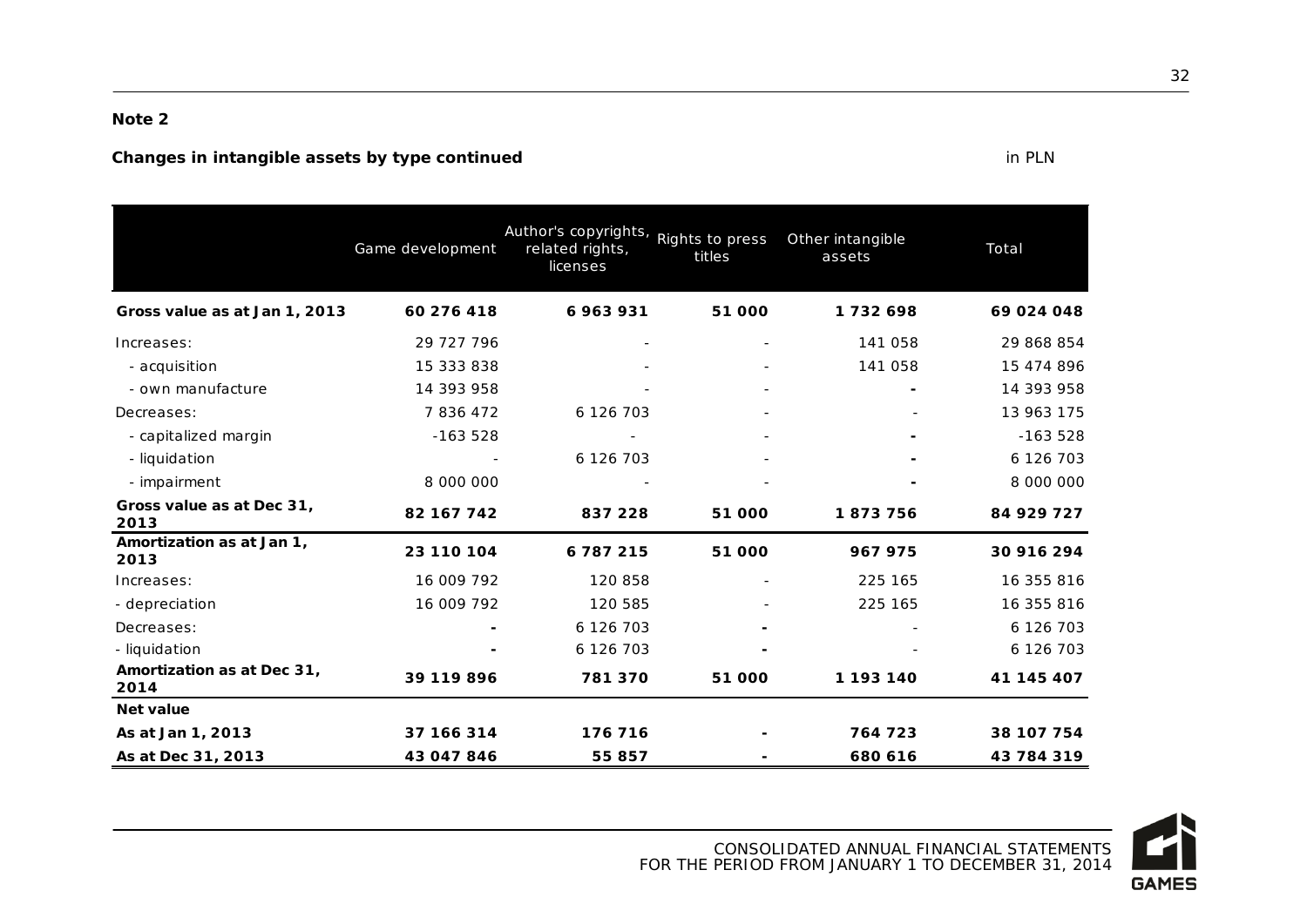## **Interests in subsidiaries, associates and jointly controlled entities** in PLN

|                                      | as at<br>31.12.2014 | as at<br>31.12.2013 |
|--------------------------------------|---------------------|---------------------|
| City Interactive Peru (PEN 5 940)    | 2 489 175           | 2 489 175           |
| City Interactive Brazil (BRL 90 000) | 105 751             | 105 751             |
| City Interactive Mexico (MXN 47 500) | 10 621              | 10 621              |
| City Interactive Canada (CAD 10)     | 33                  | 33                  |
| Business Area Sp. k.                 | 5 4 3 4             | 5 4 3 4             |
| Non-current financial assets         | 2611013             | 2611013             |
| <b>Impairment</b>                    | 2 605 546           | 2 605 546           |
| including: City Interactive Peru     | 2 489 175           | 2 489 175           |
| City Interactive Brazil              | 105 751             | 105 751             |
| City Interactive Mexico              | 10 621              | 10 621              |
| City Interactive Canada              | 33                  |                     |
| Business Area Sp. k.                 | 5 4 3 4             |                     |
| Net non-current financial assets:    |                     | 5467                |

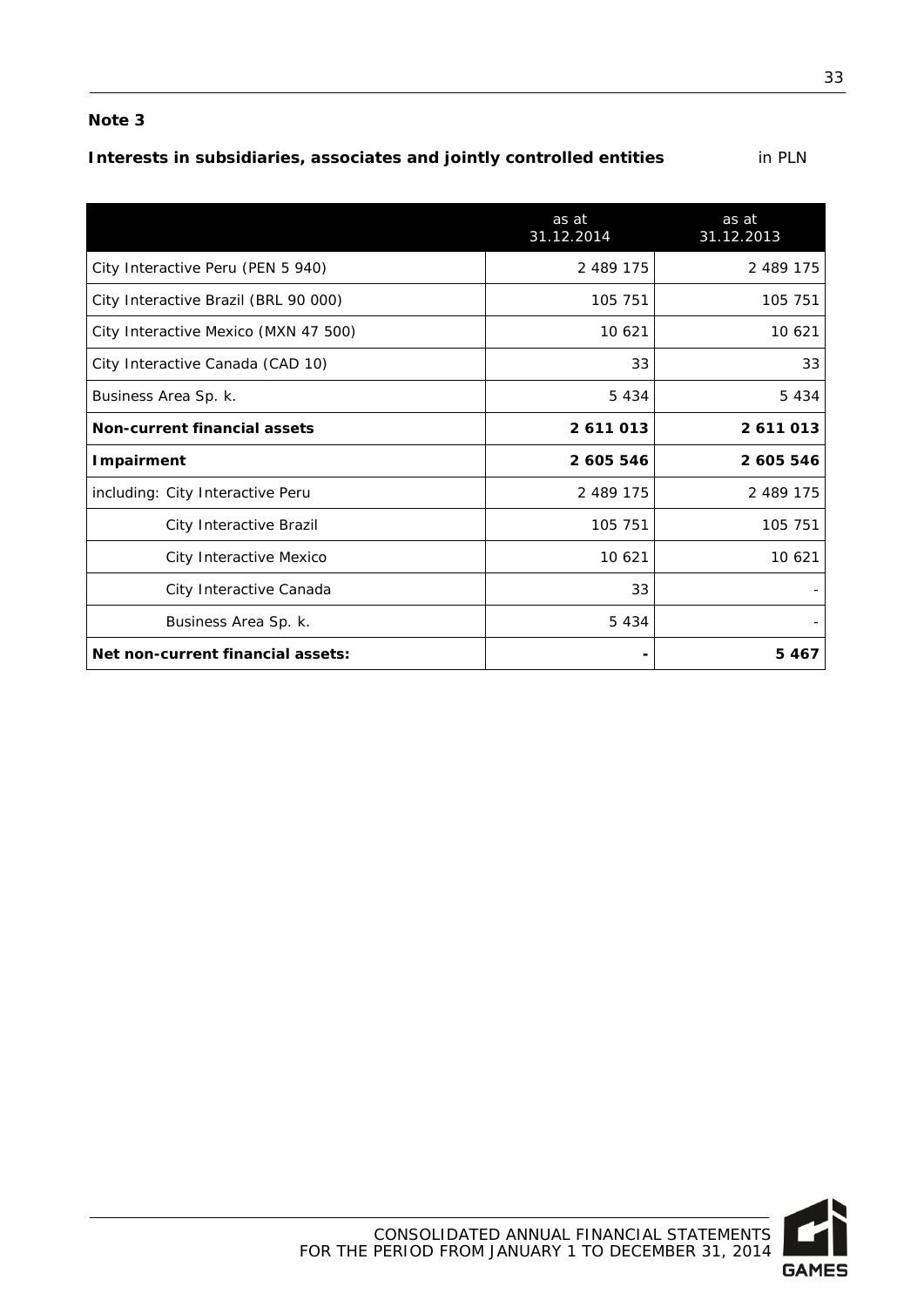#### **Deferred income tax assets and liabilities** in PLN

| Deferred tax assets                                   | as at<br>31.12.2014 | as at<br>31.12.2013 |
|-------------------------------------------------------|---------------------|---------------------|
| Deferred income tax assets at the beginning of period | 22 478 971          | 5 290 702           |
| through profit or loss                                | 22 478 971          | 5 290 702           |
| Increases through profit or loss                      | 25 590 439          | 22 478 971          |
| Negative exchange differences                         | 59 272              | 8949                |
| Cost provision                                        | 130 097             | 245 397             |
| Impairment of receivables                             | 685 012             | 318 557             |
| Impairment of interests                               | 474 961             | 474 961             |
| Impairment of inventories                             | 51 467              | 15 200              |
| Interest                                              | 351                 | 3 1 4 5             |
| Tax loss                                              | 7869323             | 2 2 2 3 8 7 9       |
| Overdue payables                                      | 1 209 219           | 617839              |
| Damages                                               | 60 674              |                     |
| Returns provision                                     | 955 228             | 142 500             |
| Others                                                | 5048                | 3 4 3 8             |
| Value of acquired trademarks                          | 14 089 787          | 18 425 106          |
| Increases through equity                              |                     |                     |
| Decreases through profit or loss                      | 22 478 971          | 5 290 702           |
| Deferred income tax assets at the end of period       | 25 590 440          | 22 478 971          |

| Deferred tax provision                                                                | as at<br>31.12.2014      | as at<br>31.12.2013 |
|---------------------------------------------------------------------------------------|--------------------------|---------------------|
| Deferred income tax provision at the beginning of period                              | 1075475                  | 43722               |
| through profit or loss                                                                | 1 0 7 5 4 7 5            | 43 7 22             |
| Increases through profit or loss                                                      | 4 440 880                | 1 075 475           |
| Interest on borrowings                                                                | 2097                     | 2 7 7 4             |
| Interest on deposits                                                                  |                          |                     |
| Positive exchange differences                                                         | $\overline{\phantom{0}}$ | 20 26 5             |
| Difference between the balance sheet value and tax value of<br>non-current tax assets | 4 4 3 8 7 8 3            | 1 052 436           |
| Decreases through profit or loss                                                      | 1 075 475                | 43 7 22             |
| Deferred income tax provision at the end of period                                    | 4 440 881                | 1075475             |

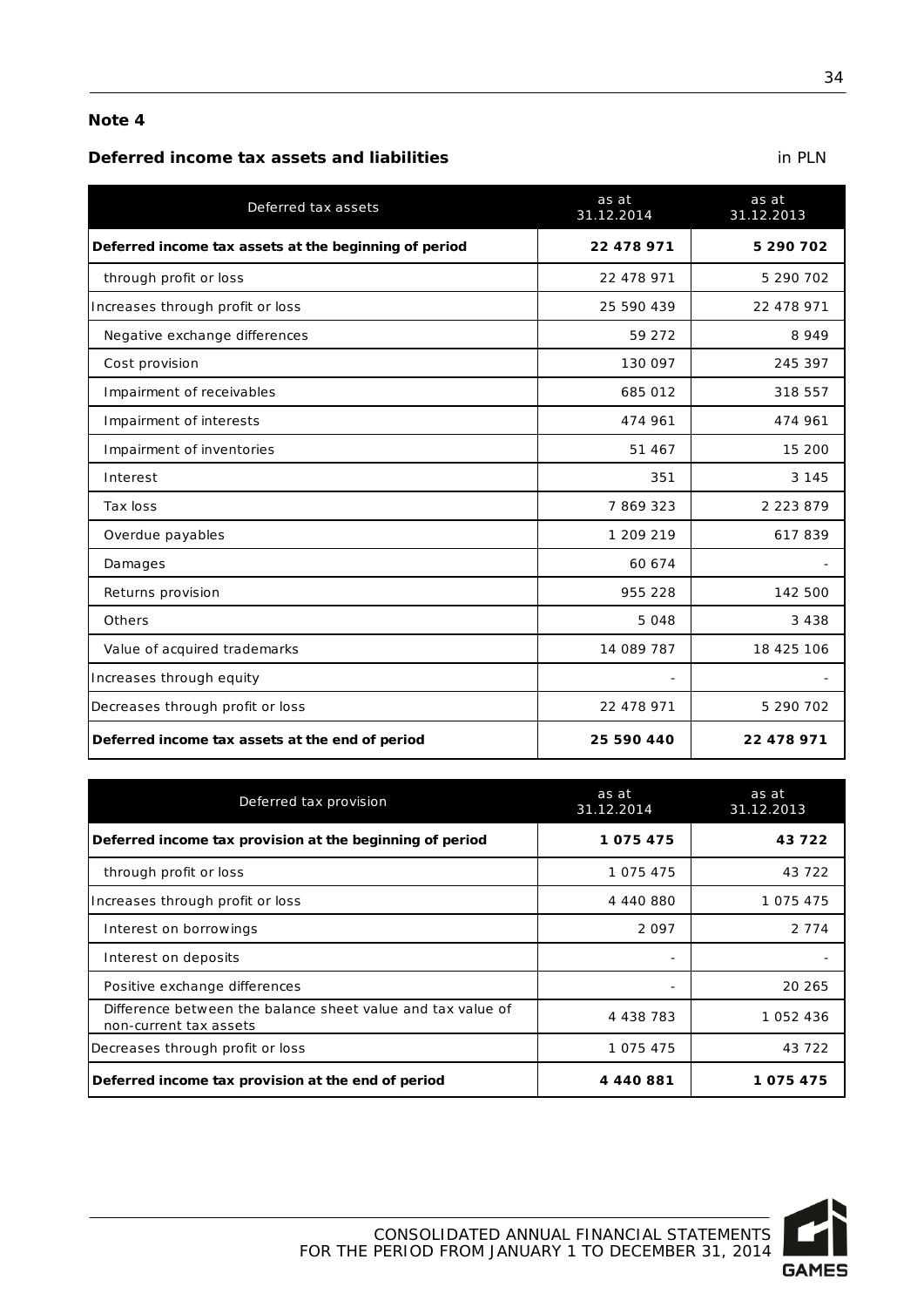#### **Inventories** in PLN

|                                | as at<br>31.12.2014 | as at<br>31.12.2013 |
|--------------------------------|---------------------|---------------------|
| Materials                      | 214 472             | 137 626             |
| Finished products              | 2 996 731           | 3 247 234           |
| Goods                          | 22 684              | 30 679              |
| <b>Total gross inventories</b> | 3 2 3 3 8 8 7       | 3 4 1 5 5 3 9       |
| Impairment                     | $-270879$           | $-80000$            |
| <b>Total net inventories</b>   | 2 963 008           | 3 3 3 5 5 3 9       |

According to the Issuer's Management Board, the recoverable values of all inventories not subject to impairment are higher than their book value.

#### **Note 5a**

#### **Aging of inventories** in PLN

|               | as at<br>31.12.2014 | as at<br>31.12.2013 |
|---------------|---------------------|---------------------|
| $0-90$ days   | 1 0 3 7 2 1 2       | 1 917 674           |
| 91-180 days   | 60 4 23             | 212 994             |
| 180-360 days  | 983 624             | 1 123 382           |
| over 360 days | 1 152 628           | 161 489             |
| impairment    | -270879             | $-80000$            |
| <b>Total</b>  | 2 963 008           | 3 3 3 5 5 3 9       |

#### **Note 6**

#### **Current investments** in PLN

| Total              | 1951                | 27 408              |  |
|--------------------|---------------------|---------------------|--|
| Impairment         | -                   |                     |  |
| Borrowings granted | 1951                | 27 408              |  |
|                    | as at<br>31.12.2014 | as at<br>31.12.2013 |  |

| Borrower     | Total contractual<br>amount | Repayment date | Loan and interest<br>amount in foreign<br>currency | Loan and interest<br>amount in PLN |
|--------------|-----------------------------|----------------|----------------------------------------------------|------------------------------------|
| Stephen Hart | GBP 2 000                   | 31.05.2015     | GBP 329                                            | 1951                               |
| Total        |                             |                |                                                    | 1951                               |



# **GAMES**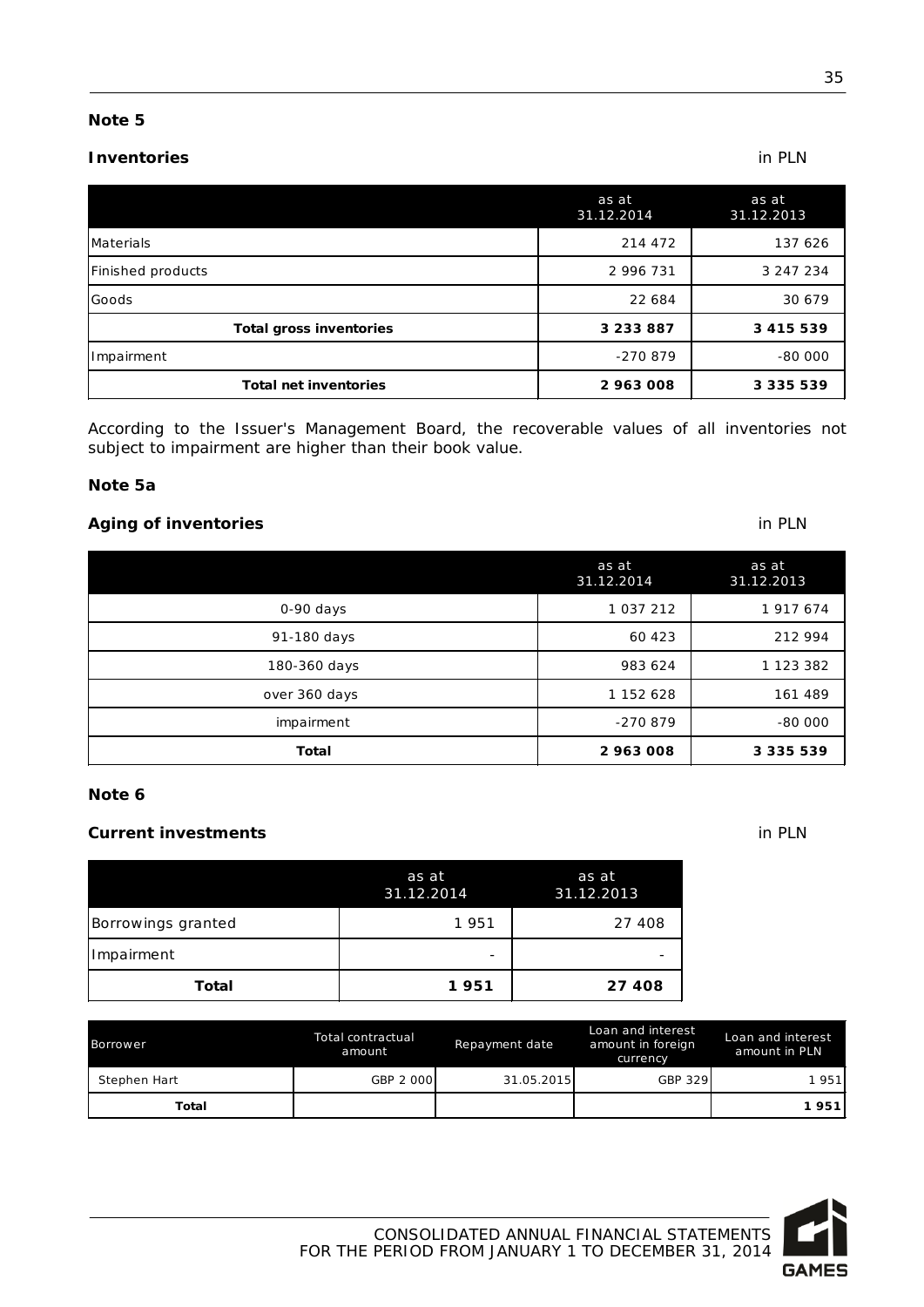#### **Trade receivables, advance payments in PLN**

|                                        | as at<br>31.12.2014 | as at<br>31.12.2013 |
|----------------------------------------|---------------------|---------------------|
| Trade receivables from related parties |                     |                     |
| Trade receivables from other entities  | 31 435 949          | 13 795 657          |
| up to 12 months                        | 31 435 949          | 13 795 657          |
| over 12 months                         |                     |                     |
| <b>Trade receivables</b>               | 31 435 949          | 13 795 657          |
| Impairment of trade receivables        | $-3764148$          | $-4268662$          |
| Net trade receivables                  | 27 671 801          | 9526995             |
|                                        |                     |                     |
| Advance payments                       | 225 793             | 472 913             |

#### **Note 7a**

### **Aging of trade receivables** in PLN

|              | as at<br>31.12.2014 | as at<br>31.12.2013 |
|--------------|---------------------|---------------------|
| not overdue  | 19 219 264          | 4 143 823           |
| overdue      | 12 216 686          | 9 7 7 2 3 3         |
| including:   |                     |                     |
| $1-30$ days  | 1795236             | 1 091 598           |
| 31-90 days   | 6 937 016           | 1 704 342           |
| 91-180 days  | 810 730             | 2 919 279           |
| > 180 days   | 2 673 703           | 4 062 014           |
| impairment   | $-3764148$          | $-4394060$          |
| <b>Total</b> | 27 671 801          | 9 526 995           |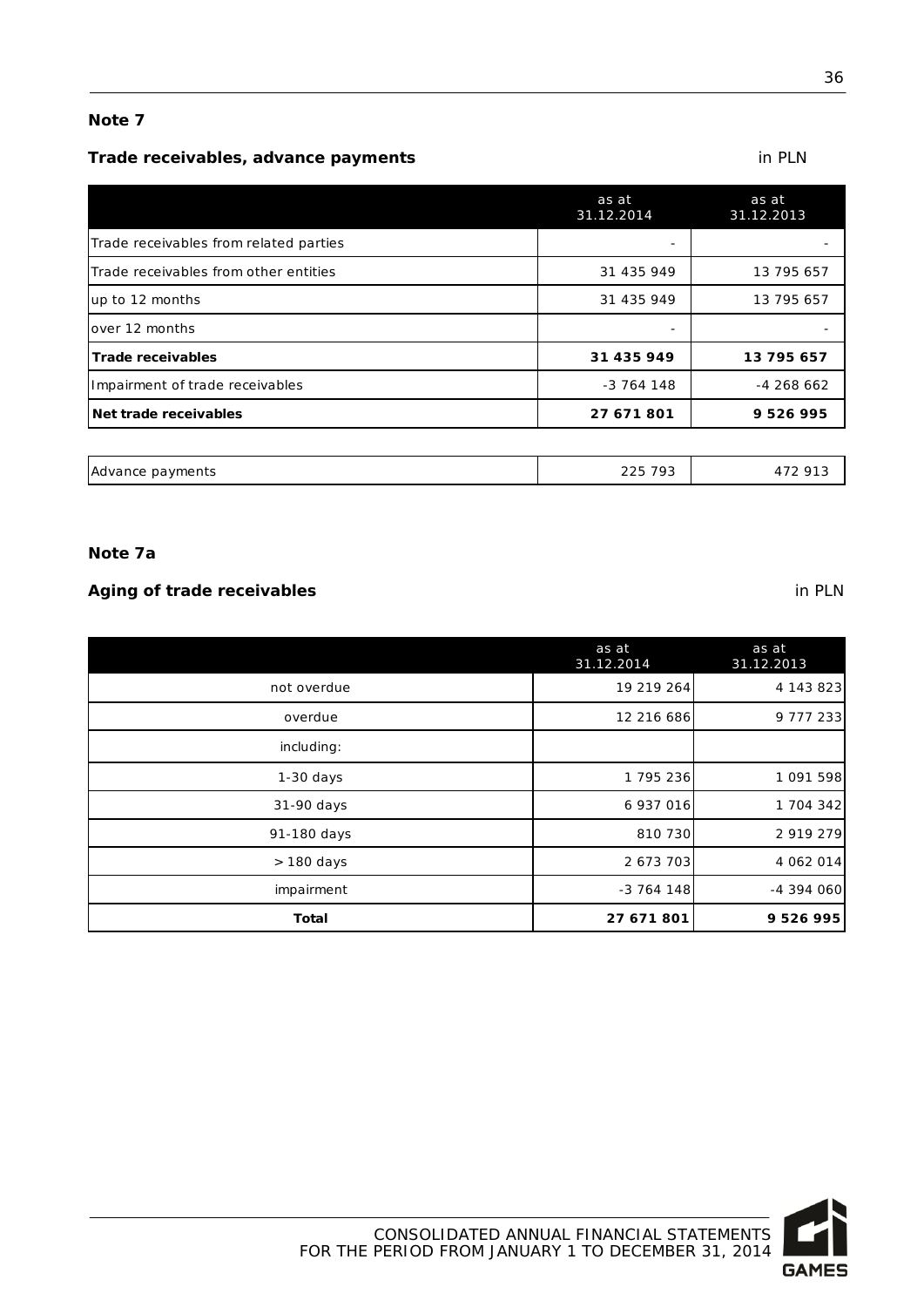#### **Note 7b**

#### **Currency structure of trade receivables**

|                     | currency   | as at<br>31.12.2014 | as at<br>31.12.2013 |
|---------------------|------------|---------------------|---------------------|
| in PLN              | <b>PLN</b> | 2 695 091           | 1 774 407           |
|                     | <b>JPY</b> | 890                 | 389 096             |
| in foreign currency | <b>EUR</b> | 1 916 063           | 673 690             |
|                     | <b>GBP</b> | 274 145             | 56 846              |
|                     | <b>USD</b> | 4 365 069           | 1 548 556           |

#### **Note 8**

#### **Income tax receivables** in PLN

|                       | as at<br>31.12.2014      | as at<br>31.12.2013 |
|-----------------------|--------------------------|---------------------|
| - from legal entities | $\overline{\phantom{0}}$ | 3 125 286           |
| Total                 | ۰                        | 3 125 286           |

#### **Income tax liabilities**

| <b>Total</b>           | 332 635             | 529 539             |
|------------------------|---------------------|---------------------|
| - from natural persons | 86 053              | 60 443              |
| - from legal entities  | 246 582             | 469 096             |
|                        | as at<br>31.12.2014 | as at<br>31.12.2013 |
|                        |                     | in PLN              |

#### **Note 9**

#### **Cash and cash equivalents in PLN**

|                                                                            | as at<br>31.12.2014 | as at<br>31.12.2013 |
|----------------------------------------------------------------------------|---------------------|---------------------|
| Current accounts                                                           | 1 149 730           | 1634893             |
| Short-term deposits                                                        | 8 358 835           | 9 569 477           |
| Cash on hand                                                               | 915                 | 3 3 9 1             |
| Cash and cash equivalents, amount recognized in statement of<br>cash flows | 9 509 480           | 11 207 761          |



37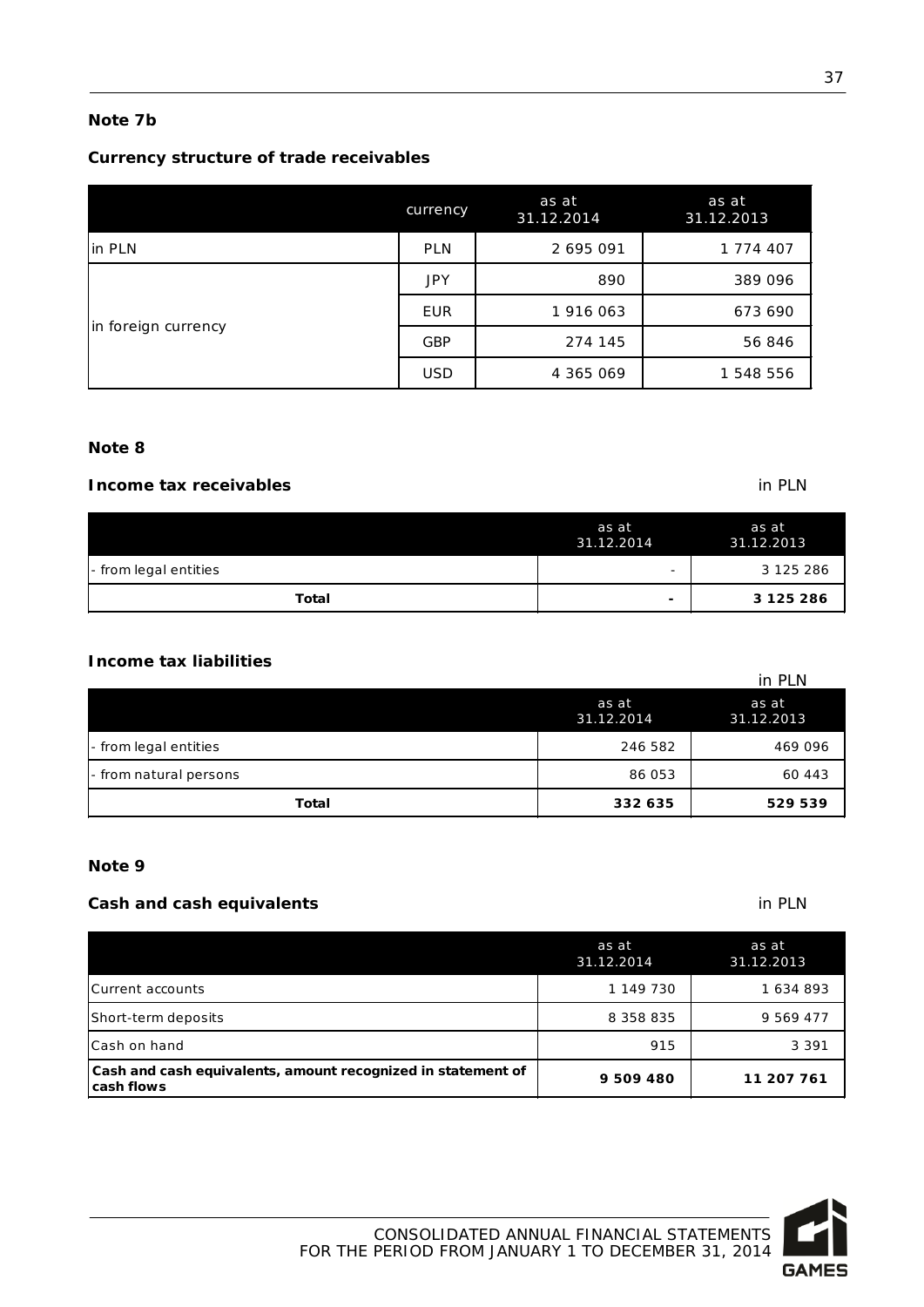#### **Note 9a**

#### **Cash and cash equivalents – currency structure**

|                     | currency   | as at<br>31.12.2014 | as at<br>31.12.2013 |
|---------------------|------------|---------------------|---------------------|
| <b>IPLN</b>         | PLN        | 3 0 5 3 7 6 7       | 8 627 517           |
|                     | <b>EUR</b> | 644 111             | 101 436             |
| in foreign currency | <b>GBP</b> | 29 017              | 41 090              |
|                     | <b>RON</b> | 1647                | 65 088              |
|                     | <b>USD</b> | 1 012 236           | 628 997             |

#### **Note 10**

#### **Other current assets** in PLN

|                                                                     | as at<br>31.12.2014 | as at<br>31.12.2013 |
|---------------------------------------------------------------------|---------------------|---------------------|
| Tax receivables (including VAT, not including corporate income tax) | 1 266 763           | 1 581 981           |
| Other employee settlements                                          | 5 5 6 8             | 58 0 21             |
| Shareholder settlements                                             | 5 2 5 0             |                     |
| Collateral                                                          | 60 364              | 70 400              |
| Other settlements                                                   | 4853                | 15 119              |
| Prepayments                                                         | 498 454             | 338 959             |
| including:                                                          |                     |                     |
| Property and civil insurance                                        | 82 955              | 96 598              |
| Subscriptions and installments                                      | 23 143              | 51 474              |
| Other                                                               | 392 356             | 190 887             |
| <b>Total</b>                                                        | 1841251             | 2064481             |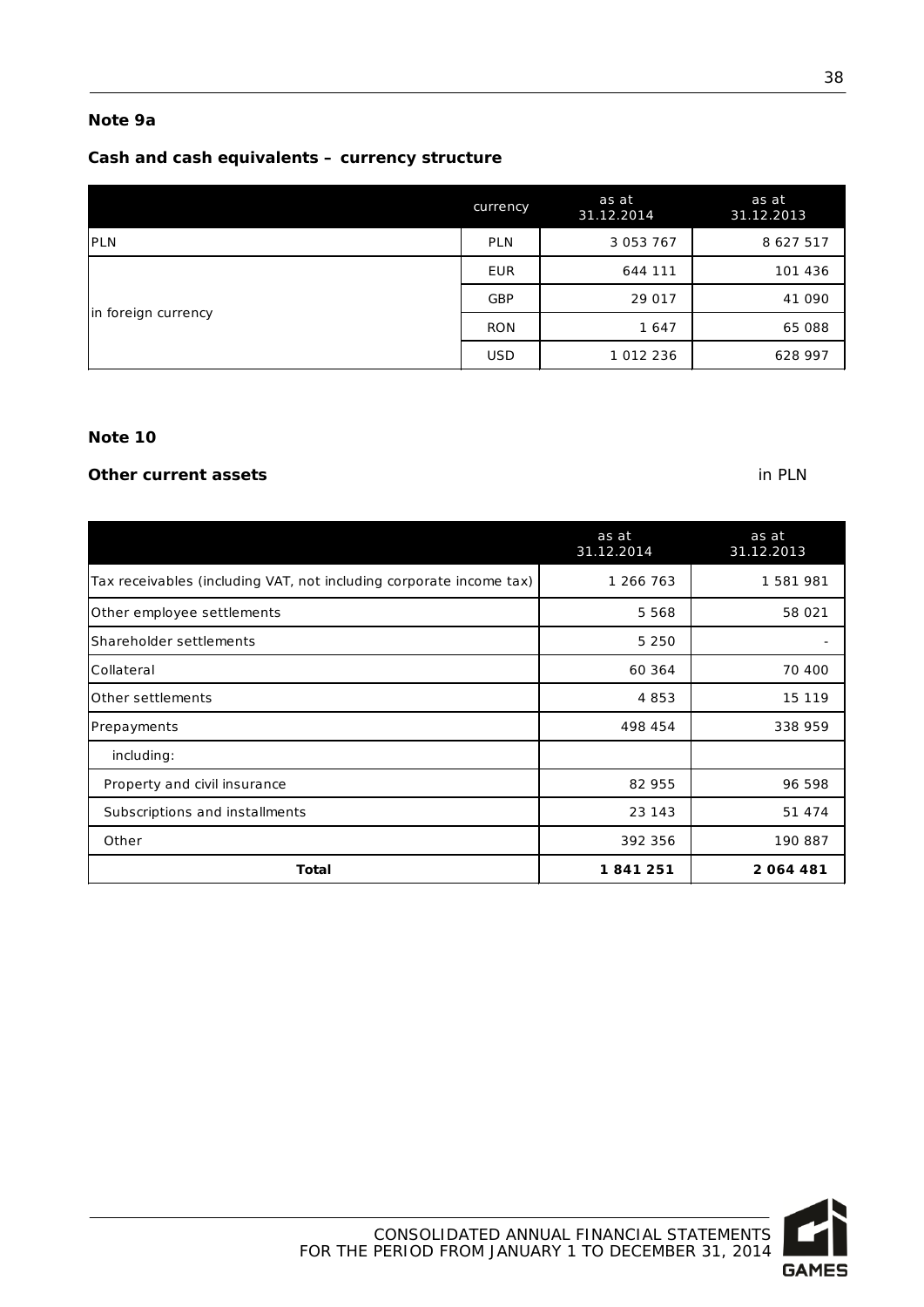#### **Share capital**

#### **As at December 31, 2014, share capital comprised five share series as follows:**

| Series | Type of share                 |       | Number of<br>shares | Nominal amount Method of<br>of the series (in payment for<br>PLN) | shares  | Registration<br>date | Right to<br>dividend<br>(from date) |
|--------|-------------------------------|-------|---------------------|-------------------------------------------------------------------|---------|----------------------|-------------------------------------|
| A      | ordinary bearer shares        |       | 10 000 000          | 1 000 000                                                         | paid in |                      | 01.06.2007 01.01.2007               |
| B      | ordinary bearer shares        |       | 40 000              | 4 000                                                             | paid in |                      | 10.08.2008 01.01.2007               |
| C      | ordinary bearer shares        |       | 2 500 000           | 250 000                                                           | paid in |                      | 17.12.2008 01.01.2007               |
| D      | ordinary bearer shares        |       | 110 000             | 11 000                                                            | paid in |                      | 09.10.2009 01.01.2009               |
| E      | ordinary bearer shares        |       | 1 264 999           | 126 500                                                           | paid in |                      | 09.01.2014 01.01.2013               |
|        |                               | total | 13 914 999          | 1 391 500                                                         |         |                      |                                     |
|        |                               |       |                     |                                                                   |         |                      |                                     |
|        | Total number of shares        |       |                     | 13 914 999                                                        |         |                      |                                     |
|        | Total share capital           |       |                     | 1 391 500                                                         |         |                      |                                     |
|        | Nominal value per share (PLN) |       |                     | 0,10                                                              |         |                      |                                     |

#### **Shareholders with at least 5% of voting rights at the general meeting as at December 31, 2014,**

#### **and other shareholders collectively:**

| Shareholder    | Number of<br>shares | Number of votes | % share in<br>share capital |
|----------------|---------------------|-----------------|-----------------------------|
| Marek Tymiński | 6 356 357           | 45.67%          | 45.67%                      |
| Others         | 7 558 642           | 54,33%          | 54,33%                      |
| Total          | 13 914 999          | 100,00%         | 100,00%                     |

On November 14, 2013, an extraordinary general meeting of CI Games S.A. changed, through a resolution, the Parent's articles of association by authorizing the Company's Management Board to increase issued share capital within authorized share capital, after receiving consent from the Company's Supervisory Board, by an amount not larger than PLN 948 750.00 for a three-year period from registration in the company register of the change in the Company's articles of association.

On November 28, 2013, the District Court for the Capital City of Warsaw, 13th Commercial Division of the National Court Register, approved the change of the articles of association of CI Games S.A. resulting from resolutions of the extraordinary general meeting of CI Games S.A. of November 14, 2013.

On December 4, 2013, after receiving consent from the Supervisory Board, the Management Board of CI Games S.A. increased the Company's share capital by PLN 126 499.90 through the issue of 1 264 999 ordinary (not preferred) bearer shares series E, numbered from 0000001 to 1264999, with a nominal value of PLN 0.10 each ("Series E Shares"). The issue price per Series E Share was PLN 9.00. The Series E Shares were purchased through a proposal to purchase Series E Shares provided by the Company to individual investors and their subsequent acceptance (private placement).

The opening and closing of subscription took place on December 5, 2013 through the execution of agreements concerning purchase of Series E Shares. Given the fact that the purchase of

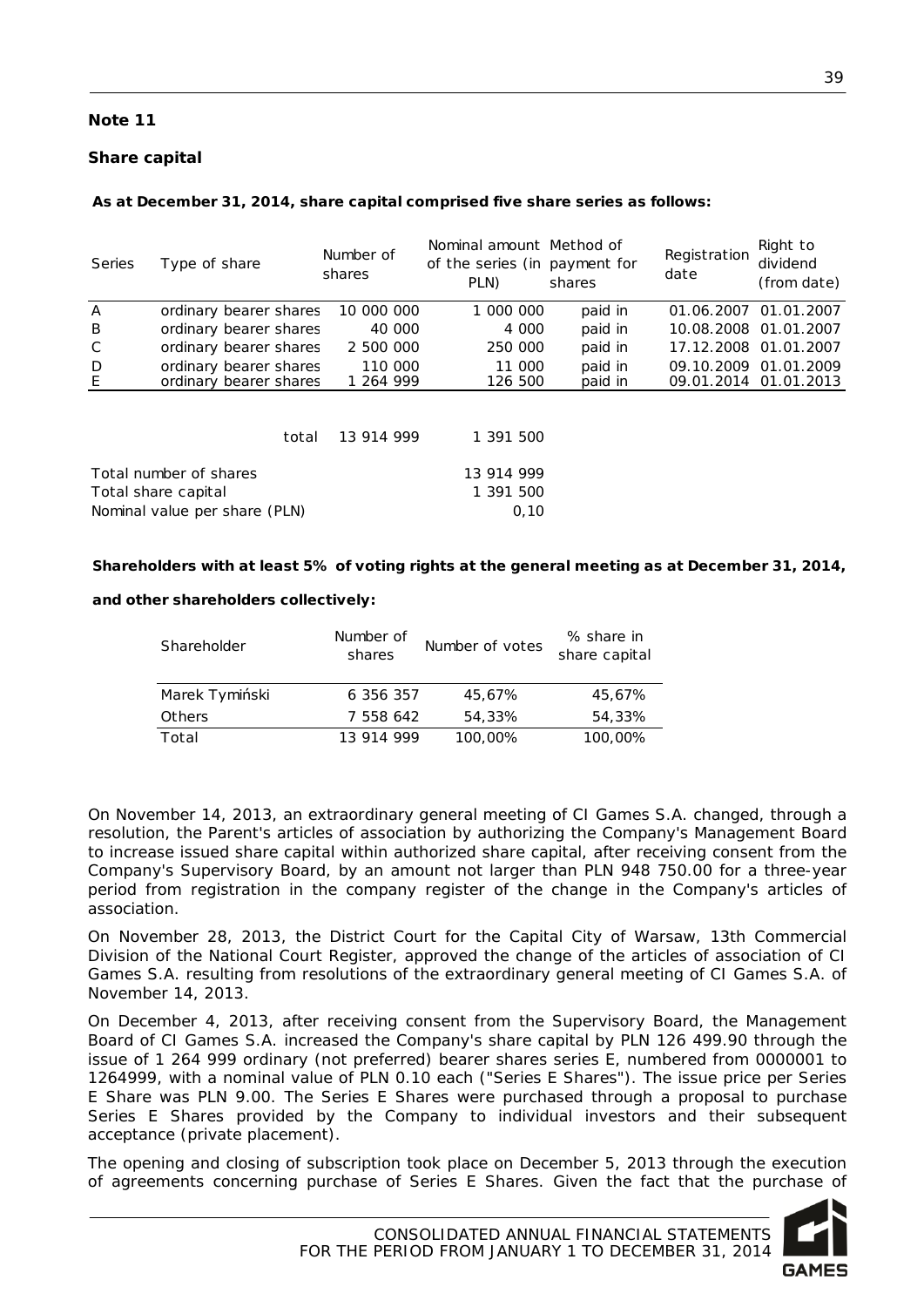Series E Shares occurred via a private placement, the shares were not subject to allocation in the meaning of art. 434 of the Polish Commercial Companies Code. Number of shares covered by the subscription: 1 264 999 series E shares with a nominal value of PLN 0.10 each.

Series E Share purchase agreements were executed with 99 investors. Value of the series E share offer (constituting the product of the number of shares subject to subscription and the issue price per share): PLN 11 384 991. Total cost of the Series E Share issue: PLN 284 624.78, including: placement preparation and execution PLN 284 624.78. The means of settlement in the books and recognition in the financial statements: pursuant to IAS 32, the Series E Shares were settled by reducing the issue price of the issued shares over their nominal amount. The average cost of placement per Series E Share was PLN 0.23.

On January 8, 2014, the District Court for the Capital City of Warsaw, 13th Commercial Division of the National Court Register, registered the increase in the Company's share capital comprising the issue of series E ordinary bearer shares by way of a private placement completed on December 5, 2013.

#### **Note 12**

#### **Share premium**

Share premium covers the share premium received from shares series B, C, D and E:

|                                                       | Number of | Nominal value | Purchase price (in      | Premium for the |
|-------------------------------------------------------|-----------|---------------|-------------------------|-----------------|
| <b>Series</b>                                         | shares    | (in PLN)      | PLN)                    | series (in PLN) |
| B                                                     | 40 000    | 0,10          | 1,00                    | 36 000          |
| C                                                     | 2 500 000 | 0,10          | 9,00                    | 22 250 000      |
| D                                                     | 110 000   | 0,10          | 1,00                    | 99 000          |
| E                                                     | 1 264 999 | 0,10          | 9,00                    | 11 258 491      |
|                                                       |           |               |                         |                 |
| Excess of purchase price over nominal value of shares |           |               |                         | 33 643 491      |
| Decrease due to C series share issue costs            |           | $-1829311$    |                         |                 |
| Decrease due to E series share issue costs            |           |               |                         | -284 625        |
| Transfer to reserve capital                           |           |               |                         | $-1600000$      |
|                                                       |           |               | As at January 1, 2014   | 15 529 555      |
| Changes during the reporting period:                  |           |               |                         |                 |
|                                                       |           |               | As at December 31, 2014 | 15 529 555      |

#### **Note 13**

#### **Buy-back provision**

Created through the resolution of the Extraordinary General Meeting of the Parent of November 8, 2010 in connection with a resolution of the same date concerning authorization for purchase by the Company of its own shares. The provision was created through transfer from the Company's capital reserve, i.e. from amounts which, in accordance with art. 348, par. 1 of the Polish Commercial Companies Code, which may be allocated for distribution between shareholders.

Value of the buy-back provision as at December 31, 2014: PLN 16 000 000.

As at the date of drafting these consolidated financial statements the Issuer did not execute any buy-back transactions.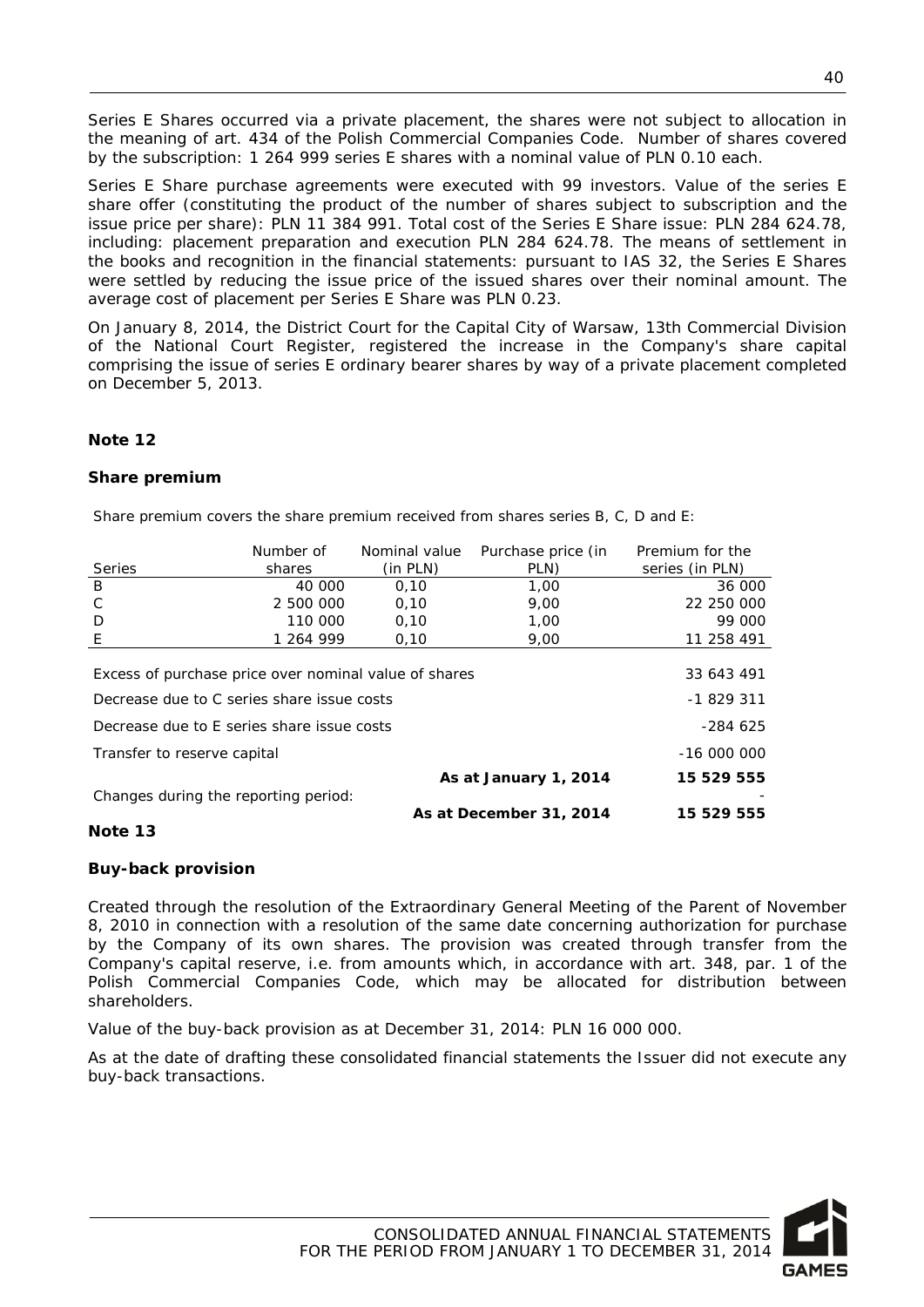#### **Revaluation reserve**

The Issuer used hedge accounting during the reporting period. The aim was to eliminate foreign exchange risk connected with anticipated foreign exchange surpluses.

Forward contracts were executed (for currency sales), constituting a hedge position in relation to the hedge position for surplus expected by the Company in the principle currencies for the Group's revenues (USD, EUR, GBP). This surplus will arise during the settlement period for specific forward contracts.

Forward contracts are valued through comparison of the spot rate for the currency hedging the contract.

The interest is recognized as costs for the period.

The effective part of the hedge is recognized in the revaluation reserve.

There was no revaluation reserve as at December 31, 2014.

The Parent did not have any open derivative contracts as at December 31, 2014.

#### **Note 15**

| Borrowings including credits, loans and other debt instruments | in PLN |
|----------------------------------------------------------------|--------|
|----------------------------------------------------------------|--------|

| Non-current liabilities                      | as at<br>31.12.2014      | as at<br>31.12.2013 |
|----------------------------------------------|--------------------------|---------------------|
| Finance lease liabilities - non-current part | $\overline{\phantom{0}}$ | 13 300              |
| Total                                        | ٠                        | 13 300              |

| <b>Current liabilities</b>               | as at<br>31.12.2014 | as at<br>31.12.2013 |
|------------------------------------------|---------------------|---------------------|
| Borrowings - current part                | 10 5 16             |                     |
| Debt instruments                         |                     | 5 719 665           |
| Financial instrument liabilities         | -                   |                     |
| Finance lease liabilities - current part | 14 069              | 25 311              |
| Total                                    | 24 585              | 5744976             |

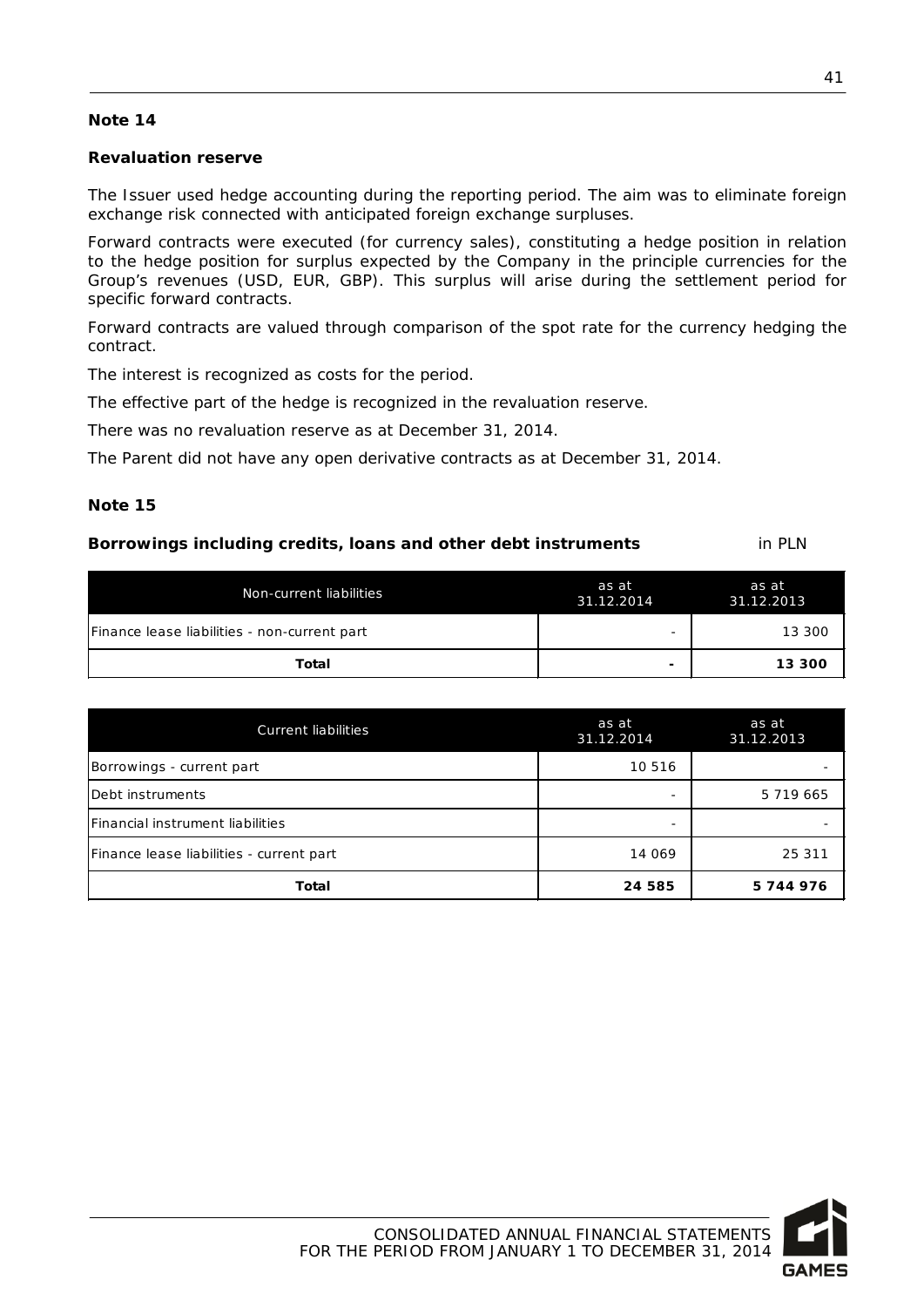#### **Finance lease liabilities** in PLN

|                 | as at<br>31.12.2014      | as at<br>31.12.2013 |
|-----------------|--------------------------|---------------------|
| up to 1 month   | 2 1 5 7                  | 1946                |
| $1 - 3$ months  | 6 6 2 0                  | 3944                |
| $3 - 6$ months  | 5 2 9 2                  | 6 0 5 1             |
| $6 - 12$ months | $\overline{\phantom{0}}$ | 13 370              |
| $1 - 5$ years   | $\overline{\phantom{a}}$ | 13 300              |
| <b>Total</b>    | 14 069                   | 38 611              |

#### **Note 17**

#### **Information on loans incurred and debt security liabilities**

On February 21, 2014, CI Games S.A. entered into a loan agreement with Bank Spółdzielczy w Ostrowii Mazowieckiej, having its registered office in Ostrów Mazowiecka, ul. 3-go Maja 32 (the "Bank"), concerning a current account limit on the following terms: 1) Amount of limit: PLN 5 million; 2) Use: general corporate purposes, including development and marketing of Enemy Front and Lords of the Fallen; 3) Final repayment date: March 31, 2015; 4) Interest - variable interest rate effective during interest periods, calculated using the following formula: WIBOR 1M for the previous month plus the Bank's margin of 2.99%; exposure commission (calculated annually based on the unused portion of the loan) - 0.7%; the Bank's origination commission - 1.3% of the proceeds; 5) Collateral: a) registered pledge on CI Games S.A. shares held by Marek Tymiński - President of the Management Board and principal shareholder, in the amount of 2.5 times the value of the loan; b) loan repayment guarantee from BGK under a de minimis PLD portfolio guarantee line, in the amount of 60% of the value of the loan, i.e. PLN 3 million for the loan term plus three months, i.e. until June 30, 2015; c) declaration on submission to enforcement proceedings; d) power of attorney for use of funds in the current account maintained by the Bank. As of December 31, 2014, the liability concerning this credit facility amounted to PLN 10 516.

The Management Board of CI Games S.A. announces that on May 13, 2014 it executed a reverse factoring agreement with Alior Bank S.A., based in Warsaw, ul. Łopuszańska 38D (the "Bank"), on the following terms: 1) Limit amount: EUR 2 000 000; 2) Use: financing for the purchase of / payment for licenses / development work by suppliers concerning the Enemy Front and Lords of the Fallen games; 3) Final repayment deadline: February 28, 2015; 4) Interest: EURIBOR 1M plus the Bank's margin, i.e. 2% annualized; origination commission: 0.8%, commitment fee (calculated from unused amounts): none; 5) Collateral for the product: Confirmed assignment of City Interactive USA Inc.'s receivables; proceeds from the assigned bank account; declaration on submission for enforcement proceedings and power of attorney for the Issuer's bank accounts at Alior Bank S.A. Other provisions in the agreement do not differ from conditions commonly applied to this type of agreement. The agreement was recognized as significant since its value exceeds 10% of the Issuer's equity (as at the end of 2013 the Issuer's equity totaled PLN 79.4 million). On February 27, 2015, the Issuer made full and timely repayment of the reverse factoring facility under the agreement with Alior Bank S.A., based in Warsaw. As of December 31, 2014, debt concerning the reverse factoring facility amounted to zero.

On September 23, 2013, CI Games S.A. issued series E bonds, their objective being the financing of expenditures connected with finishing the production, promotion and distribution of Enemy Front and Lords of the Fallen. The Company issued 5 703 dematerialized unsecured

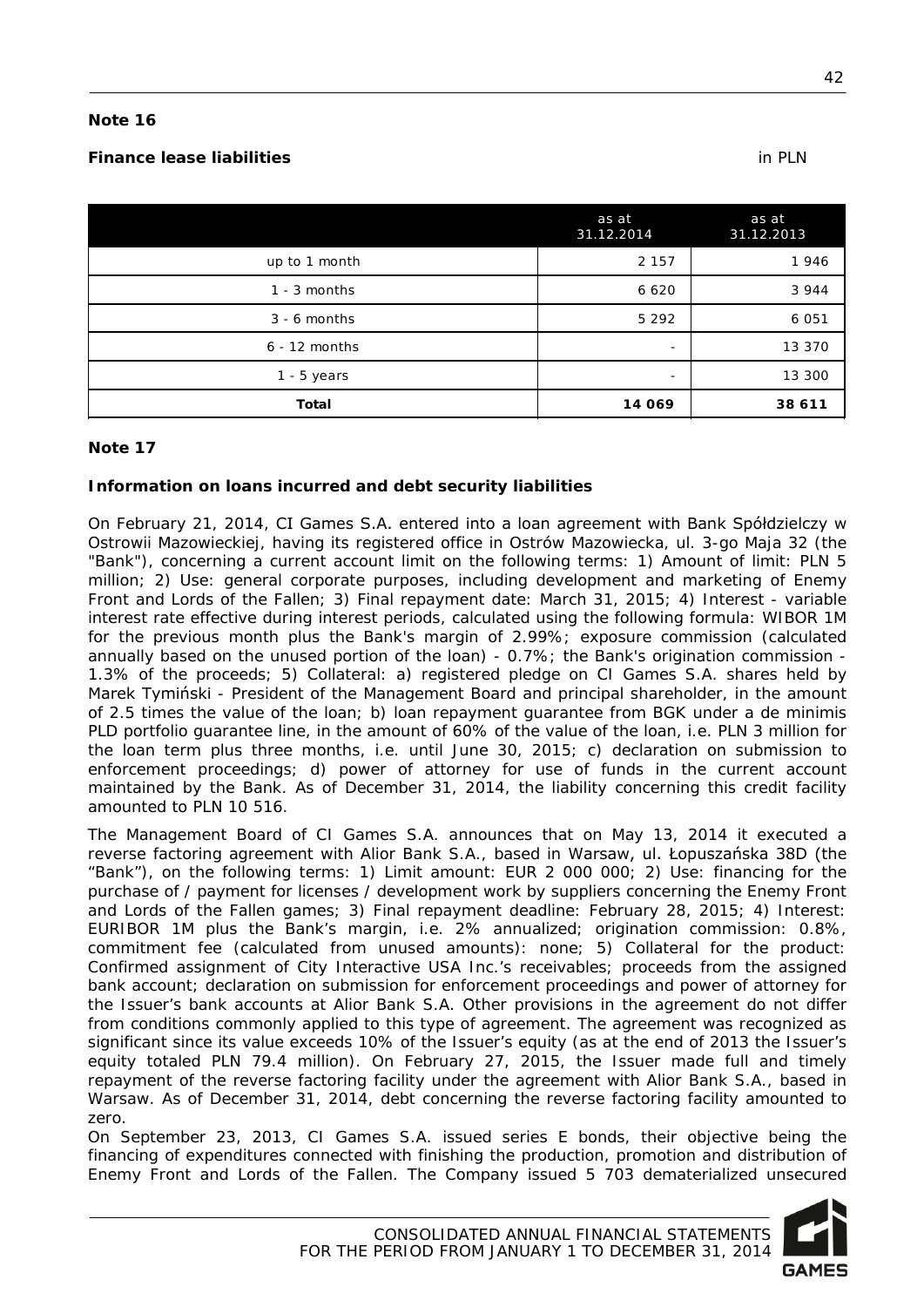ordinary bearer bonds with a total nominal value of PLN 5 703 000. Bondholders will receive a quarterly variable-rate coupon fixed for each Interest Period. The Reference Rate is WIBOR 3M, established at the beginning of each Interest Period at the fixing seven working days prior to the commencement of each Interest Period. A 5.50% margin will be added onto the Reference Rate. The coupon amount will be calculated based on the actual number of days in the Interest Period and assuming a 365 day year. The Redemption Date has been set as December 18, 2014, and the interest redemption dates as: December 18, 2013, March 18 2014, June 18, 2014, September 18, 2014 and December 18, 2014. The bonds were redeemed, on time and at par value, on December 18, 2014.

#### **Note 18**

#### **Employee benefit provisions**

Provisions for employee benefits cover costs of equivalents connected with unused annual leave as at December 31, 2014.

With regard to the low average employee age, pension provisions and the resulting insignificant level of the provision was not amortized.

#### **Note 19 Trade payables** in PLN

| Trade payables                    | as at<br>31.12.2014      | as at<br>31.12.2013 |
|-----------------------------------|--------------------------|---------------------|
| Trade payables to related parties | 570891                   | 490 284             |
| Trade payables to other entities  | 8 969 932                | 7 799 310           |
| up to 12 months                   | 8 969 932                | 7 799 310           |
| lover 12 months                   | $\overline{\phantom{0}}$ |                     |
| Total                             | 9 540 823                | 8 2 8 9 5 9 4       |

#### **Note 20 Aging of trade payables** in PLN

|              | as at<br>31.12.2014 | as at<br>31.12.2013 |
|--------------|---------------------|---------------------|
| not overdue  | 2 0 1 6 5 3 3       | 2 489 435           |
| overdue      | 7 524 290           | 5 800 159           |
| including:   |                     |                     |
| $1-30$ days  | 2 478 125           | 2 422 829           |
| 31-60 days   | 3 746 400           | 2 0 3 5 2 0 5       |
| 61-90 days   | 125 728             | 802 497             |
| 91-180 days  | 184 880             | 539 628             |
| > 180 days   | 989 157             |                     |
| <b>Total</b> | 9 540 823           | 8 2 8 9 5 9 4       |

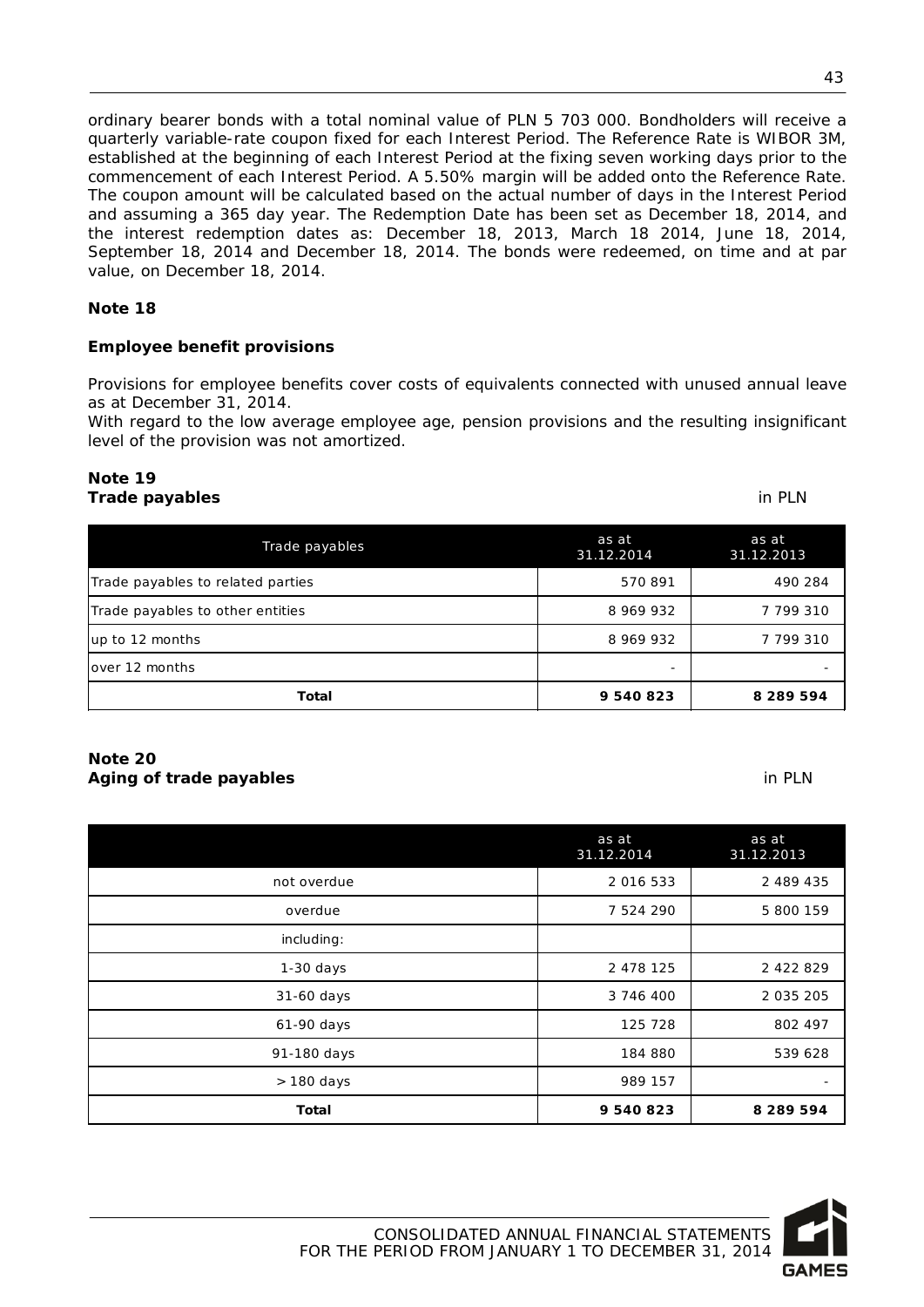#### **Other liabilities**

| <b>Other liabilities</b>                             | as at<br>31.12.2014 | as at<br>31.12.2013 |
|------------------------------------------------------|---------------------|---------------------|
| Tax liabilities, excluding corporate income tax      | 378 565             | 75 254              |
| <b>IOther liabilities</b>                            | 73 106              | 121 206             |
| Special-purpose funds (Company Social Benefits Fund) | 11 205              | 105 542             |
| Total                                                | 462876              | 302 002             |

#### **Note 22**

#### **Estimated amounts, including other short-term provisions** in PLN

|                                             | as at<br>31.12.2014 | as at<br>31.12.2013 |
|---------------------------------------------|---------------------|---------------------|
| Provision for audit of financial statements | 90 144              | 38 0 39             |
| Provision for non-invoiced expenses         | 1 384 215           | 1 461 262           |
| Total                                       | 1474359             | 1499301             |

|                                                              | as at<br>31.12.2014 | as at<br>31.12.2013 |
|--------------------------------------------------------------|---------------------|---------------------|
| IProvision for returns - decrease of revenue and receivables | 6 384 372           | 750 000             |
| Total                                                        | 6 3 8 4 3 7 2       | 750 000             |

#### **Note 23**

#### **Net revenue from sale of products – geographical structure** in PLN

|          | for the period $01.01$ - for the period $01.01$ -<br>31.12.2014 | 31.12.2013  |
|----------|-----------------------------------------------------------------|-------------|
| Domestic | 3 3 9 6 7 8 2                                                   | 3 278 251   |
| Export   | 105 623 564                                                     | 104 011 502 |
| Total    | 109 020 346                                                     | 107 289 753 |

|                    | for the period<br>$01.01 - 31.12.2014$ | for the period<br>$01.01 - 31.12.2013$ |
|--------------------|----------------------------------------|----------------------------------------|
| Europe             | 56 256 490                             | 50 415 769                             |
| North America      | 48 544 669                             | 44 998 716                             |
| Asia and Australia | 4 219 187                              | 11 875 268                             |
| Total              | 109 020 346                            | 107 289 753                            |

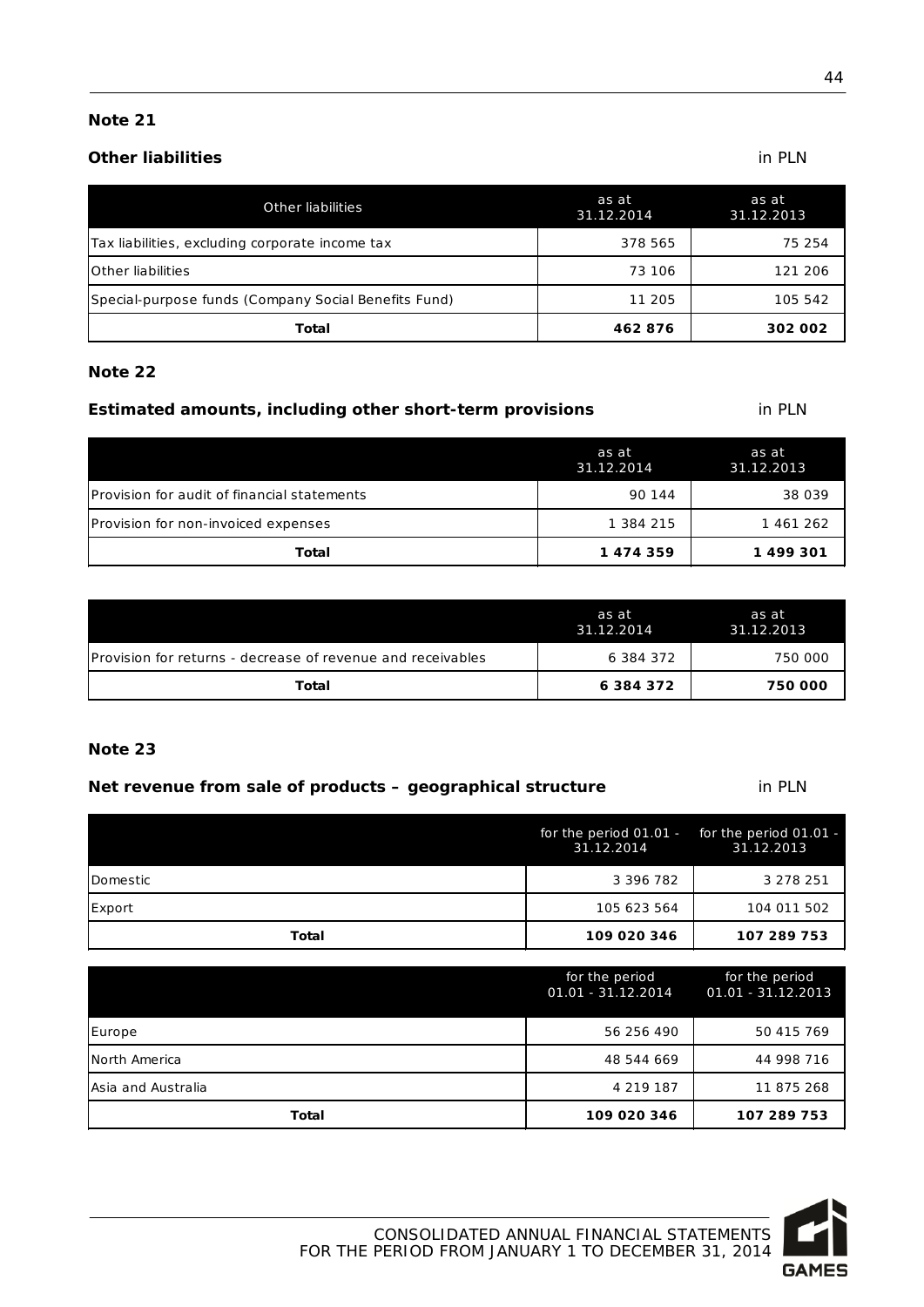#### **Costs by nature** in PLN

|                                      | for the period<br>$01.01 - 31.12.2014$ | for the period<br>01.01 - 31.12.2013 |
|--------------------------------------|----------------------------------------|--------------------------------------|
| Depreciation / amortization          | 42 276 282                             | 16 704 628                           |
| Use of materials and energy          | 574 391                                | 755 942                              |
| Third-party services                 | 16 476 234                             | 22 983 666                           |
| Taxes and fees                       | 11 757                                 | 379 549                              |
| Remuneration and employee benefits   | 2 501 220                              | 3 983 115                            |
| Other costs                          | 18 764 994                             | 13 069 764                           |
| Total costs by nature                | 80 604 877                             | 57 876 663                           |
|                                      |                                        |                                      |
| Selling costs                        | $-20227635$                            | -18 269 075                          |
| Administrative expenses              | -5 569 376                             | -6 612 336                           |
| Value of products sold               | 22 728 310                             | 23 988 611                           |
| Cost of manufacture of products sold | 77 536 176                             | 56 983 863                           |

#### **Note 25**

#### **Employee benefits** in PLN

|                       | for the period<br>$01.01 - 31.12.2014$ | for the period<br>01.01 - 31.12.2013 |
|-----------------------|----------------------------------------|--------------------------------------|
| Remuneration          | 2 2 5 0 5 4 6                          | 2 777 289                            |
| Social security       | 69 789                                 | 236 624                              |
| <b>Other benefits</b> | 180 885                                | 969 201                              |
| Total                 | 2 501 220                              | 3983115                              |

**GAMES**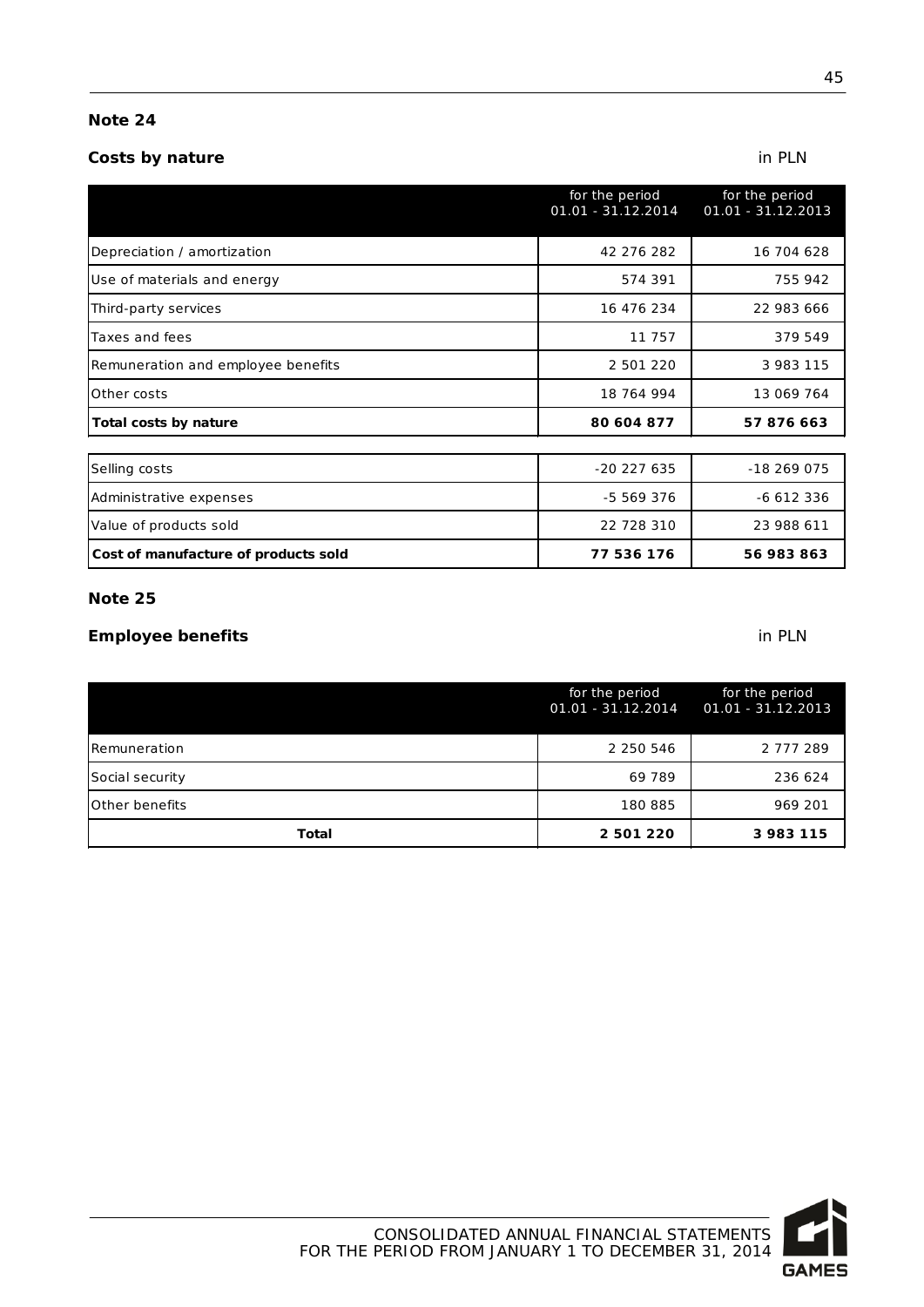#### **Other operating revenue in PLN**

|                                           | for the period<br>$01.01 - 31.12.2014$ | for the period<br>01.01 - 31.12.2013 |
|-------------------------------------------|----------------------------------------|--------------------------------------|
| Reversal of receivables impairment losses | 22 884                                 | 780 943                              |
| Damages received                          | 37 211                                 | 23 589                               |
| Inventory differences                     | 85 932                                 | 54 387                               |
| Gain on disposal of non-financial assets  | 208 582                                | 5 0 8 2                              |
| Liabilities written-off                   | 12 7 26                                | 1995                                 |
| Re-invoicing                              | 55 762                                 | 110 438                              |
| Grants                                    | 177896                                 |                                      |
| Other                                     | 55 040                                 | 198 166                              |
| <b>Total</b>                              | 656033                                 | 1 174 600                            |

#### **Note 27**

#### **Other operating expenses**

|                                               | for the period<br>01.01 - 31.12.2014 | for the period<br>$01.01 - 31.12.2013$ |
|-----------------------------------------------|--------------------------------------|----------------------------------------|
| Impairment of receivables                     | 2 099 409                            |                                        |
| Impairment of inventories                     | 190 879                              | $-193009$                              |
| Inventory differences                         | 99 959                               | 170 643                                |
| Liquidation of returns                        | 6433                                 | 400 572                                |
| Settlements, contractual penalties, sanctions | 141 757                              | 37 132                                 |
| Donations                                     | 11 200                               | 50 000                                 |
| Loss on disposal of non-financial assets      |                                      | 1728                                   |
| Receivables written-off                       | 138 219                              | 6 3 3 0                                |
| Court costs                                   | 1 2 8 0                              | 1 207                                  |
| Impairment of intangible assets               | -                                    | 8 000 000                              |
| Tax withholding                               | 791 086                              | 922 972                                |
| Other                                         | 444 897                              | 838 472                                |
| Total                                         | 3 925 118                            | 10 236 047                             |



46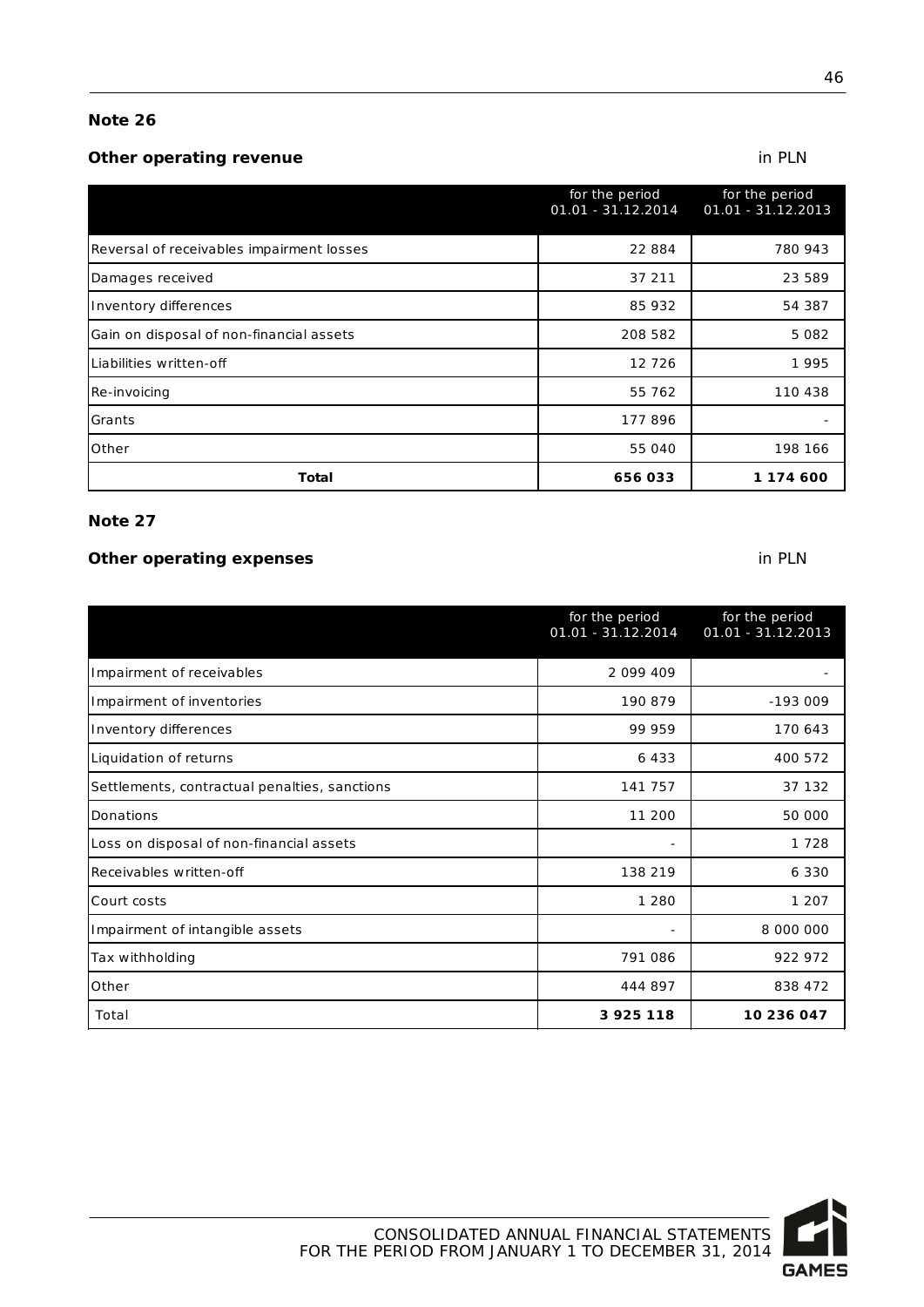#### **Finance income / costs** in PLN

|                                      | for the period<br>$01.01 - 31.12.2014$ | for the period<br>$01.01 - 31.12.2013$ |
|--------------------------------------|----------------------------------------|----------------------------------------|
| Interest                             | 93 336                                 | 106 860                                |
| Net positive exchange differences    | 197 581                                | 182                                    |
| Other                                | 90 7 78                                |                                        |
| <b>Total finance income</b>          | 381 695                                | 107 042                                |
| Interest                             | 238 192                                | 856 264                                |
| Net negative exchange differences    | 2 2 3 6                                | 697 260                                |
| Net loss on sale of financial assets |                                        | 1 562 349                              |
| Impairment of financial assets       | 10 600                                 | $-1554415$                             |
| Other                                | 227 776                                | 265 246                                |
| <b>Total finance costs</b>           | 478 804                                | 1826704                                |
|                                      |                                        |                                        |
| Net finance income and finance costs | $-97109$                               | $-1719662$                             |

#### **Note 29**

#### **Income tax** in PLN

|                              | for the period<br>$01.01 - 31.12.2014$ | for the period<br>$01.01 - 31.12.2013$ |
|------------------------------|----------------------------------------|----------------------------------------|
| Current tax                  | $-23914$                               | 496 096                                |
| Current income tax           | 177 606                                | 496 096                                |
| Income tax brought forward   | $-201520$                              |                                        |
| Deferred tax                 | 253 937                                | $-16$ 171 357                          |
| Income tax in profit or loss | 230 023                                | -15 675 261                            |

**GAMES**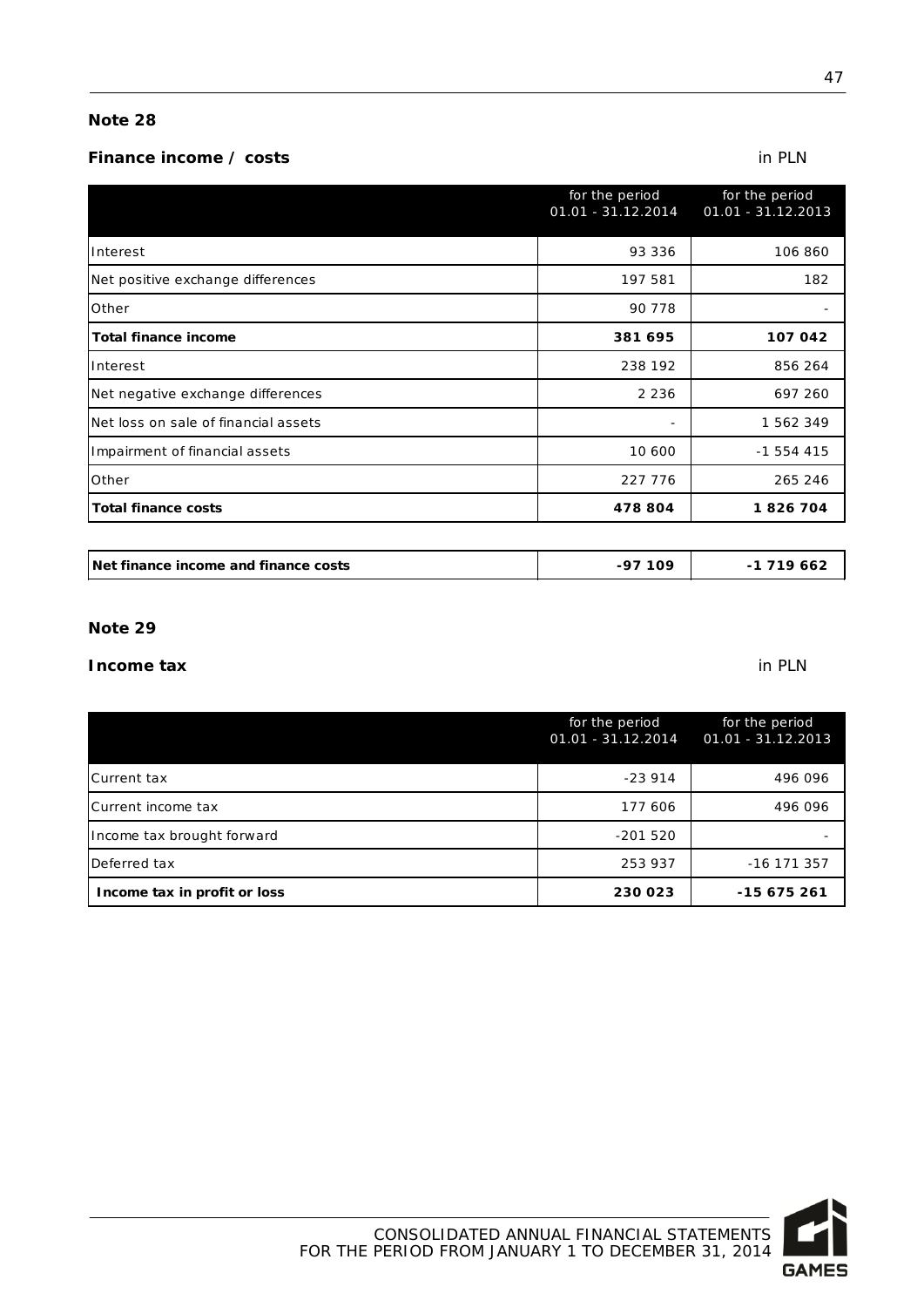#### **Effective tax rate** in PLN

|                                                                                          | for the period<br>01.01 - 31.12.2014 | for the period<br>01.01 - 31.12.2013 |
|------------------------------------------------------------------------------------------|--------------------------------------|--------------------------------------|
| Profit (loss) before tax                                                                 | 2 3 1 3 6 9 5                        | 14 037 648                           |
| Tax, using the 19% tax rate                                                              | 439 602                              | 2 667 153                            |
| Difference resulting from application of tax rates effective in<br>different tax regimes | 94 516                               | $-172180$                            |
| Non-taxable revenue, tax value                                                           | -772 139                             | $-5694$                              |
| Other                                                                                    |                                      | $-87$ 144                            |
| Tax depreciation of trademarks for 2013                                                  | $-4335319$                           | -1 228 340                           |
| Costs not constituting tax-deductible expenses, tax value                                | 1536890                              | 1 576 050                            |
| Temporary differences - trademarks                                                       | 14 089 787                           | $-18425106$                          |
| Current-period tax                                                                       | 230 023                              | $-15675261$                          |
| Prior-period tax                                                                         | $-201520$                            |                                      |
| Effective tax rate                                                                       | 9,9%                                 | $-111,7%$                            |

48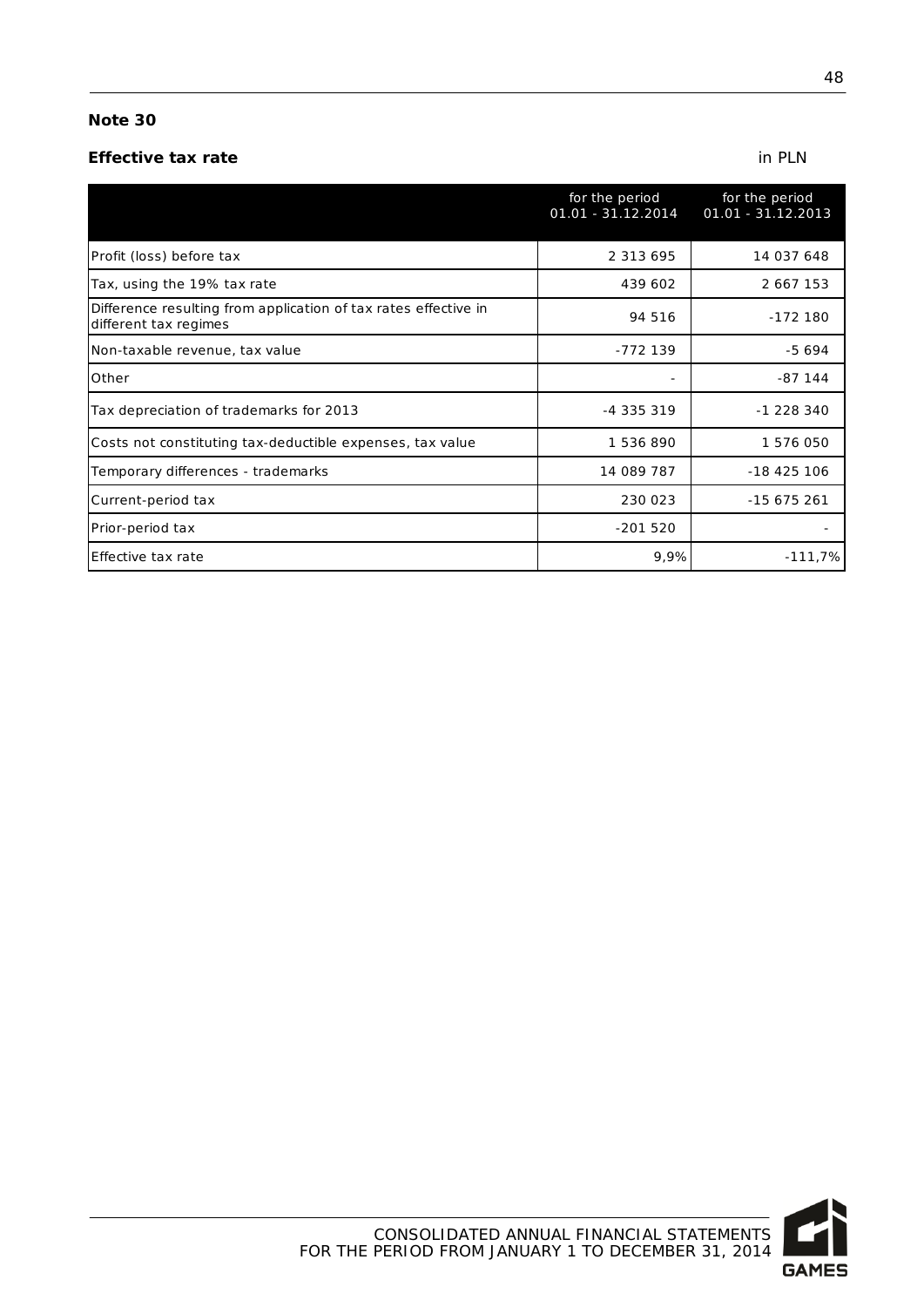**Segment information for the period from January 1 to December 31, 2014 in PLN** in PLN

|                                     | Own products | <b>Licenses</b> | <b>Online sales</b> | Other sales              | <b>Total</b> |
|-------------------------------------|--------------|-----------------|---------------------|--------------------------|--------------|
|                                     | 74,2%        | 1,8%            | 24,0%               | 0,0%                     | 100,0%       |
| <b>Total revenue</b>                | 80 911 345   | 1947602         | 26 135 765          | 25 634                   | 109 020 346  |
| Direct segment expenses, including: | $-61431518$  | -772 731        | -15 323 282         | $-15972$                 | -77 543 503  |
| Depreciation                        | $-26026481$  | -772 731        | $-14903451$         | $-151583$                | -41 854 245  |
| Finance income / costs              | $-72071$     | $-1735$         | $-23280$            | $-23$                    | $-97109$     |
| Ilncome tax                         | 172 514      | 4 153           | 55 725              | 55                       | 232 447      |
| Net profit (loss) for the year      | -2 336 667   | 649731          | 3767856             | 2752                     | 2083672      |
|                                     |              |                 |                     |                          |              |
| <b>Total assets</b>                 | 73 630 729   | 1772352         | 23 784 000          | 23 331                   | 99 210 412   |
| Intangible assets                   | 22 355 084   | 538 105         | 7 221 079           | $\blacksquare$           | 30 114 268   |
| Liabilities                         | 12 047 061   | 288 902         | 3 876 908           | 3 8 0 3                  | 16 216 674   |
| Capital expenditure                 | 21 446 932   | 516 245         | 6 927 730           | $\overline{\phantom{0}}$ | 28 890 908   |
|                                     |              |                 |                     |                          |              |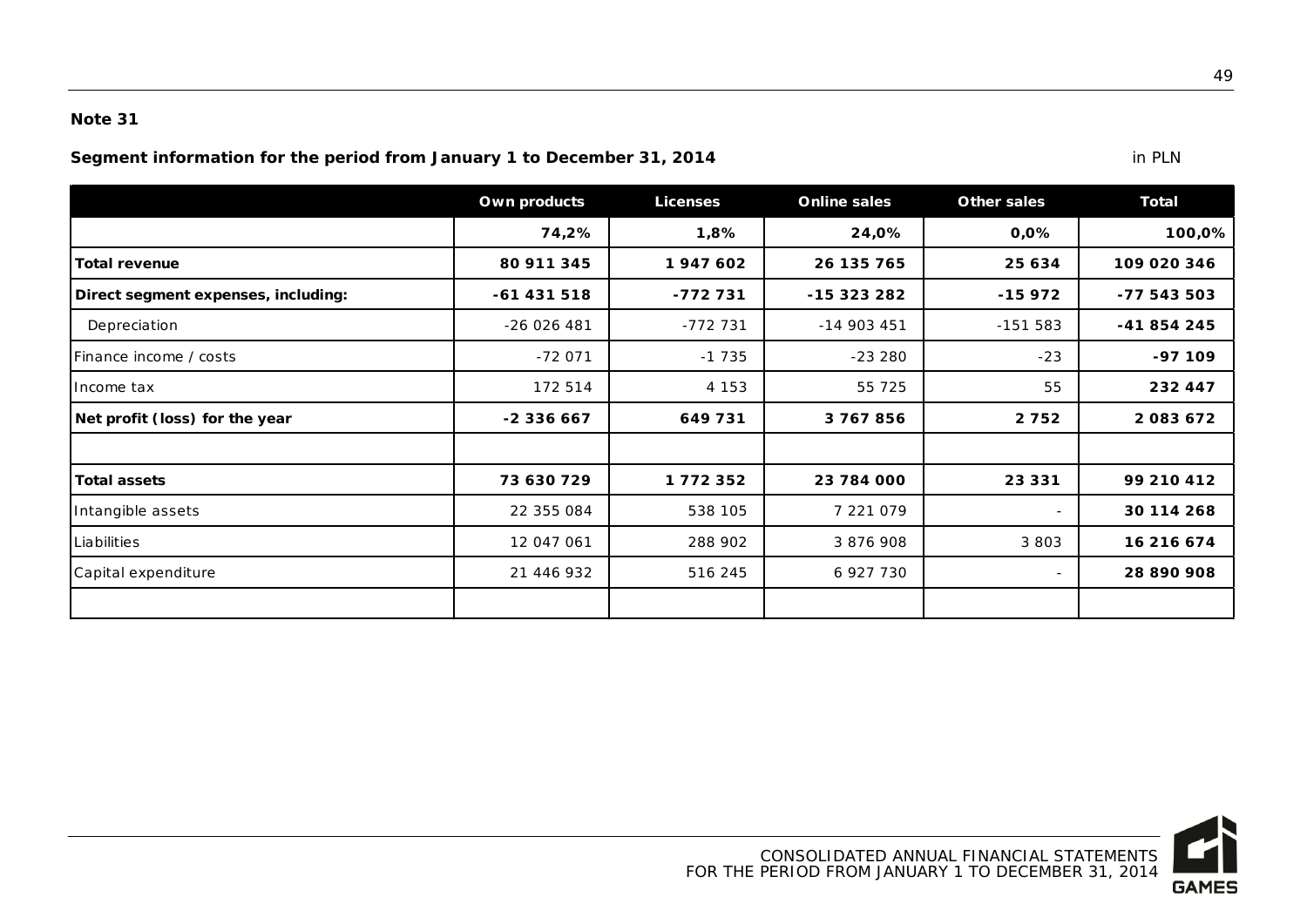**Segment information for the period from January 1 to December 31, 2013 in PLN** in PLN

|                                     | Own products | <b>Licenses</b> | <b>Online sales</b> | Other sales              | Total       |
|-------------------------------------|--------------|-----------------|---------------------|--------------------------|-------------|
|                                     | 82,7%        | 5,8%            | 10,9%               | 0,5%                     | 100%        |
| Total segment revenue               | 88 755 393   | 6 250 530       | 11 735 710          | 548 120                  | 107 289 753 |
| Direct segment expenses, including: | -53 844 394  | -1 079 340      | $-2026519$          | $-639333$                | -57 589 585 |
| Segment depreciation                | $-13327533$  | $-937494$       | -1 760 197          | $-299139$                | $-16324364$ |
| IFinance income / costs             | $-1422590$   | $-100$ 185      | $-188$ 102          | $-8785$                  | $-1719662$  |
| Income tax                          | $-12967351$  | $-913216$       | $-1$ 714 612        | $-80082$                 | $-15675261$ |
| Net profit (loss) for the year      | 24 579 989   | 1731027         | 3 250 097           | 151 797                  | 29 712 909  |
|                                     |              |                 |                     |                          |             |
| Total assets, including:            | 81 067 610   | 5 709 124       | 10 719 191          | 500 643                  | 97 996 568  |
| Intangible assets                   | 36 406 549   | 2 563 903       | 4 813 867           | ۰                        | 43 784 319  |
| Liabilities                         | 14 435 260   | 1 016 592       | 1 908 707           | 89 147                   | 17 449 706  |
| Capital expenditure                 | 26 181 569   | 1843817         | 3 461 866           | $\overline{\phantom{a}}$ | 31 487 252  |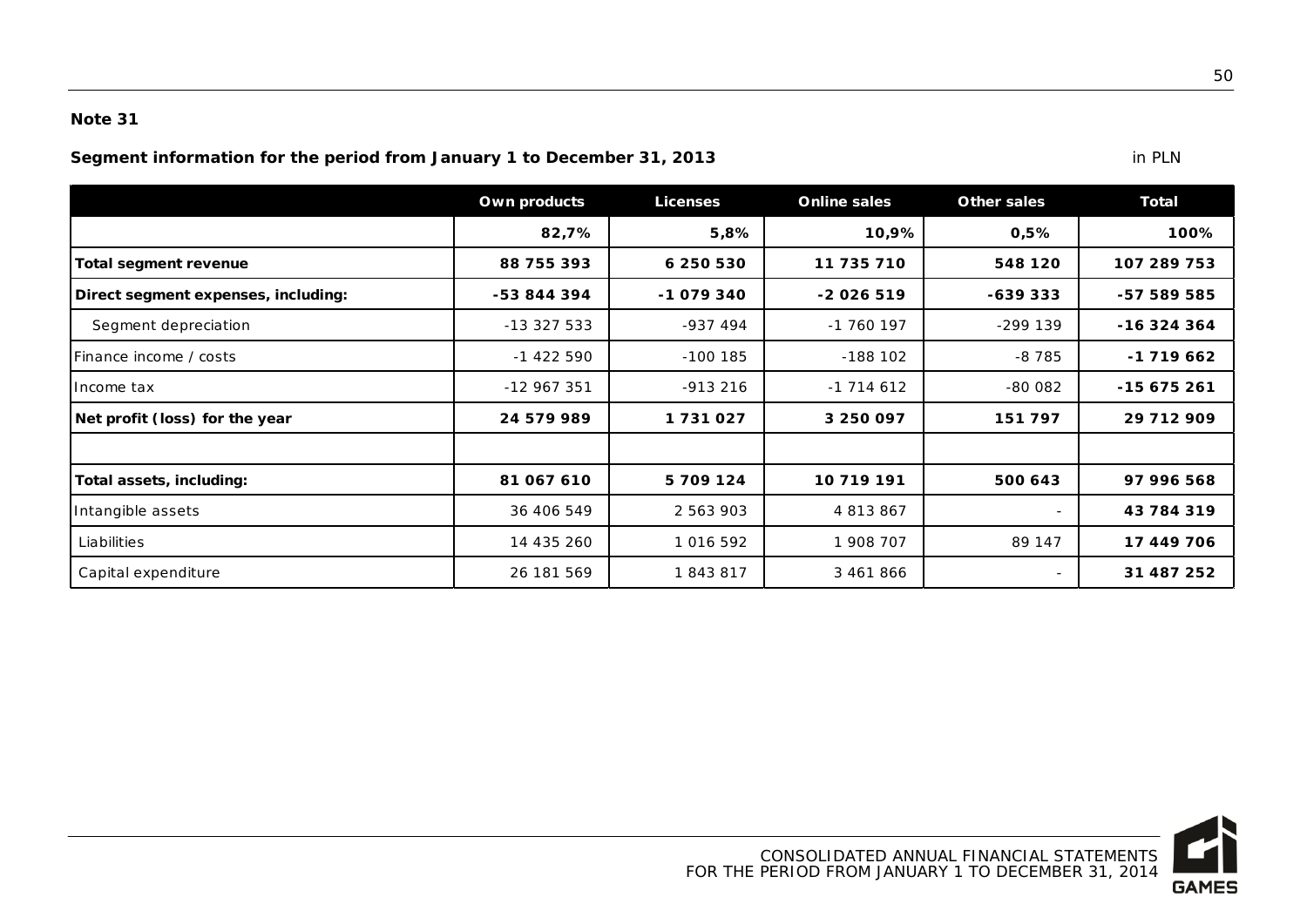#### **Earnings per share**

Net earnings per share as at December 31, 2014 amounted to PLN 0.15.

#### **Note 33**

#### **2013 profit distribution 2014 profit distribution**

On June 17, 2014 the Issuer's Ordinary General Meeting decided to allocate the 2013 profit to cover the 2012 loss, amounting to PLN 18 996 098.55, and the remainder to the Issuer's dividend fund.

Recommendation on use of 2014 profit.

The Issuer's Management Board intends to transfer the current-year profit to a dividend fund.

#### **Note 34**

#### **Contingent liabilities and receivables**

As at December 31, 2014, Group companies did not have contingent liabilities with the exception of a bank guarantee issued by Alior Bank S.A. on April 23, 2013 for Bertie Investment Sp. z o.o. up to the amount of PLN 420 000 concerning office space lease. The guarantee is valid until April 22, 2015. Moreover, in June 2014, the Issuer issued an in-blanco promissory note as collateral for refund of financing granted by the Minister of the Economy, based in Warsaw, pursuant to an agreement on co-financing of the project "Promotion of CI Games S.A. and increase of the Company's competitiveness in international markets – Gamescom" no. POIG.06.05.02-00-587/13-00, totalling PLN 264 750. The promissory note is valid until the end of August 2017.

Regulations concerning tax on goods and services, corporate income tax and social security contributions are subject to frequent amendments hence there often is a lack of reference to proven legal provisions or precedents. The regulations in force also contain unclear provisions which result in differences of opinion as regards the legal interpretation of tax regulations both between various state authorities and between state authorities and companies. Tax and other settlements (e.g. duty or currency) may be subject to audit by the authorities which are given the powers to impose substantial penalties. Furthermore, it may be necessary to pay interest on such penalties. These circumstances mean that tax risk in Poland is higher than in countries with a more developed tax system.

Tax settlements may be the subject of an audit for a period of up to five years. As a result, the amounts shown in the financial statements may be subject to change at a later date, after their revision by tax authorities. The Company believes that it has created provisions suitable to the probable and measurable risks.

#### **Note 35**

#### **On-going judicial proceedings**

On-going court proceedings:

- claim brought by ARDO S.A. against CI Games S.A. for the payment of PLN 116 781.00 for damage to leased premises. The Issuer has recognized a provision for the amount of the claim.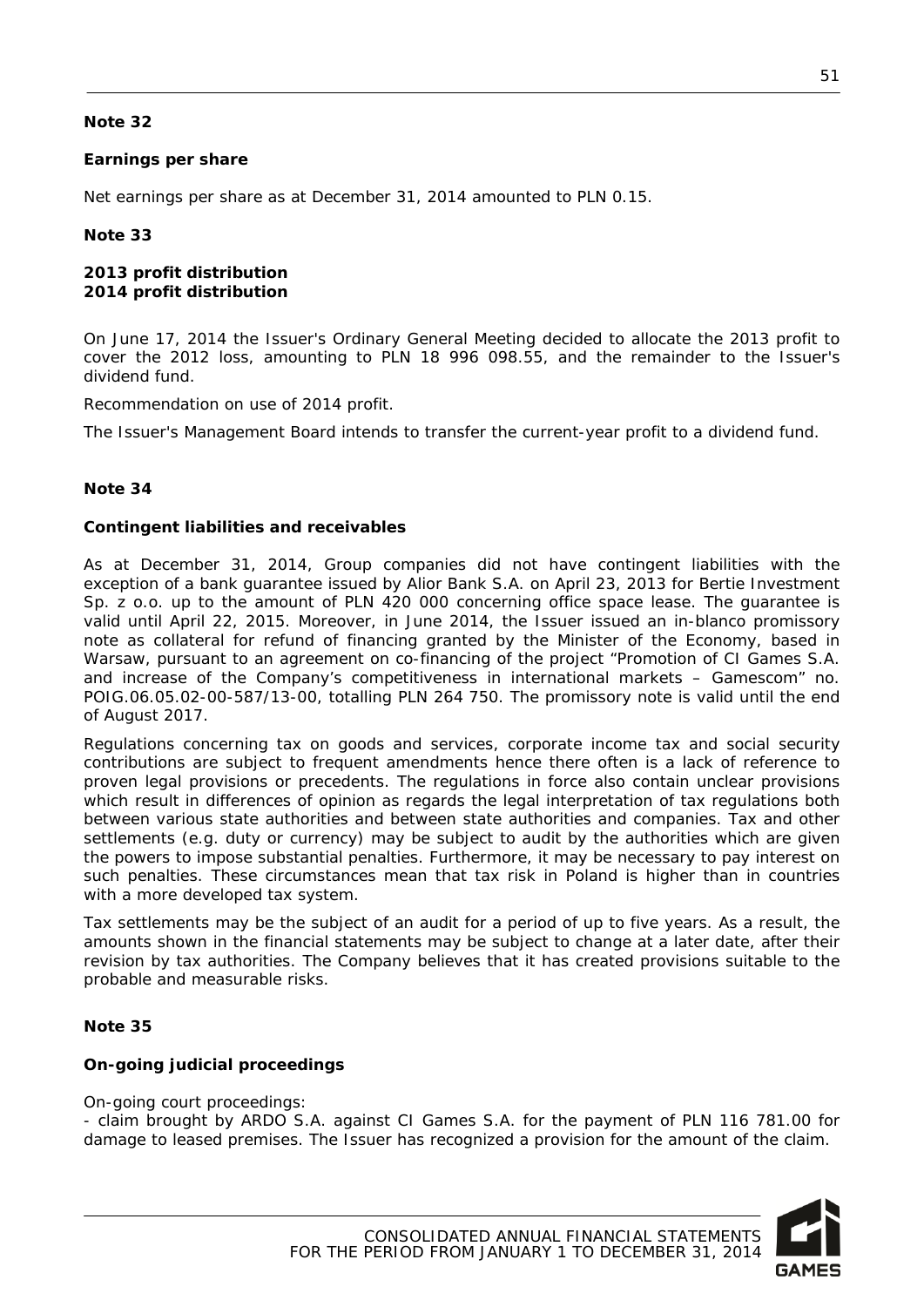- claim brought by Metricminds GmbH&Co.KG against CI Games S.A. for the payment of EUR 91 000 in remuneration for services performed. The Issuer has recognized a provision for the amount of the claim.

On December 31, 2014, subsidiary City Interactive USA Inc. filed an action against Bandai Namco Games America Inc for USD 1 228 098 on account of Bandai Namco Games America Inc. having overstated a provision for future price discounts. City Interactive USA Inc. lowered the level of revenue from sales by the amount being pursued.

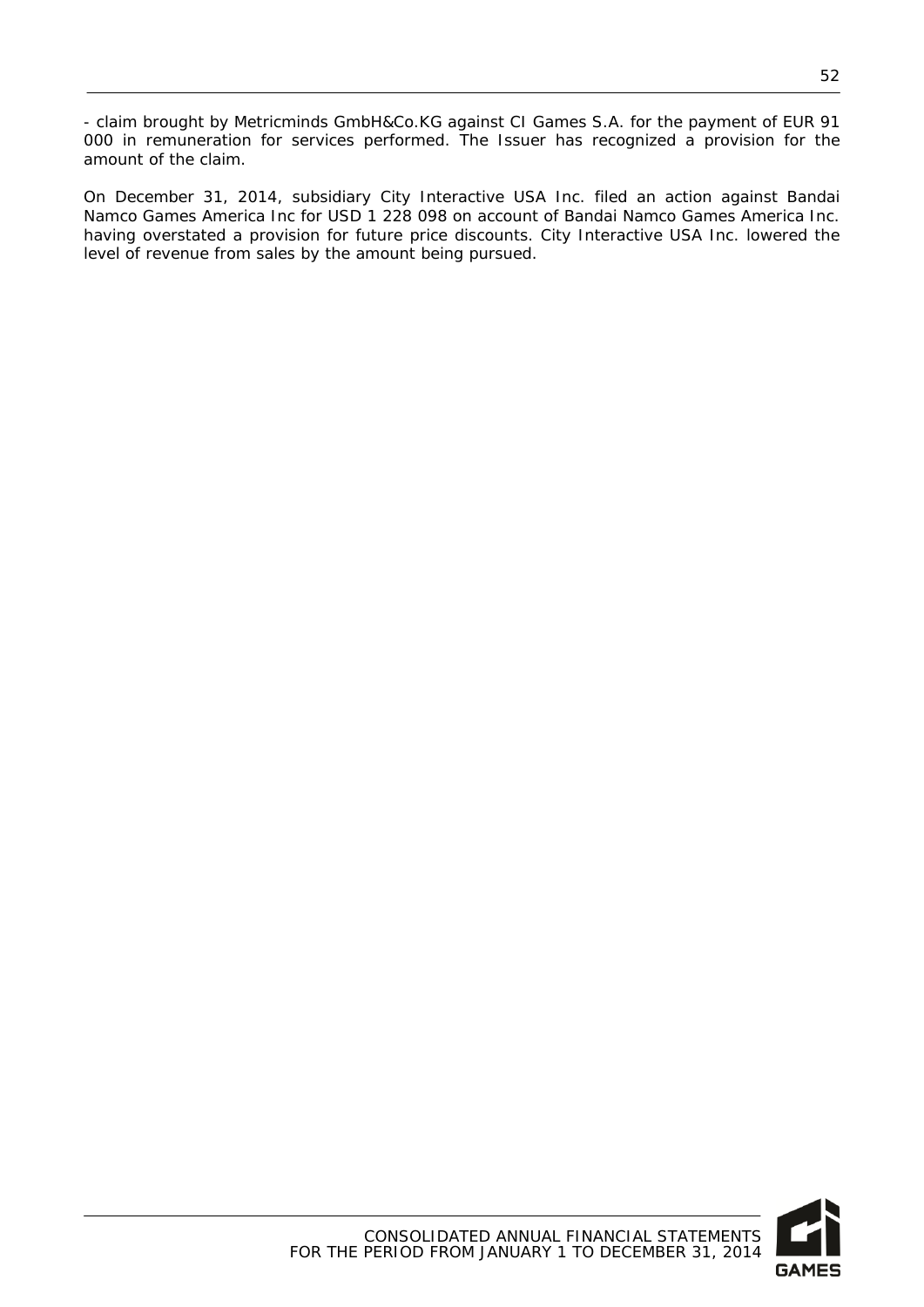#### **Related-party transactions** in PLN

Transactions with CI Games S.A. group companies (unconsolidated):

|                       | Loans and<br>receivables at<br>31.12.2014 | Payables | Measurement at<br>31.12.2014 | Payables after<br>measurement at<br>31.12.2014 |
|-----------------------|-------------------------------------------|----------|------------------------------|------------------------------------------------|
| City Interactive Peru |                                           | 467495   | 103 396                      | 570 891                                        |
| <b>ITOTAL</b>         |                                           | 467495   | 103 396                      | 570891                                         |

Transactions with companies linked personally to Marek Tymiński – CI Games S.A. majority shareholder, who directly or indirectly controls the following entities:

|                                       | Costs  | Revenues | Receivables | Payables |
|---------------------------------------|--------|----------|-------------|----------|
| Onimedia Sp. z o.o.                   |        | 9 900    | 4 4 2 8 1   |          |
| Premium Food Sp. z o.o.               |        | 1 200    | 123         |          |
| <b>IPremium Food Restaurants S.A.</b> | 14 085 | 197 352l | 46 966      | 2 1 9 3  |
| MT Golf                               |        | 7617     | 18 239      |          |
| <b>TOTAL</b>                          | 14 085 | 216 070  | 69755       | 2 1 9 3  |

Transactions with companies personally linked to members of the Supervisory Board and the Management Board:

|                      | Costs   | Revenues | Receivables | Payables |
|----------------------|---------|----------|-------------|----------|
| JAPKO Adam Pieniacki | 198 800 |          |             |          |
| <b>TOTAL</b>         | 198 800 |          |             |          |

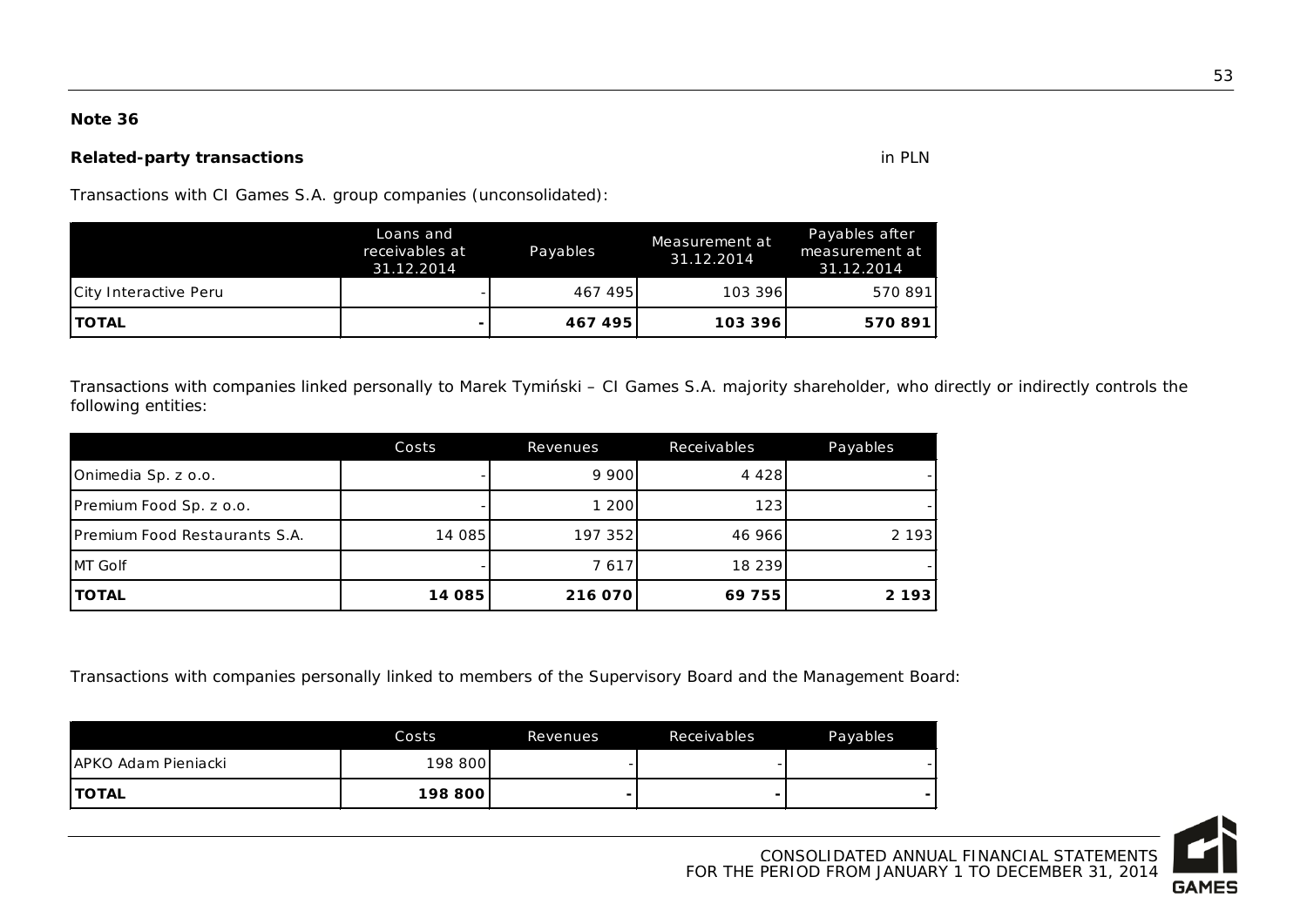#### **Cash and cash equivalents structure** in PLN

|                                                                       | 31.12.2014 | 31.12.2013 | Change    |
|-----------------------------------------------------------------------|------------|------------|-----------|
| ICash on hand                                                         | 915        | 3 3 9 1    | 2 4 7 6   |
| Current accounts                                                      | 1 149 730  | 1 634 893  | 485 163   |
| <b>Other cash instruments</b>                                         | 8 358 835  | 9 569 477  | 1 210 642 |
| Total cash instruments for purposes of the<br>statement of cash flows | 9 509 480  | 11 207 761 | 1698281   |

#### **Note 38**

#### **Employment information** (headcount)

| Total employment               | 111                 | 180                 |
|--------------------------------|---------------------|---------------------|
| Sales and administration staff | 14.                 | 15 <sup>1</sup>     |
| Game development staff         | 97                  | 165                 |
|                                | as at<br>31.12.2014 | as at<br>31.12.2013 |

#### **Note 39**

#### **Management Board and Supervisory Board salaries** in PLN

Salaries paid to members of the Management Board during the period January 1 to December 31, 2014:

| Marek Tymiński - President | 253 800 |
|----------------------------|---------|
| Adam Pieniacki - Member    | 33 000  |

Salaries paid to members of the Supervisory Board during the period January 1 to December 31, 2014:

| Krzysztof Sroczyński - Chairman | 42 000 |
|---------------------------------|--------|
| Marek Dworak - Member           | 30 000 |
| Grzegorz Leszczyński - Member   | 30 000 |
| Lech Tymiński - Member          | 30 000 |
| Tomasz Litwiniuk - Member       | 30 000 |

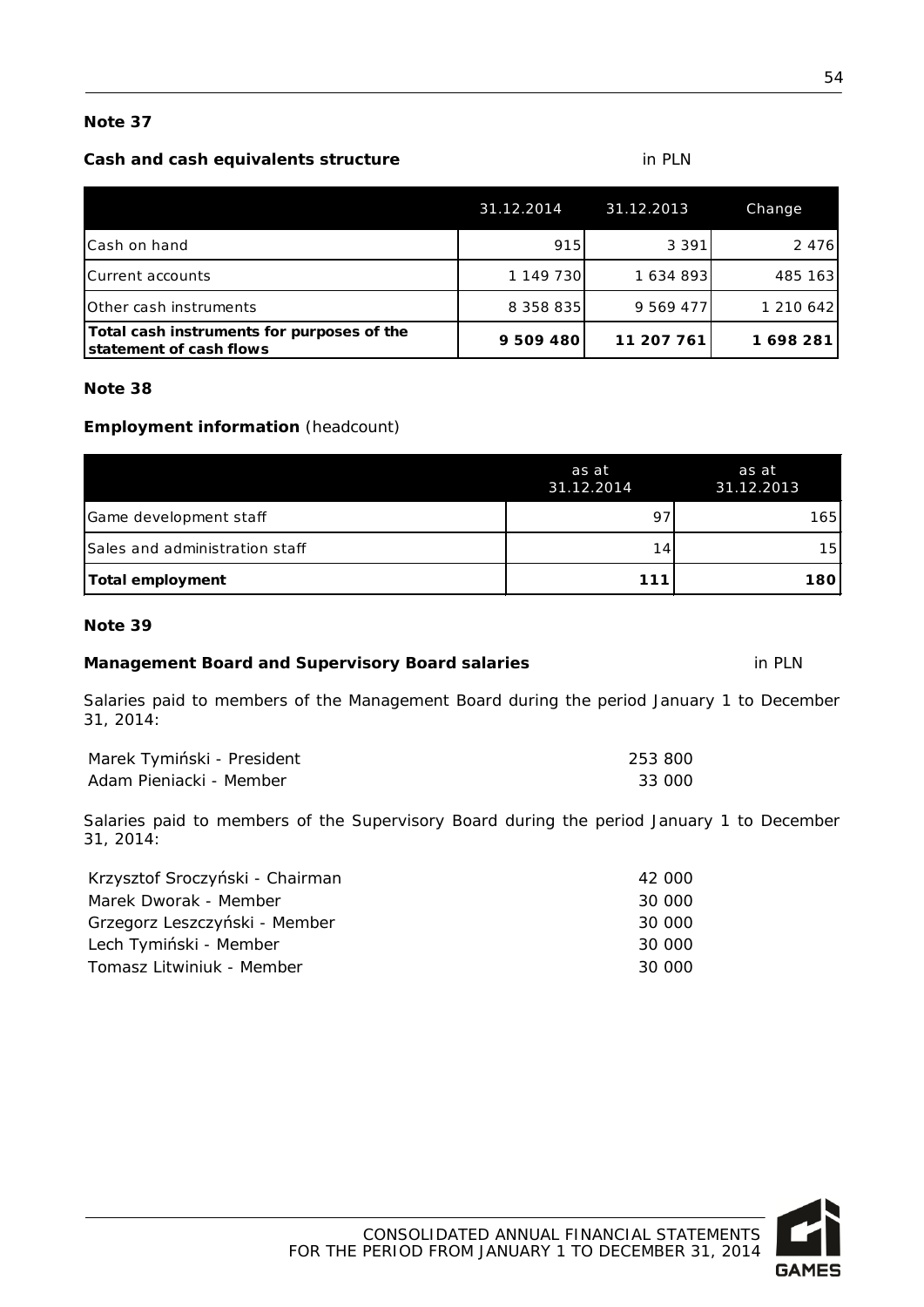## **Number of shares held by members of the Management Board and Supervisory Board**

At December 31, 2014 members of the Company's Management Board held the following shares in the Issuer:

Marek Tymiński - President 6 356 357

At December 31, 2014 members of the Company's Supervisory Board held the following shares in the Issuer:

Lech Tymiński - Member 9 565

#### **Nota 41**

#### **Financial instruments** in PLN

| Financial instrument classification | 31.12.2014 | carrying amount as at carrying amount as at<br>31.12.2013 |
|-------------------------------------|------------|-----------------------------------------------------------|
| ILoans                              | 1951       | 27 408                                                    |
| Receivables                         | 27 671 801 | 9 526 995                                                 |
| Debt instruments                    |            | $-5719665$                                                |
| Credit facilities                   | $-10516$   |                                                           |
| Cash and cash equivalents           | 9 509 480  | 11 207 761                                                |

The fair value of all financial instruments as at the end of the reporting period did not differ from their respective carrying amounts.

#### **Risks affecting financial instruments, hedging methods**

#### **Credit and cash flow risk**

The Group companies do not currently insure trade receivables. Cooperation with contracting parties which are in a stable financial situation and constant monitoring of this situation provides security against the risk of these financial instruments being impaired. There was no significant loss of value in receivables during the settlement period. There is also no significant delay in payment of the Group's receivables.

#### **Foreign exchange risk**

Payables and receivables resulting from current operations mainly occurred in currencies other than Polish zloty, which is the functional and presentational currency. The Issuer uses payables in currencies other than the functional currency as currency risk collateral under foreign exchange receivables. The value of the net financial surplus in specific currencies is hedged through forward contracts under the hedge accounting policy.

Forward contracts (for selling currencies) constitute a hedge position in relation to the hedge position for surplus expected by the Issuer in the principle currencies for its revenues (USD, EUR, GBP). This surplus arises during the settlement period for specific forward contracts. As at the end of the reporting period the Issuer values hedge positions with the exception of interest. Forward contracts are valued through comparison of the spot rate for the currency hedging the contract. The interest was transferred to costs for the period. The effective part of the hedge was transferred to the revaluation reserve.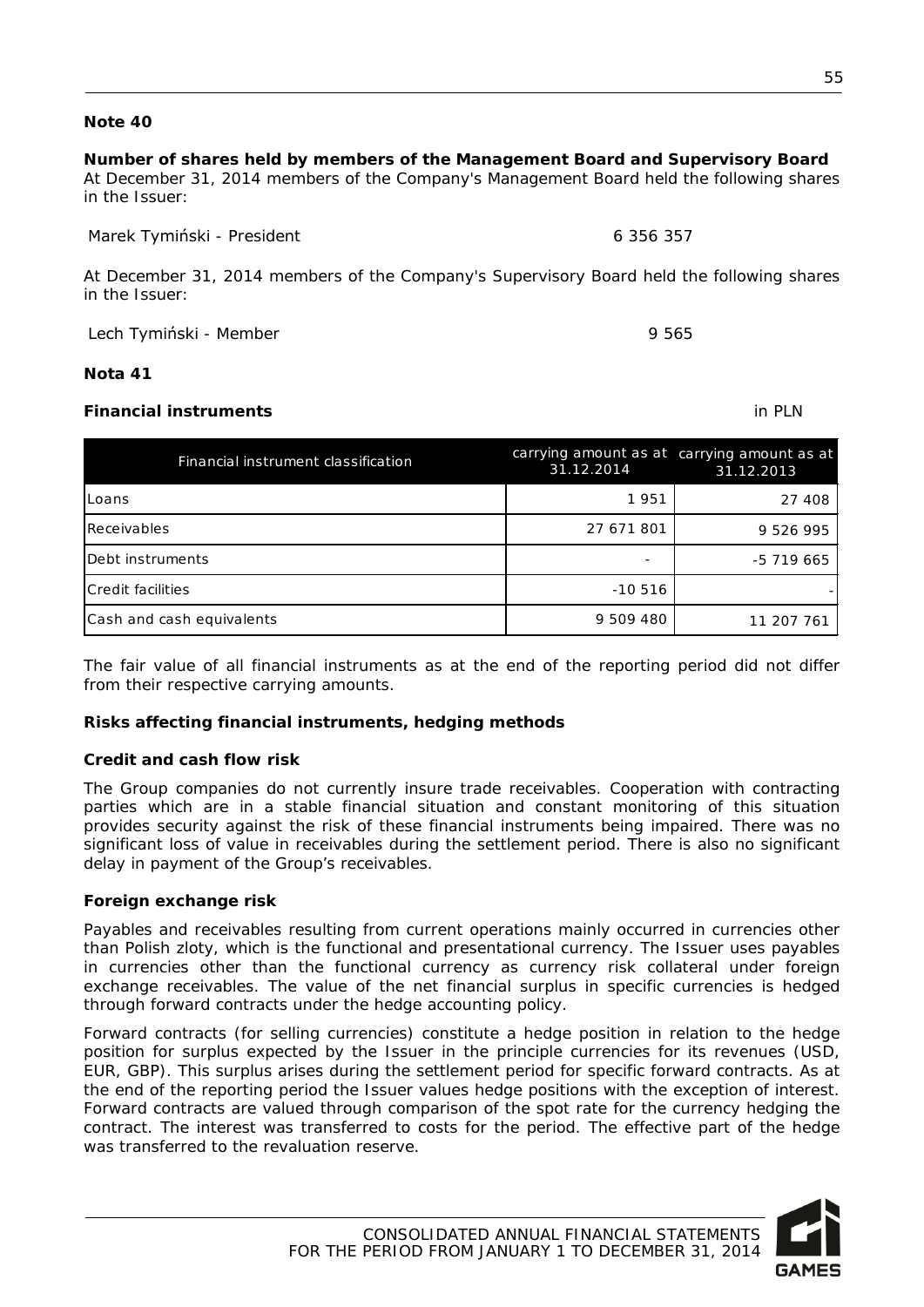During 2014, the Parent entered into forward contracts, which did not remain open as at the end of the reporting period.

Sensitivity analysis

| Financial instrument classification | carrying amount as at<br>31.12.2014 | exchange rate<br>change $+/- 10\%$<br>including income tax |
|-------------------------------------|-------------------------------------|------------------------------------------------------------|
| Receivables                         | 24 976 710                          | 2 0 2 3 1 1 4                                              |
| <b>Liabilities</b>                  | -7 617 742                          | $-617037$                                                  |
| lCash                               | 6 455 713                           | 522 907                                                    |
| Total                               | 23 814 616                          | 1928984                                                    |

\* Effect on net profit and equity

#### **Interest rate risk**

Interest rates are dependent on the Libor and Wibor interbank rates and at the same time on interest rate risk within the economy as a whole. Group companies do not use hedging instruments for this type of risk.

As at the end of the reporting period, the Group has issued fixed-rate bonds. Therefore exposure to interest rate risk is limited.

#### **Pricing risk**

The Group is protected against potential drops in the value of financial instruments and against the risk of cash flows connected with them decreasing, by operating in many countries and economies. This protects the company against fluctuations in the economic situation in one market. The group is introducing new products to its expanding portfolio – games for new consoles – thereby building its competitive advantage. Careful selection of distributors and assessment of their financial conditions has the effect of lowering pricing risk.

#### **Risk associated with new games**

The Group's operations consist of the development of computer games. Game production requires substantial expenditures on development work and marketing activities which limits the extent to which such risk may be diversified across different products (games). As a result, this risk is concentrated in a relatively small number of games which are in development at a given time. Such a concentration of risk means that in the event that a game is not commercially successful, the company might be exposed to a substantial fall in revenue and net profit and might experience liquidity problems.

#### **Note 42**

#### **Events after the end of the reporting period**

No significant events took place until the date on which these financial statements were signed.